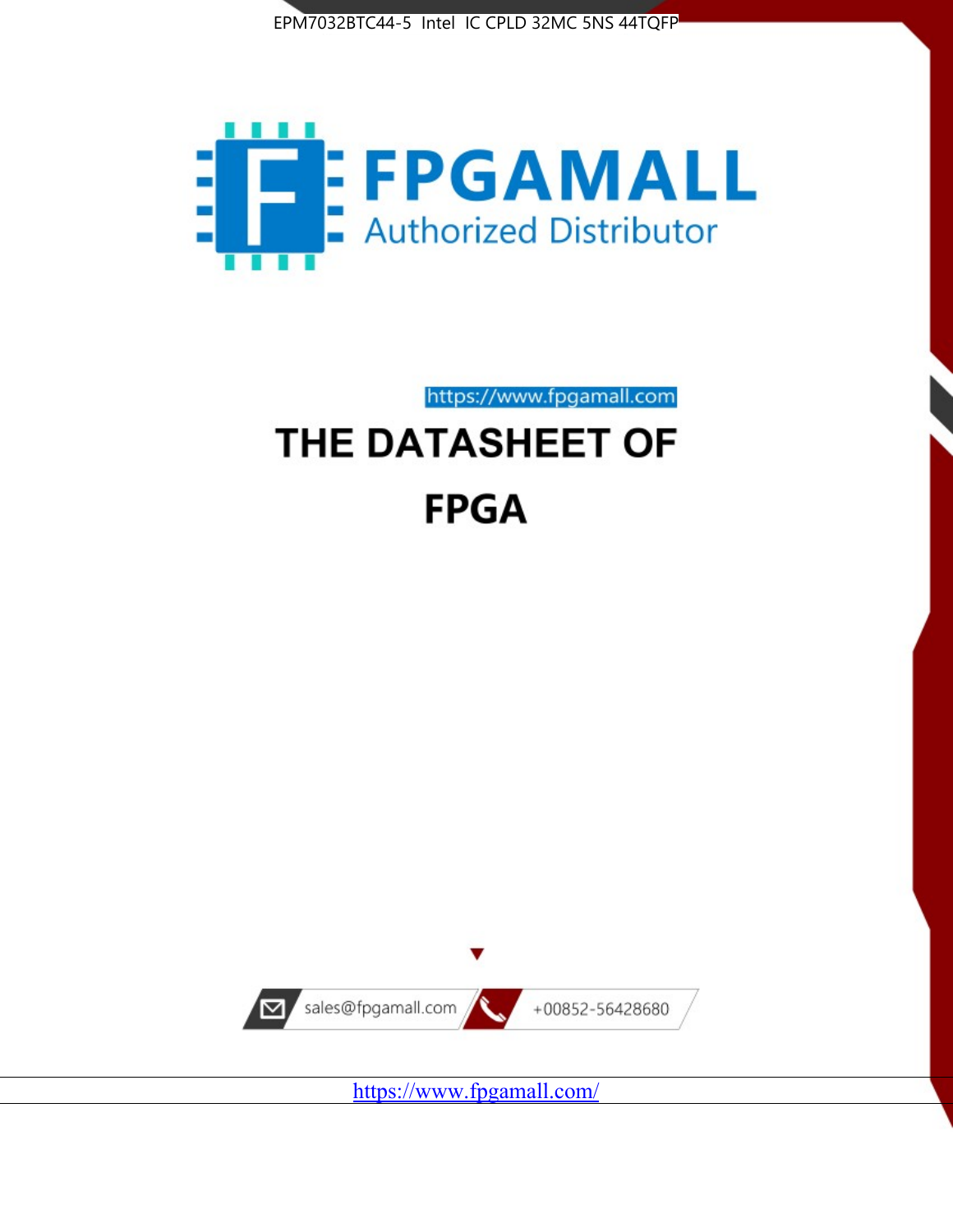

# **MAX 7000B**

### **Programmable Logic Device**

**September 2005, ver. 3.5 Data Sheet** Construction of the Construction of the Construction of the Data Sheet

- **Features...** High-performance 2.5-V CMOS EEPROM-based programmable logic devices (PLDs) built on second-generation Multiple Array MatriX (MAX®) architecture (see Table 1)
	- Pin-compatible with the popular 5.0-V MAX 7000S and 3.3-V MAX 7000A device families
	- High-density PLDs ranging from 600 to 10,000 usable gates
	- 3.5-ns pin-to-pin logic delays with counter frequencies in excess of 303.0 MHz
	- Advanced 2.5-V in-system programmability (ISP)
	- Programs through the built-in IEEE Std. 1149.1 Joint Test Action Group (JTAG) interface with advanced pin-locking capability
	- Enhanced ISP algorithm for faster programming
	- ISP\_Done bit to ensure complete programming
	- Pull-up resistor on I/O pins during in-system programming
	- ISP circuitry compliant with IEEE Std. 1532

For information on in-system programmable 5.0-V MAX 7000S or 3.3-V MAX 7000A devices, see the *MAX 7000 Programmable Logic Device Family Data Sheet* or the *MAX 7000A Programmable Logic Device Family Data Sheet*.

| Table 1. MAX 7000B Device Features |                 |                 |                 |                 |                 |  |  |
|------------------------------------|-----------------|-----------------|-----------------|-----------------|-----------------|--|--|
| <b>Feature</b>                     | <b>EPM7032B</b> | <b>EPM7064B</b> | <b>EPM7128B</b> | <b>EPM7256B</b> | <b>EPM7512B</b> |  |  |
| Usable gates                       | 600             | 1,250           | 2,500           | 5,000           | 10,000          |  |  |
| <b>Macrocells</b>                  | 32              | 64              | 128             | 256             | 512             |  |  |
| Logic array blocks                 | 2               | 4               | 8               | 16              | 32              |  |  |
| Maximum user I/O                   | 36              | 68              | 100             | 164             | 212             |  |  |
| pins                               |                 |                 |                 |                 |                 |  |  |
| $t_{PD}$ (ns)                      | 3.5             | 3.5             | 4.0             | 5.0             | 5.5             |  |  |
| $t_{\text{SU}}$ (ns)               | 2.1             | 2.1             | 2.5             | 3.3             | 3.6             |  |  |
| $t_{\text{FSU}}$ (ns)              | 1.0             | 1.0             | 1.0             | 1.0             | 1.0             |  |  |
| $t_{CO1}$ (ns)                     | 2.4             | 2.4             | 2.8             | 3.3             | 3.7             |  |  |
| f <sub>CNT</sub> (MHz)             | 303.0           | 303.0           | 243.9           | 188.7           | 163.9           |  |  |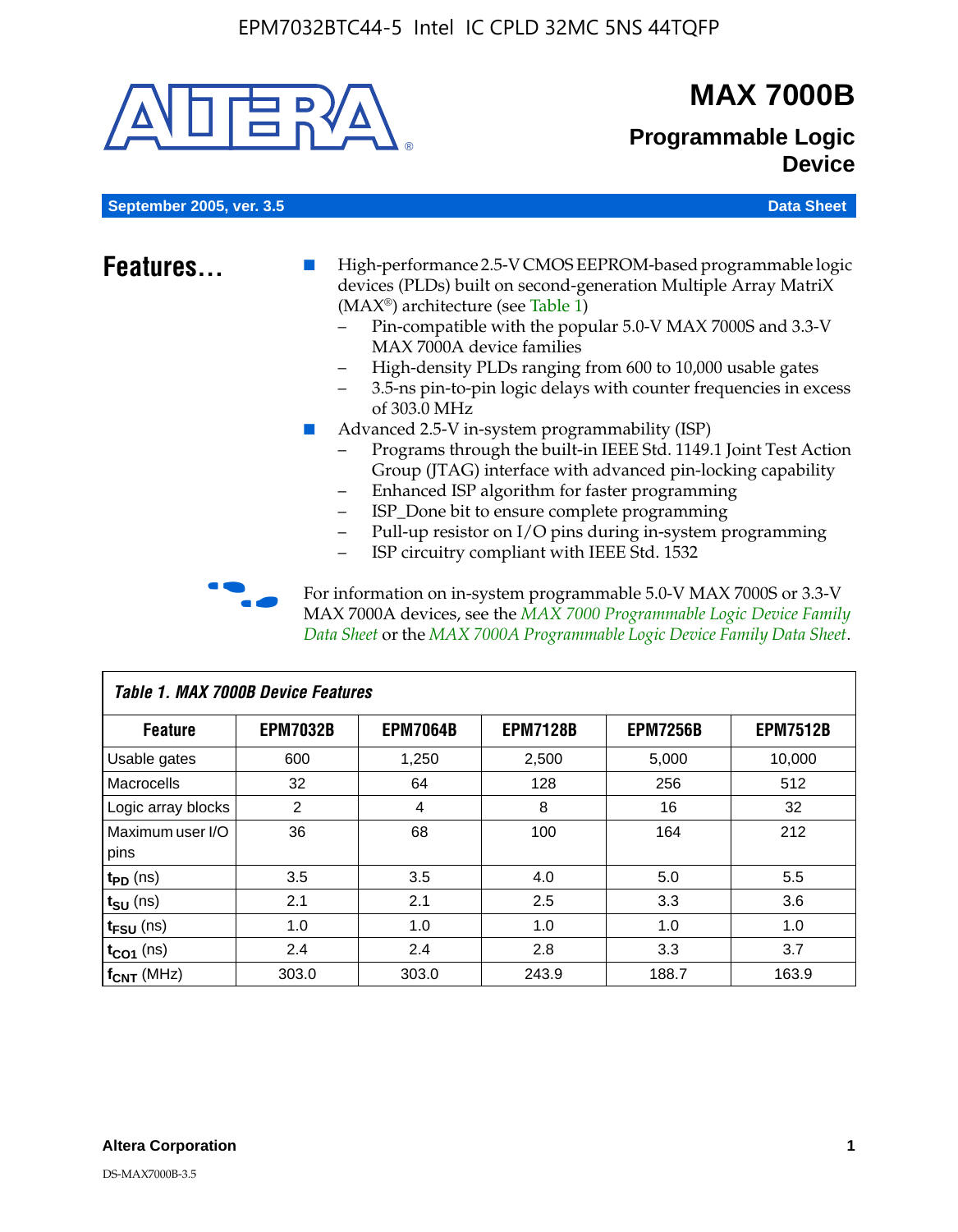| and More<br>$\mathbb{Z}$<br><b>Features</b> | System-level features<br>MultiVolt™ I/O interface enabling device core to run at 2.5 V,                                                                                                          |
|---------------------------------------------|--------------------------------------------------------------------------------------------------------------------------------------------------------------------------------------------------|
|                                             | while I/O pins are compatible with 3.3-V, 2.5-V, and 1.8-V logic<br>levels                                                                                                                       |
|                                             | Programmable power-saving mode for 50% or greater power<br>-                                                                                                                                     |
|                                             | reduction in each macrocell                                                                                                                                                                      |
|                                             | Fast input setup times provided by a dedicated path from I/O<br>-<br>pin to macrocell registers                                                                                                  |
|                                             | Support for advanced I/O standards, including SSTL-2 and<br>SSTL-3, and GTL+                                                                                                                     |
|                                             | Bus-hold option on I/O pins<br>-                                                                                                                                                                 |
|                                             | PCI compatible<br>-                                                                                                                                                                              |
|                                             | Bus-friendly architecture including programmable slew-rate<br>control                                                                                                                            |
|                                             | Open-drain output option<br>-                                                                                                                                                                    |
|                                             | Programmable security bit for protection of proprietary designs<br>-                                                                                                                             |
|                                             | Built-in boundary-scan test circuitry compliant with<br>IEEE Std. 1149.1                                                                                                                         |
|                                             | Supports hot-socketing operation                                                                                                                                                                 |
|                                             | Programmable ground pins                                                                                                                                                                         |
| $\mathcal{C}^{\mathcal{A}}$                 | Advanced architecture features                                                                                                                                                                   |
|                                             | Programmable interconnect array (PIA) continuous routing                                                                                                                                         |
|                                             | structure for fast, predictable performance                                                                                                                                                      |
|                                             | Configurable expander product-term distribution, allowing up                                                                                                                                     |
|                                             | to 32 product terms per macrocell                                                                                                                                                                |
|                                             | Programmable macrocell registers with individual clear, preset,<br>-<br>clock, and clock enable controls                                                                                         |
|                                             | Two global clock signals with optional inversion<br>-                                                                                                                                            |
|                                             | Programmable power-up states for macrocell registers                                                                                                                                             |
|                                             | 6 to 10 pin- or logic-driven output enable signals                                                                                                                                               |
| ш                                           | Advanced package options                                                                                                                                                                         |
|                                             | Pin counts ranging from 44 to 256 in a variety of thin quad flat<br>pack (TQFP), plastic quad flat pack (PQFP), ball-grid array<br>(BGA), space-saving FineLine BGA <sup>TM</sup> , 0.8-mm Ultra |
|                                             | FineLine BGA, and plastic J-lead chip carrier (PLCC) packages                                                                                                                                    |
|                                             | Pin-compatibility with other MAX 7000B devices in the same<br>package                                                                                                                            |
| ×                                           | Advanced software support                                                                                                                                                                        |
|                                             | Software design support and automatic place-and-route                                                                                                                                            |
|                                             | provided by Altera's MAX+PLUS® II development system for                                                                                                                                         |
|                                             | Windows-based PCs and Sun SPARCstation, and HP 9000<br>Series 700/800 workstations                                                                                                               |
|                                             |                                                                                                                                                                                                  |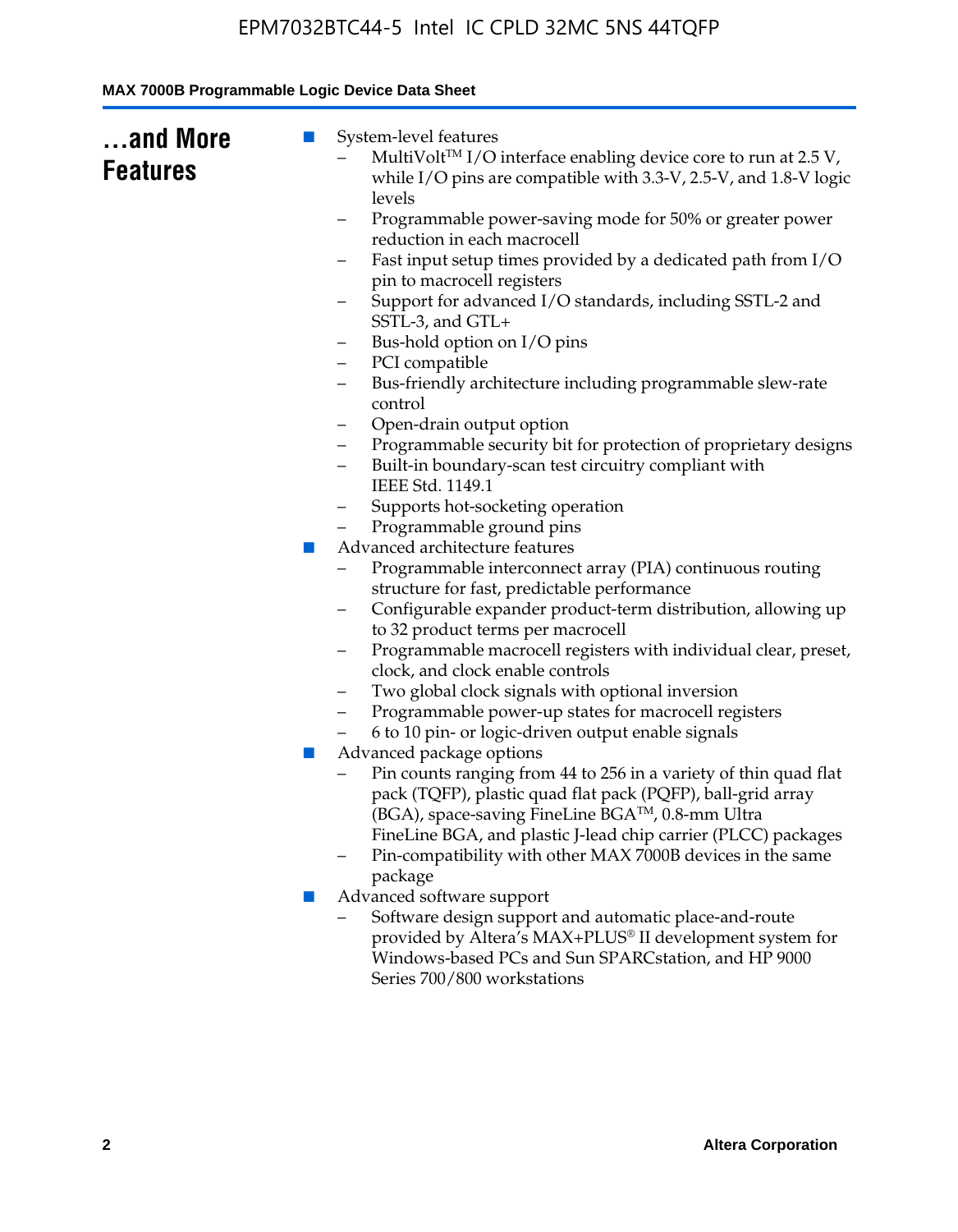#### **MAX 7000B Programmable Logic Device Data Sheet**

- Additional design entry and simulation support provided by EDIF 2 0 0 and 3 0 0 netlist files, library of parameterized modules (LPMs), Verilog HDL, VHDL, and other interfaces to popular EDA tools from manufacturers such as Cadence, Exemplar Logic, Mentor Graphics, OrCAD, Synopsys, Synplicity, and VeriBest
- Programming support with Altera's Master Programming Unit  $(MPU)$ , MasterBlaster<sup>TM</sup> serial/universal serial bus (USB) communications cable, and ByteBlasterMVTM parallel port download cable, as well as programming hardware from thirdparty manufacturers and any JamTM STAPL File (**.jam**), Jam Byte-Code File (**.jbc**), or Serial Vector Format File (**.svf**)-capable incircuit tester

# **General Description**

MAX 7000B devices are high-density, high-performance devices based on Altera's second-generation MAX architecture. Fabricated with advanced CMOS technology, the EEPROM-based MAX 7000B devices operate with a 2.5-V supply voltage and provide 600 to 10,000 usable gates, ISP, pin-to-pin delays as fast as 3.5 ns, and counter speeds up to 303.0 MHz. See Table 2.

| Table 2. MAX 7000B Speed Grades<br>Note $(1)$ |    |                    |    |    |     |  |  |
|-----------------------------------------------|----|--------------------|----|----|-----|--|--|
| <b>Device</b>                                 |    | <b>Speed Grade</b> |    |    |     |  |  |
|                                               | -3 | -4                 | -5 | -7 | -10 |  |  |
| <b>EPM7032B</b>                               |    |                    |    |    |     |  |  |
| <b>EPM7064B</b>                               |    |                    |    |    |     |  |  |
| <b>EPM7128B</b>                               |    |                    |    |    |     |  |  |
| <b>EPM7256B</b>                               |    |                    |    |    |     |  |  |
| <b>EPM7512B</b>                               |    |                    |    |    |     |  |  |

#### *Notes:*

(1) Contact Altera Marketing for up-to-date information on available device speed grades.

The MAX 7000B architecture supports 100% TTL emulation and highdensity integration of SSI, MSI, and LSI logic functions. It easily integrates multiple devices ranging from PALs, GALs, and 22V10s to MACH and pLSI devices. MAX 7000B devices are available in a wide range of packages, including PLCC, BGA, FineLine BGA, 0.8-mm Ultra FineLine BGA, PQFP, TQFP, and TQFP packages. See Table 3.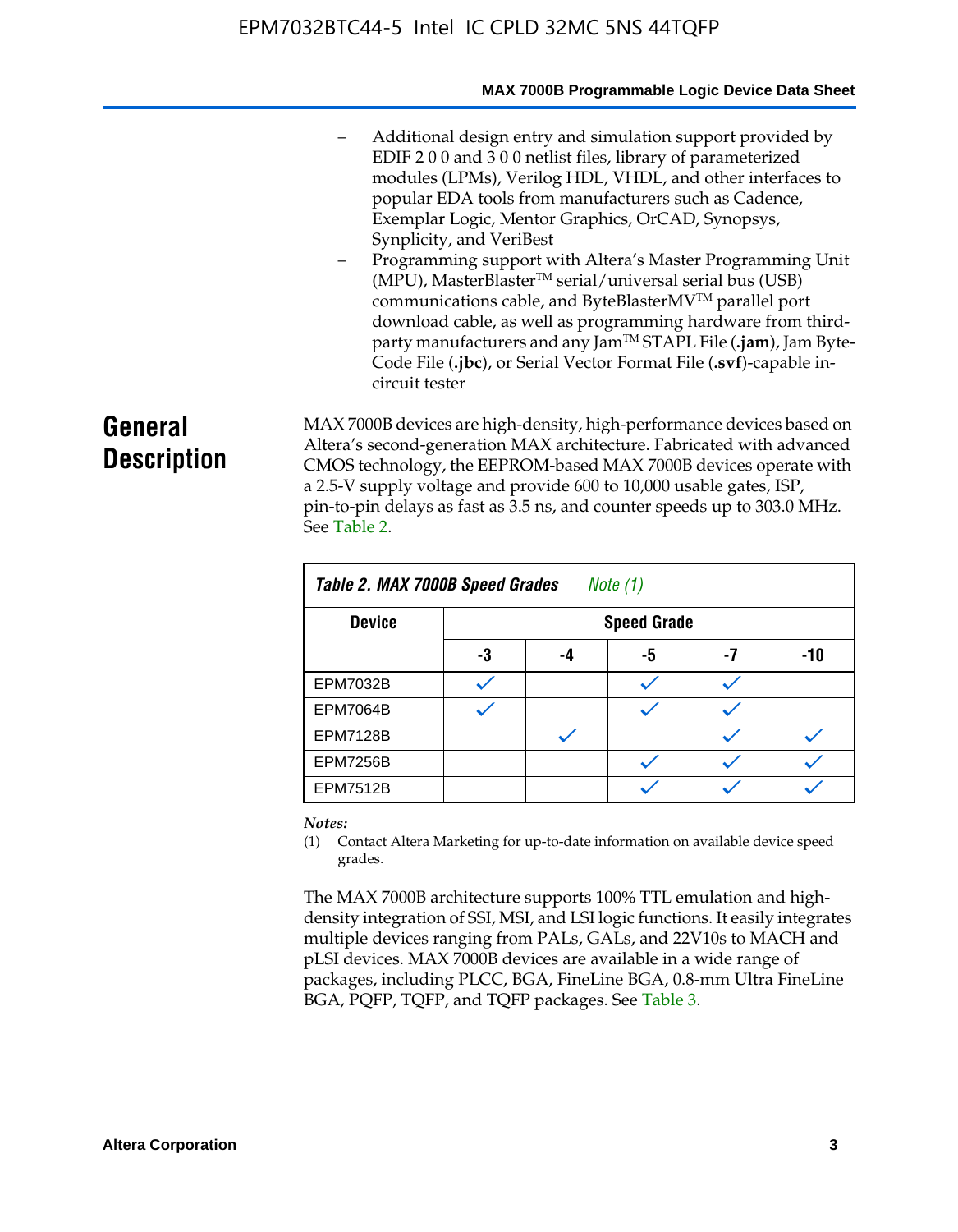#### **MAX 7000B Programmable Logic Device Data Sheet**

| Table 3. MAX 7000B Maximum User I/O Pins<br>Note (1) |                       |                       |                              |                                                        |                               |                                             |                               |                                                                    |                               |                    |                                      |
|------------------------------------------------------|-----------------------|-----------------------|------------------------------|--------------------------------------------------------|-------------------------------|---------------------------------------------|-------------------------------|--------------------------------------------------------------------|-------------------------------|--------------------|--------------------------------------|
| <b>Device</b>                                        | 44-Pin<br><b>PLCC</b> | 44-Pin<br><b>TOFP</b> | 48-Pin<br><b>TOFP</b><br>(2) | 49-Pin<br>0.8-mm<br>Ultra<br><b>FineLine</b><br>BGA(3) | $100 -$<br>Pin<br><b>TQFP</b> | <b>100-Pin</b><br><b>FineLine</b><br>BGA(4) | $144 -$<br>Pin<br><b>TOFP</b> | <b>169-Pin</b><br>$0.8 - mm$<br>Ultra<br><b>FineLine</b><br>BGA(3) | $208 -$<br>Pin<br><b>POFP</b> | 256-<br>Pin<br>BGA | 256-Pin<br><b>FineLine</b><br>BGA(4) |
| <b>EPM7032B</b>                                      | 36                    | 36                    | 36                           | 36                                                     |                               |                                             |                               |                                                                    |                               |                    |                                      |
| <b>EPM7064B</b>                                      | 36                    | 36                    | 40                           | 41                                                     | 68                            | 68                                          |                               |                                                                    |                               |                    |                                      |
| <b>EPM7128B</b>                                      |                       |                       |                              | 41                                                     | 84                            | 84                                          | 100                           | 100                                                                |                               |                    | 100                                  |
| <b>EPM7256B</b>                                      |                       |                       |                              |                                                        | 84                            |                                             | 120                           | 141                                                                | 164                           |                    | 164                                  |
| <b>EPM7512B</b>                                      |                       |                       |                              |                                                        |                               |                                             | 120                           | 141                                                                | 176                           | 212                | 212                                  |

*Notes:*

(1) When the IEEE Std. 1149.1 (JTAG) interface is used for in-system programming or boundary-scan testing, four I/O pins become JTAG pins.

(2) Contact Altera for up-to-date information on available device package options.

(3) All 0.8-mm Ultra FineLine BGA packages are footprint-compatible via the SameFrame<sup>TM</sup> pin-out feature. Therefore, designers can design a board to support a variety of devices, providing a flexible migration path across densities and pin counts. Device migration is fully supported by Altera development tools. See "SameFrame Pin-Outs" on page 14 for more details.

(4) All FineLine BGA packages are footprint-compatible via the SameFrame pin-out feature. Therefore, designers can design a board to support a variety of devices, providing a flexible migration path across densities and pin counts. Device migration is fully supported by Altera development tools. See "SameFrame Pin-Outs" on page 14 for more details.

> MAX 7000B devices use CMOS EEPROM cells to implement logic functions. The user-configurable MAX 7000B architecture accommodates a variety of independent combinatorial and sequential logic functions. The devices can be reprogrammed for quick and efficient iterations during design development and debug cycles, and can be programmed and erased up to 100 times.

> MAX 7000B devices contain 32 to 512 macrocells that are combined into groups of 16 macrocells, called logic array blocks (LABs). Each macrocell has a programmable-AND/fixed-OR array and a configurable register with independently programmable clock, clock enable, clear, and preset functions. To build complex logic functions, each macrocell can be supplemented with both shareable expander product terms and highspeed parallel expander product terms to provide up to 32 product terms per macrocell.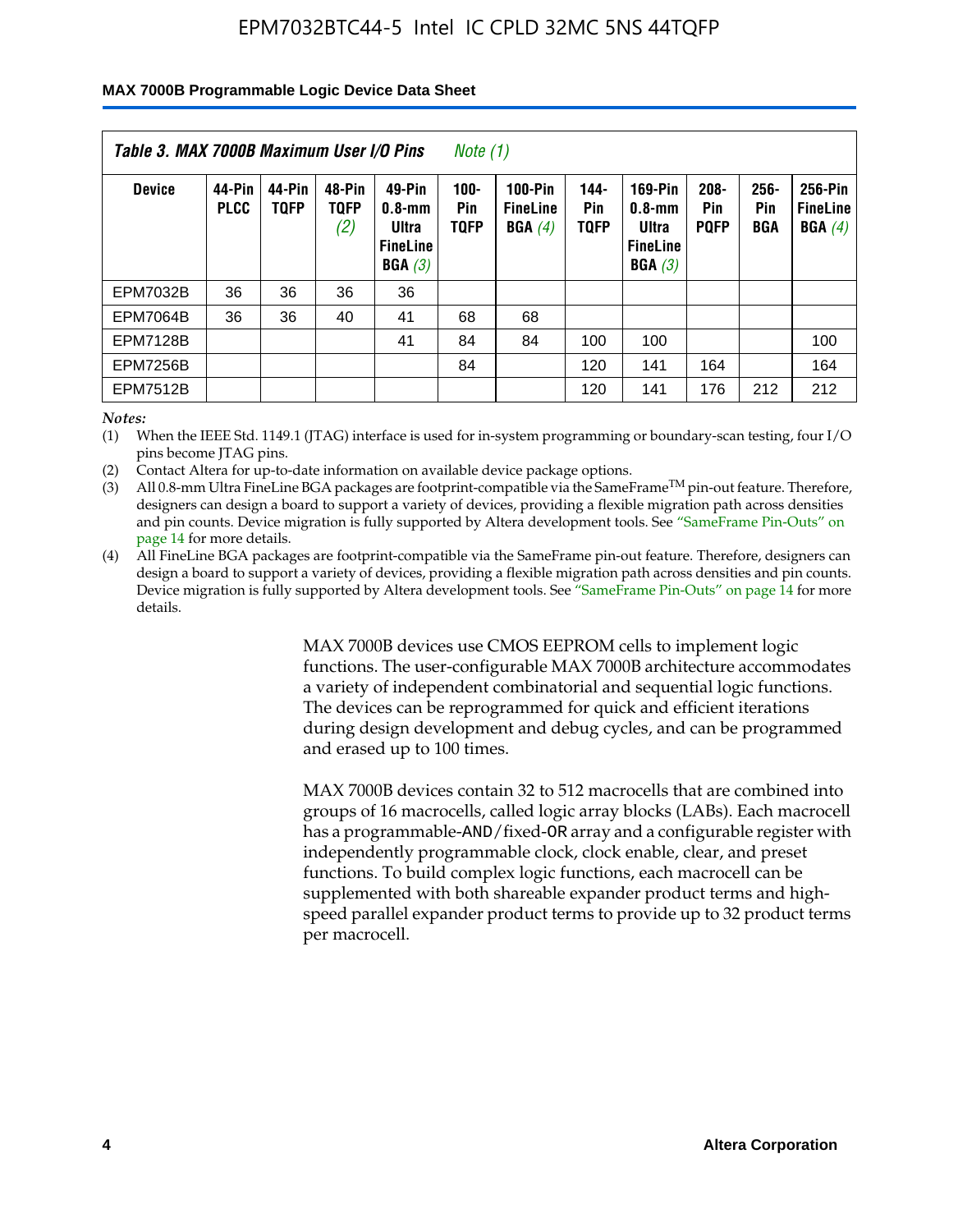#### **MAX 7000B Programmable Logic Device Data Sheet**

MAX 7000B devices provide programmable speed/power optimization. Speed-critical portions of a design can run at high speed/full power, while the remaining portions run at reduced speed/low power. This speed/power optimization feature enables the designer to configure one or more macrocells to operate up to 50% lower power while adding only a nominal timing delay. MAX 7000B devices also provide an option that reduces the slew rate of the output buffers, minimizing noise transients when non-speed-critical signals are switching. The output drivers of all MAX 7000B devices can be set for 3.3 V, 2.5 V, or 1.8 V and all input pins are 3.3-V, 2.5-V, and 1.8-V tolerant, allowing MAX 7000B devices to be used in mixed-voltage systems.

MAX 7000B devices are supported by Altera development systems, which are integrated packages that offer schematic, text—including VHDL, Verilog HDL, and the Altera Hardware Description Language (AHDL) and waveform design entry, compilation and logic synthesis, simulation and timing analysis, and device programming. Altera software provides EDIF 2 0 0 and 3 0 0, LPM, VHDL, Verilog HDL, and other interfaces for additional design entry and simulation support from other industrystandard PC- and UNIX-workstation-based EDA tools. Altera software runs on Windows-based PCs, as well as Sun SPARCstation, and HP 9000 Series 700/800 workstations.



**For more information on development tools, see the** *MAX+PLUS II Programmable Logic Development System & Software Data Sheet* and the *Quartus Programmable Logic Development System & Software Data Sheet*.

# **Functional Description**

- LABs
- Macrocells
- Expander product terms (shareable and parallel)

The MAX 7000B architecture includes the following elements:

- PIA
- I/O control blocks

The MAX 7000B architecture includes four dedicated inputs that can be used as general-purpose inputs or as high-speed, global control signals (clock, clear, and two output enable signals) for each macrocell and I/O pin. Figure 1 shows the architecture of MAX 7000B devices.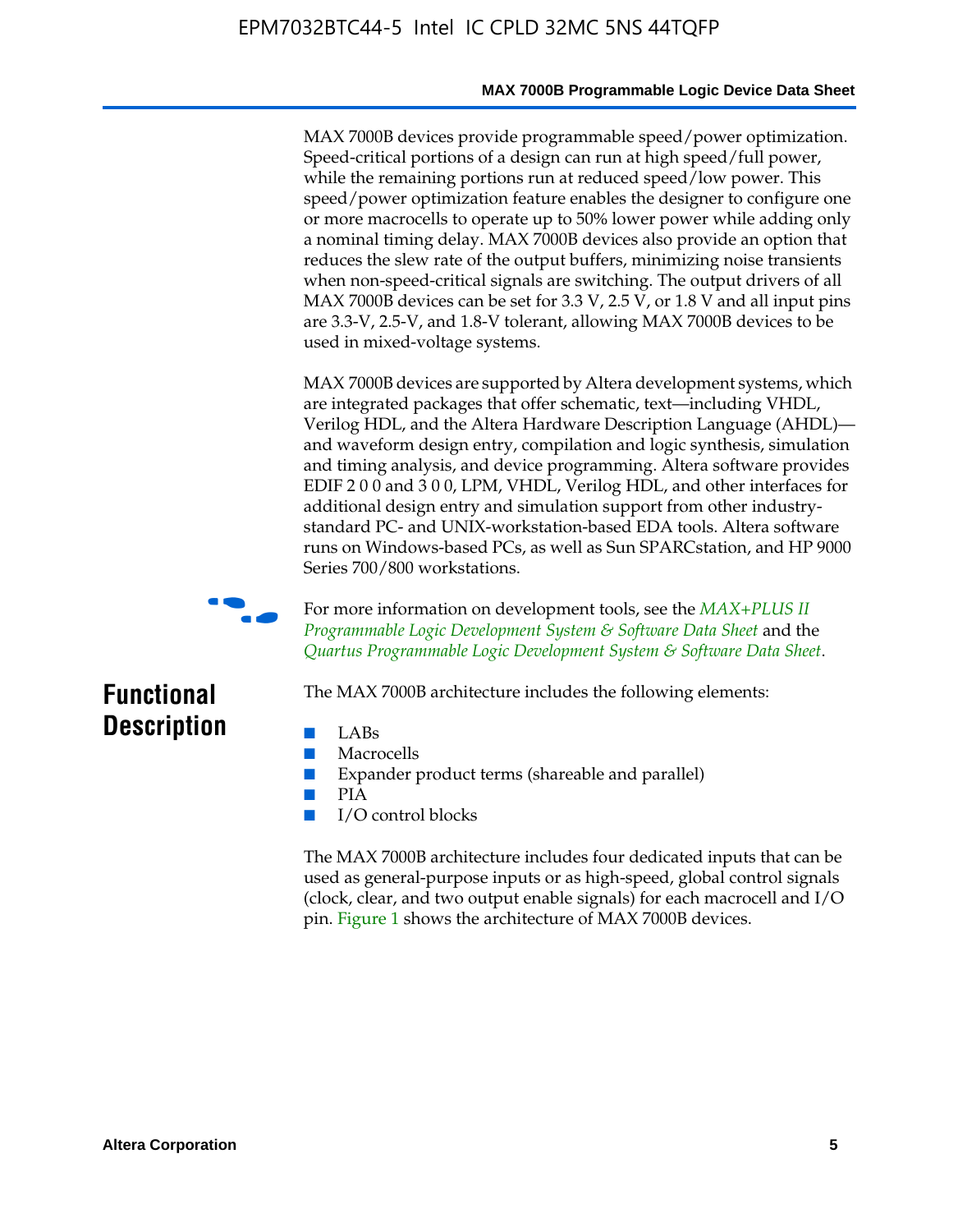#### **MAX 7000B Programmable Logic Device Data Sheet**



#### *Figure 1. MAX 7000B Device Block Diagram*

*Note:*

(1) EPM7032B, EPM7064B, EPM7128B, and EPM7256B devices have six output enables. EPM7512B devices have ten output enables.

### **Logic Array Blocks**

The MAX 7000B device architecture is based on the linking of high-performance LABs. LABs consist of 16 macrocell arrays, as shown in Figure 1. Multiple LABs are linked together via the PIA, a global bus that is fed by all dedicated input pins,  $I/O$  pins, and macrocells.

Each LAB is fed by the following signals:

- 36 signals from the PIA that are used for general logic inputs
- Global controls that are used for secondary register functions
- Direct input paths from I/O pins to the registers that are used for fast setup times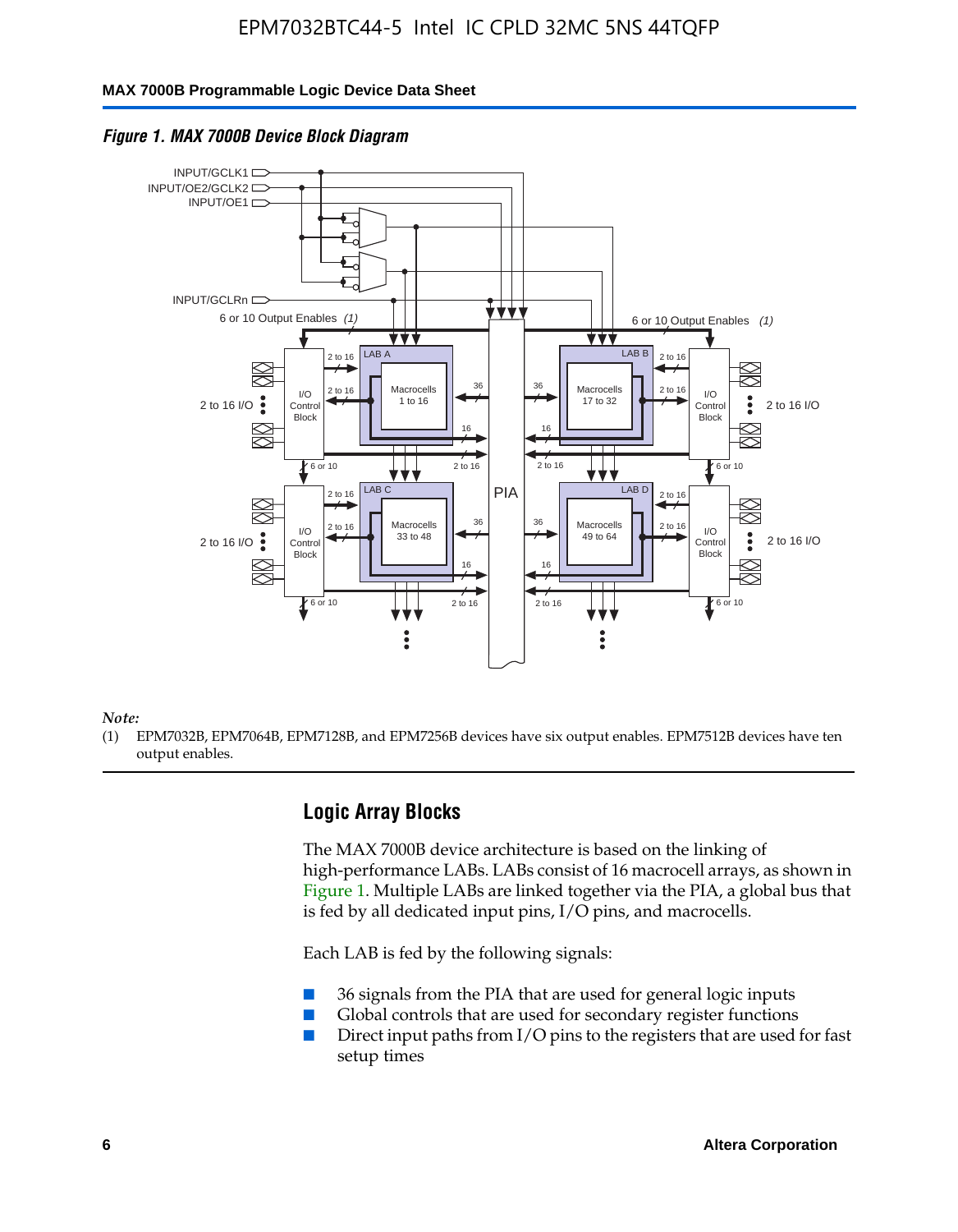### **Macrocells**

The MAX 7000B macrocell can be individually configured for either sequential or combinatorial logic operation. The macrocell consists of three functional blocks: the logic array, the product-term select matrix, and the programmable register. Figure 2 shows the MAX 7000B macrocell.





Combinatorial logic is implemented in the logic array, which provides five product terms per macrocell. The product-term select matrix allocates these product terms for use as either primary logic inputs (to the OR and XOR gates) to implement combinatorial functions, or as secondary inputs to the macrocell's register preset, clock, and clock enable control functions.

Two kinds of expander product terms ("expanders") are available to supplement macrocell logic resources:

- Shareable expanders, which are inverted product terms that are fed back into the logic array
- Parallel expanders, which are product terms borrowed from adjacent macrocells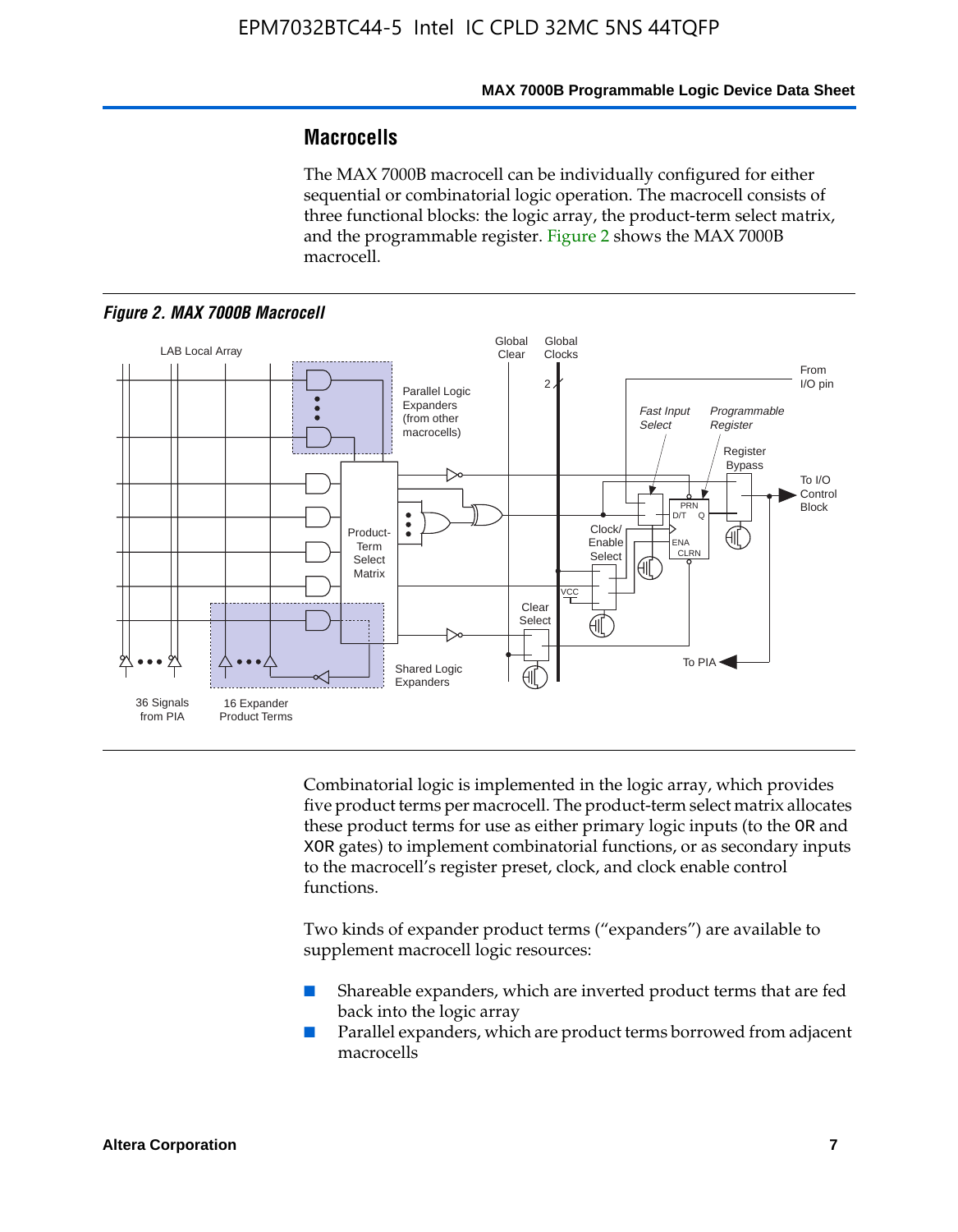#### **MAX 7000B Programmable Logic Device Data Sheet**

The Altera development system automatically optimizes product-term allocation according to the logic requirements of the design.

For registered functions, each macrocell flipflop can be individually programmed to implement D, T, JK, or SR operation with programmable clock control. The flipflop can be bypassed for combinatorial operation. During design entry, the designer specifies the desired flipflop type; the MAX+PLUS II software then selects the most efficient flipflop operation for each registered function to optimize resource utilization.

Each programmable register can be clocked in three different modes:

- Global clock signal. This mode achieves the fastest clock-to-output performance.
- Global clock signal enabled by an active-high clock enable. A clock enable is generated by a product term. This mode provides an enable on each flipflop while still achieving the fast clock-to-output performance of the global clock.
- Array clock implemented with a product term. In this mode, the flipflop can be clocked by signals from buried macrocells or I/O pins.

Two global clock signals are available in MAX 7000B devices. As shown in Figure 1, these global clock signals can be the true or the complement of either of the global clock pins, GCLK1 or GCLK2.

Each register also supports asynchronous preset and clear functions. As shown in Figure 2, the product-term select matrix allocates product terms to control these operations. Although the product-term-driven preset and clear from the register are active high, active-low control can be obtained by inverting the signal within the logic array. In addition, each register clear function can be individually driven by the active-low dedicated global clear pin (GCLRn). Upon power-up, each register in a MAX 7000B device may be set to either a high or low state. This power-up state is specified at design entry.

All MAX 7000B I/O pins have a fast input path to a macrocell register. This dedicated path allows a signal to bypass the PIA and combinatorial logic and be clocked to an input D flipflop with an extremely fast input setup time. The input path from the I/O pin to the register has a programmable delay element that can be selected to either guarantee zero hold time or to get the fastest possible set-up time (as fast as 1.0 ns).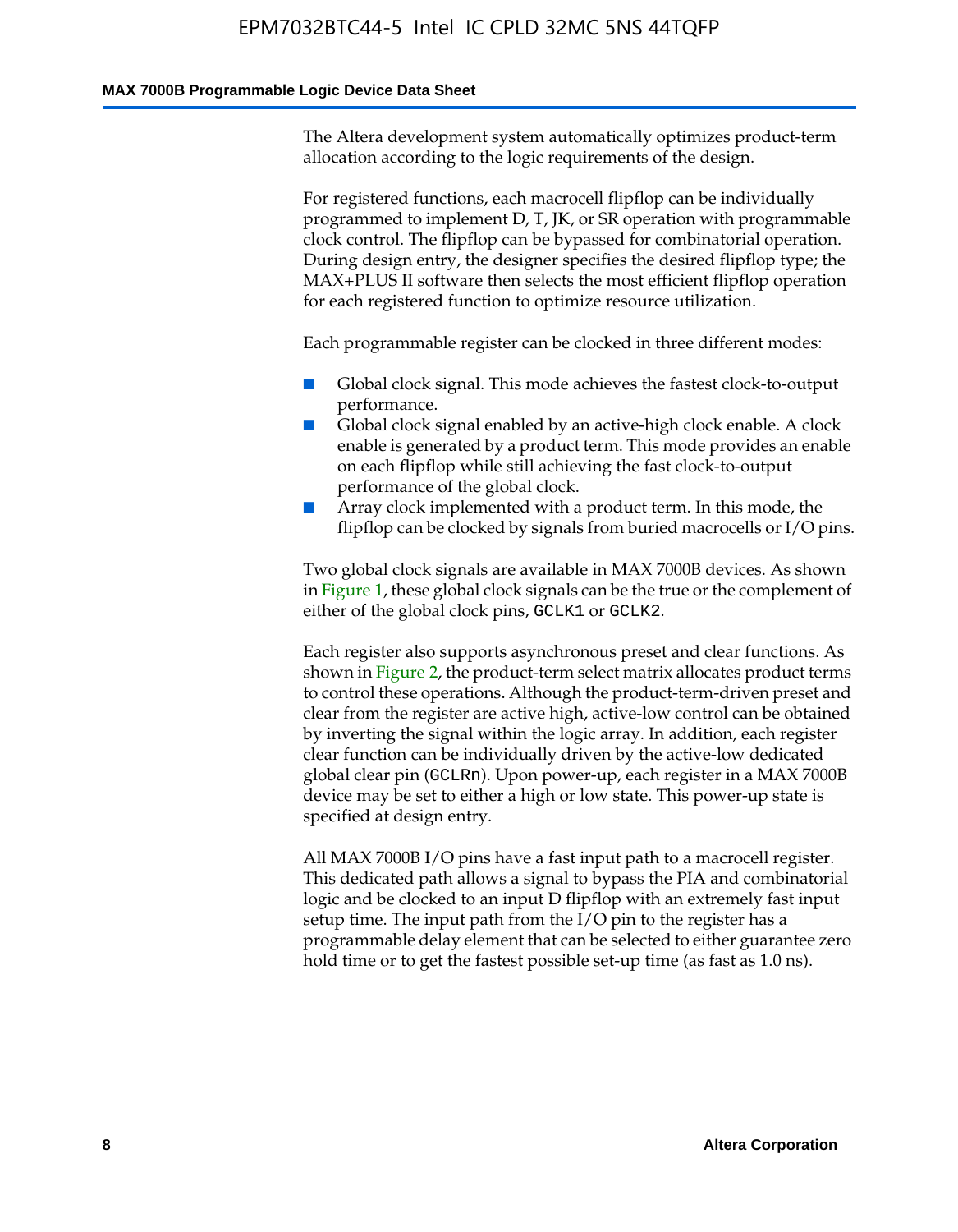### **Expander Product Terms**

Although most logic functions can be implemented with the five product terms available in each macrocell, more complex logic functions require additional product terms. Another macrocell can be used to supply the required logic resources. However, the MAX 7000B architecture also offers both shareable and parallel expander product terms ("expanders") that provide additional product terms directly to any macrocell in the same LAB. These expanders help ensure that logic is synthesized with the fewest possible logic resources to obtain the fastest possible speed.

#### *Shareable Expanders*

Each LAB has 16 shareable expanders that can be viewed as a pool of uncommitted single product terms (one from each macrocell) with inverted outputs that feed back into the logic array. Each shareable expander can be used and shared by any or all macrocells in the LAB to build complex logic functions. A small delay ( $t_{SEXP}$ ) is incurred when shareable expanders are used. Figure 3 shows how shareable expanders can feed multiple macrocells.

#### *Figure 3. MAX 7000B Shareable Expanders*



*Shareable expanders can be shared by any or all macrocells in an LAB.*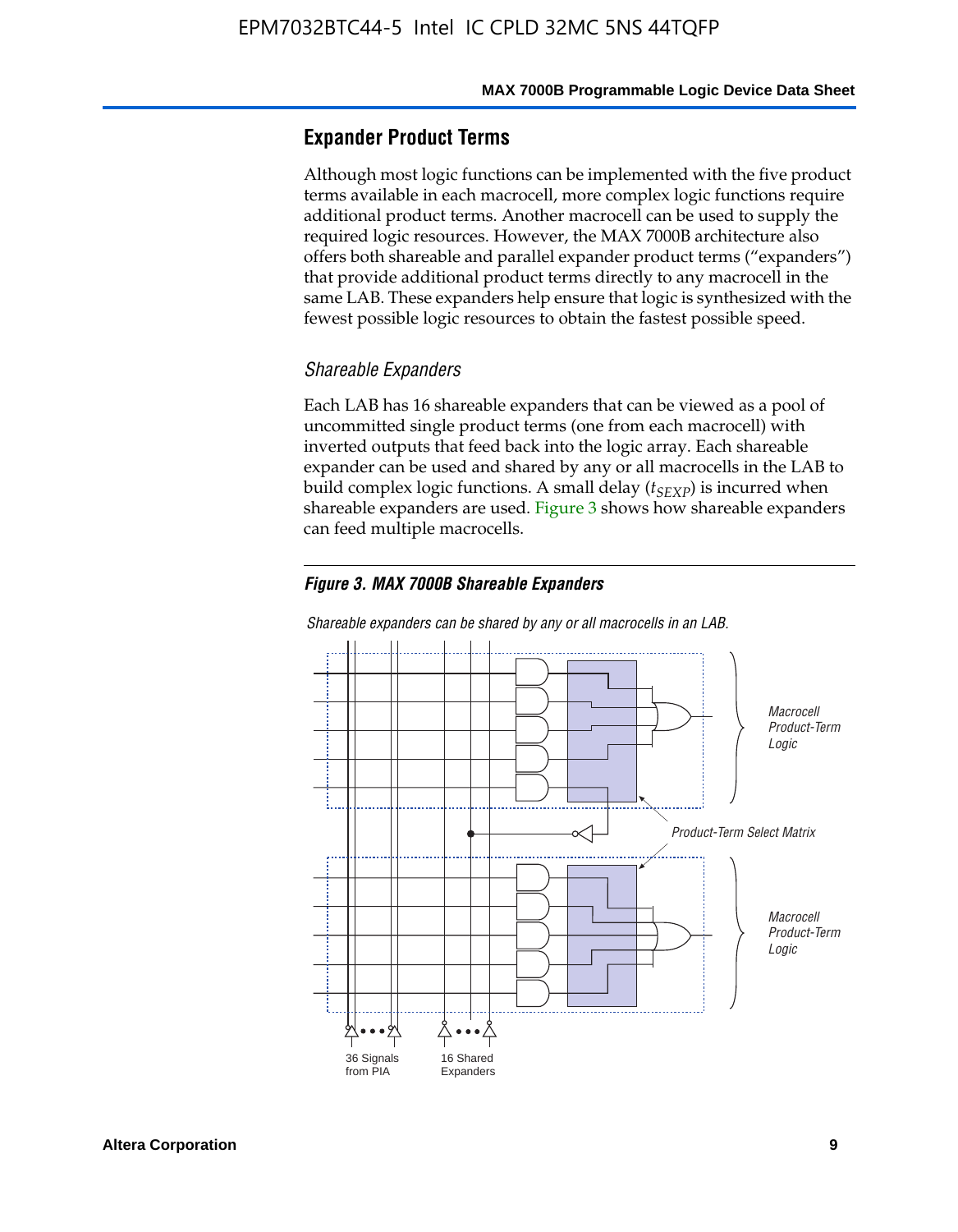#### **MAX 7000B Programmable Logic Device Data Sheet**

#### *Parallel Expanders*

Parallel expanders are unused product terms that can be allocated to a neighboring macrocell to implement fast, complex logic functions. Parallel expanders allow up to 20 product terms to directly feed the macrocell OR logic, with five product terms provided by the macrocell and 15 parallel expanders provided by neighboring macrocells in the LAB.

The Altera Compiler can automatically allocate up to three sets of up to five parallel expanders to the macrocells that require additional product terms. Each set of five parallel expanders incurs a small, incremental timing delay ( $t_{PEXP}$ ). For example, if a macrocell requires 14 product terms, the Compiler uses the five dedicated product terms within the macrocell and allocates two sets of parallel expanders; the first set includes five product terms and the second set includes four product terms, increasing the total delay by  $2 \times t_{PEXP}$ .

Two groups of eight macrocells within each LAB (e.g., macrocells 1 through 8, and 9 through 16) form two chains to lend or borrow parallel expanders. A macrocell borrows parallel expanders from lowernumbered macrocells. For example, macrocell 8 can borrow parallel expanders from macrocell 7, from macrocells 7 and 6, or from macrocells 7, 6, and 5. Within each group of eight, the lowest-numbered macrocell can only lend parallel expanders and the highest-numbered macrocell can only borrow them. Figure 4 shows how parallel expanders can be borrowed from a neighboring macrocell.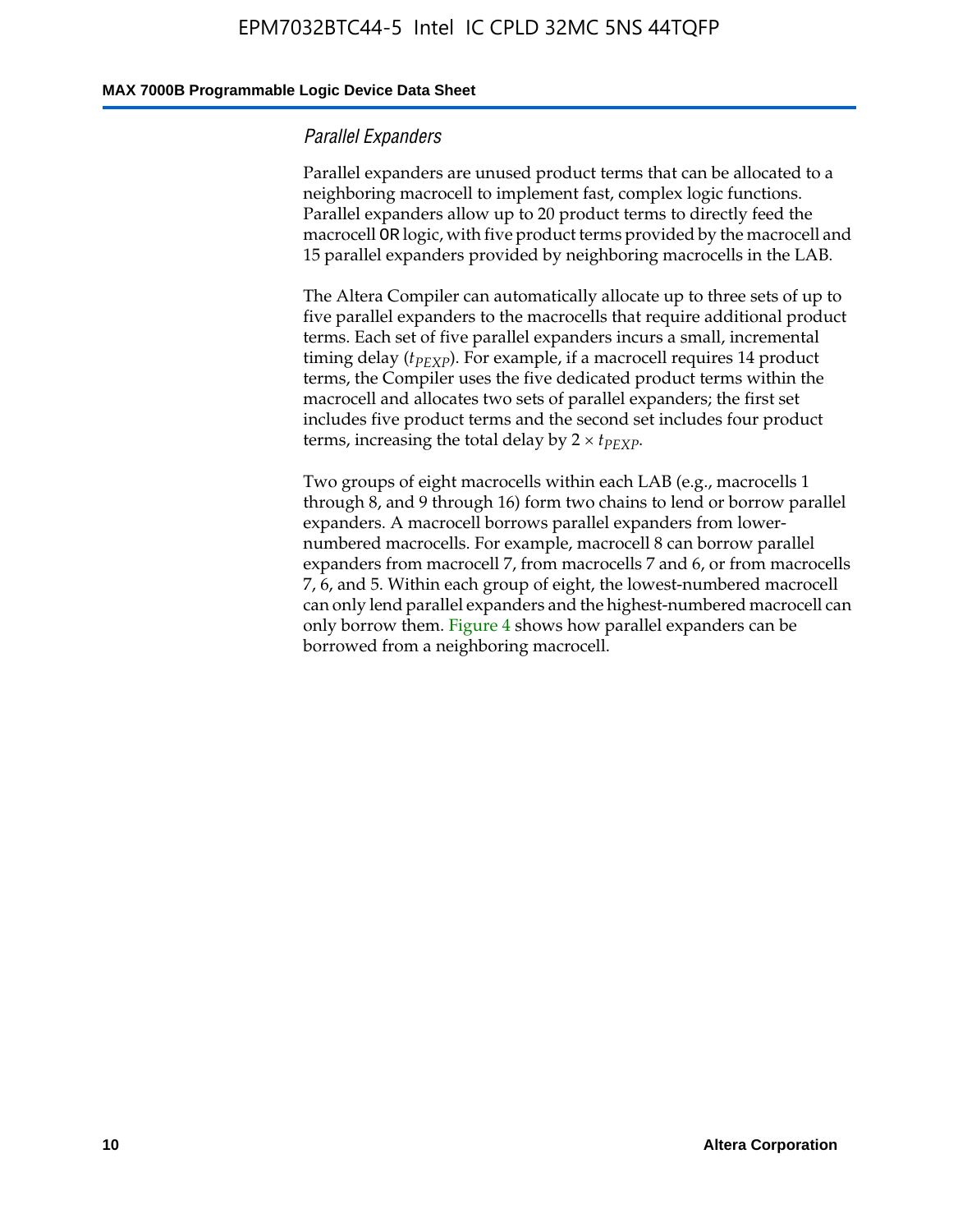**MAX 7000B Programmable Logic Device Data Sheet**

#### *Figure 4. MAX 7000B Parallel Expanders*

*Unused product terms in a macrocell can be allocated to a neighboring macrocell.*



### **Programmable Interconnect Array**

Logic is routed between LABs on the PIA. This global bus is a programmable path that connects any signal source to any destination on the device. All MAX 7000B dedicated inputs, I/O pins, and macrocell outputs feed the PIA, which makes the signals available throughout the entire device. Only the signals required by each LAB are actually routed from the PIA into the LAB. Figure 5 shows how the PIA signals are routed into the LAB. An EEPROM cell controls one input to a two-input AND gate, which selects a PIA signal to drive into the LAB.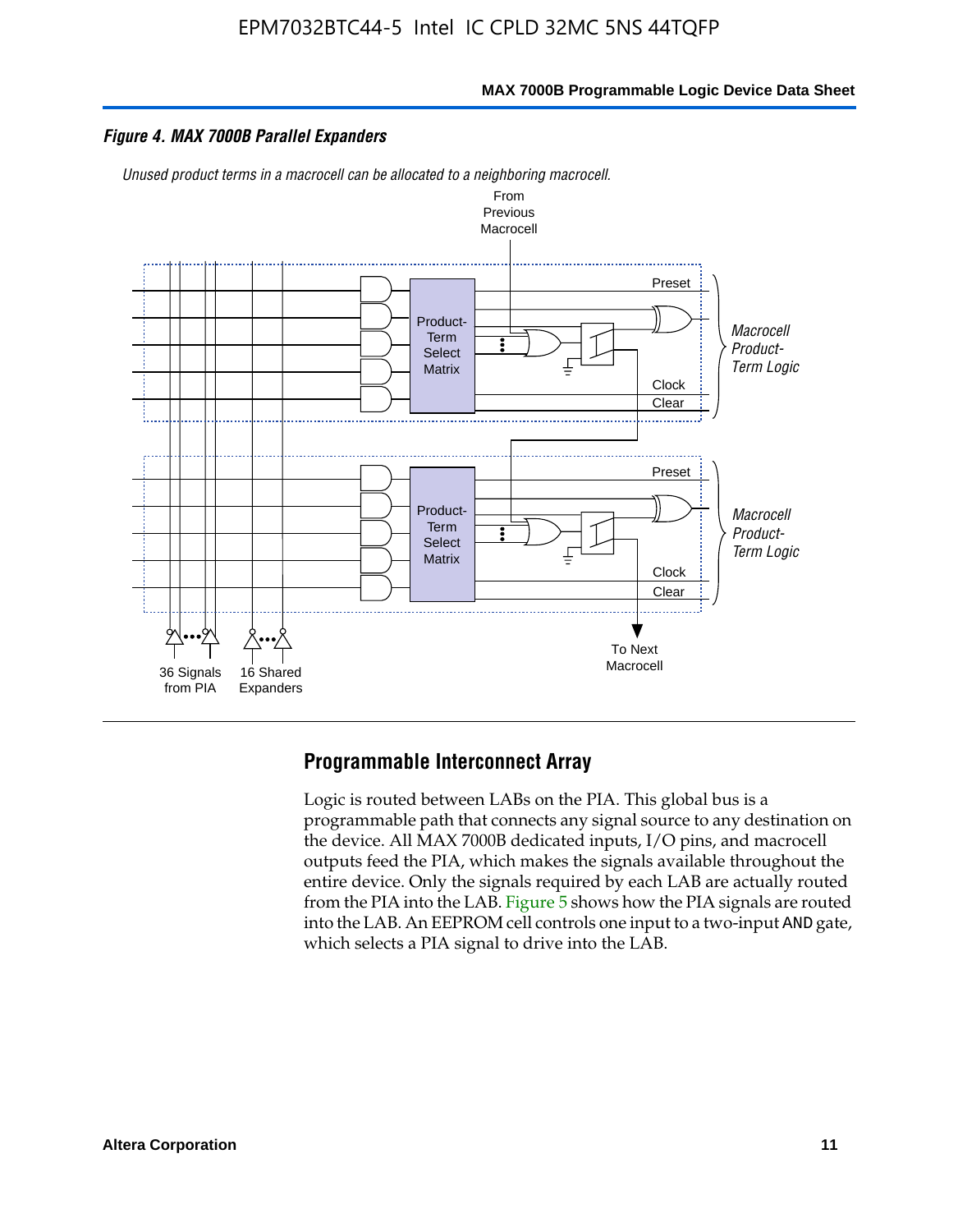### **MAX 7000B Programmable Logic Device Data Sheet**





While the routing delays of channel-based routing schemes in masked or field-programmable gate arrays (FPGAs) are cumulative, variable, and path-dependent, the MAX 7000B PIA has a predictable delay. The PIA makes a design's timing performance easy to predict.

### **I/O Control Blocks**

The I/O control block allows each I/O pin to be individually configured for input, output, or bidirectional operation. All I/O pins have a tri-state buffer that is individually controlled by one of the global output enable signals or directly connected to ground or  $V_{CC}$ . Figure 6 shows the I/O control block for MAX 7000B devices. The I/O control block has six or ten global output enable signals that are driven by the true or complement of two output enable signals, a subset of the I/O pins, or a subset of the I/O macrocells.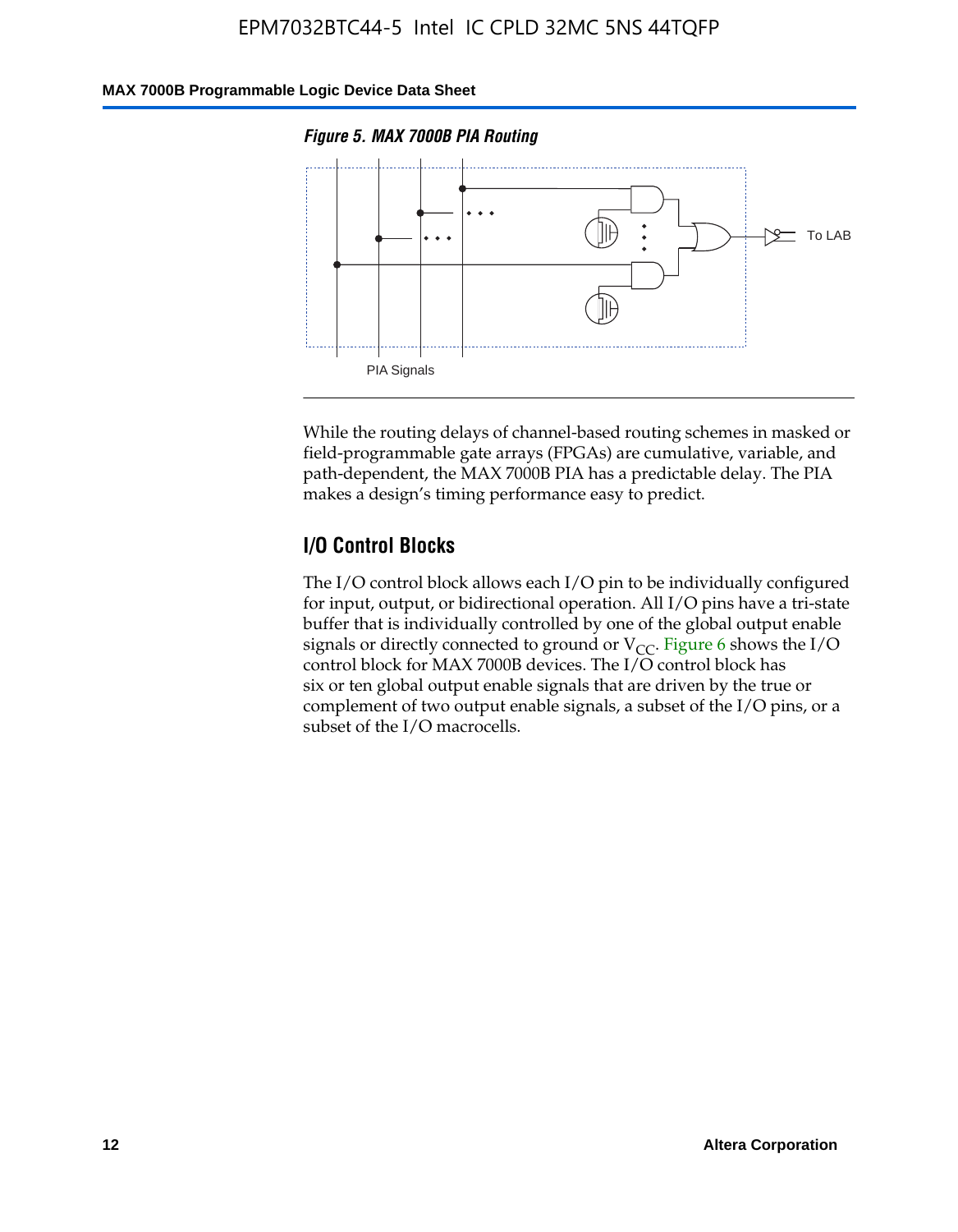



#### *Note:*

(1) EPM7032B, EPM7064B, EPM7128B, and EPM7256B devices have six output enable signals. EPM7512B devices have ten output enable signals.

> When the tri-state buffer control is connected to ground, the output is tri-stated (high impedance) and the I/O pin can be used as a dedicated input. When the tri-state buffer control is connected to  $V_{CC}$ , the output is enabled.

The MAX 7000B architecture provides dual I/O feedback, in which macrocell and pin feedbacks are independent. When an I/O pin is configured as an input, the associated macrocell can be used for buried logic.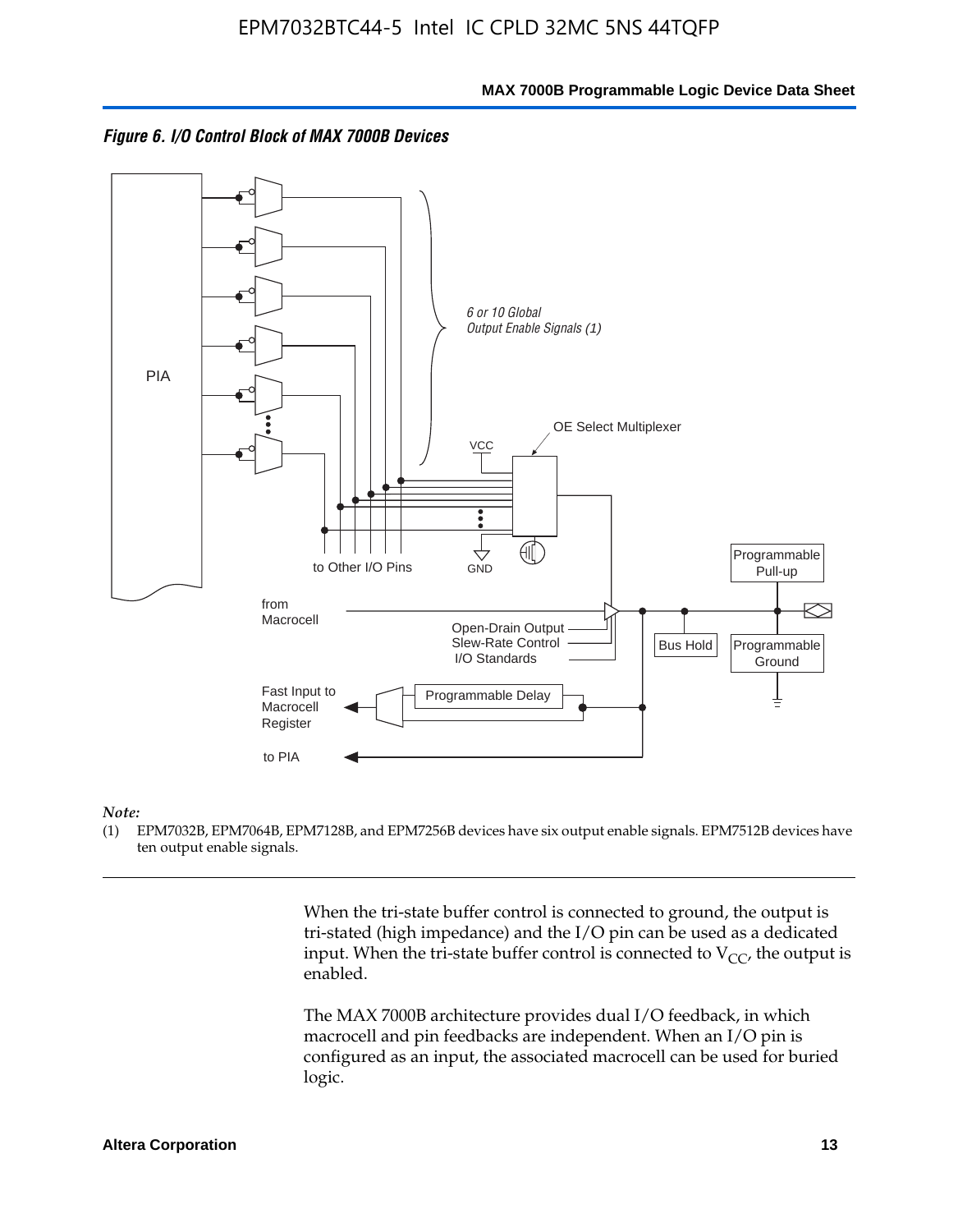**MAX 7000B Programmable Logic Device Data Sheet**

# **SameFrame Pin-Outs**

MAX 7000B devices support the SameFrame pin-out feature for FineLine BGA and 0.8-mm Ultra FineLine BGA packages. The SameFrame pin-out feature is the arrangement of balls on FineLine BGA and 0.8-mm Ultra FineLine BGA packages such that the lower-ball-count packages form a subset of the higher-ball-count packages. SameFrame pin-outs provide the flexibility to migrate not only from device to device within the same package, but also from one package to another. FineLine BGA packages are compatible with other FineLine BGA packages, and 0.8-mm Ultra FineLine BGA packages are compatible with other 0.8-mm Ultra FineLine BGA packages. A given printed circuit board (PCB) layout can support multiple device density/package combinations. For example, a single board layout can support a range of devices from an EPM7064B device in a 100-pin FineLine BGA package to an EPM7512B device in a 256-pin FineLine BGA package.

The Altera software provides support to design PCBs with SameFrame pin-out devices. Devices can be defined for present and future use. The Altera software generates pin-outs describing how to layout a board to take advantage of this migration (see Figure 7).

### *Figure 7. SameFrame Pin-Out Example*

| 0000000000000000<br>0000000000000000<br>0000000000000000<br><br>                |  |
|---------------------------------------------------------------------------------|--|
| 000000000000000<br><br>000000000000000<br><br>000000000000000<br>               |  |
| <br><b></b><br>000000000000000<br>0000000000000000<br>000 <b>0000000000</b> 000 |  |

Designed for 256-Pin FineLine BGA Package Printed Circuit Board



100-Pin FineLine BGA Package (Reduced I/O Count or Logic Requirements)

256-Pin FineLine BGA Package (Increased I/O Count or Logic Requirements)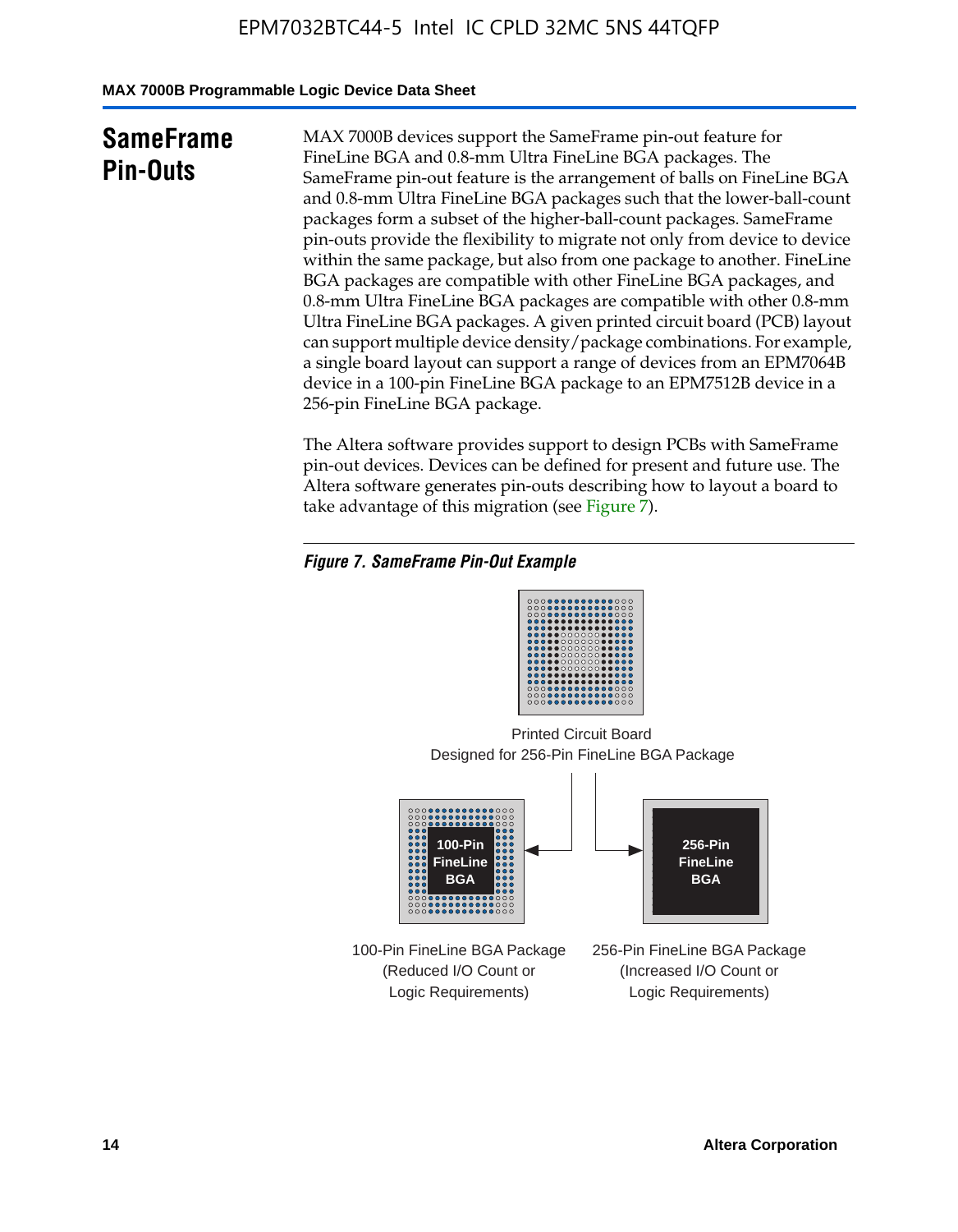| <b>In-System</b> |
|------------------|
| Programma-       |
| bility (ISP)     |

MAX 7000B devices can be programmed in-system via an industrystandard 4-pin IEEE Std. 1149.1 (JTAG) interface. ISP offers quick, efficient iterations during design development and debugging cycles. The MAX 7000B architecture internally generates the high programming voltages required to program EEPROM cells, allowing in-system programming with only a single 2.5-V power supply. During in-system programming, the I/O pins are tri-stated and weakly pulled-up to eliminate board conflicts. The pull-up value is nominally 50 k¾.

MAX 7000B devices have an enhanced ISP algorithm for faster programming. These devices also offer an ISP\_Done bit that provides safe operation when in-system programming is interrupted. This ISP\_Done bit, which is the last bit programmed, prevents all I/O pins from driving until the bit is programmed.

ISP simplifies the manufacturing flow by allowing devices to be mounted on a PCB with standard pick-and-place equipment before they are programmed. MAX 7000B devices can be programmed by downloading the information via in-circuit testers, embedded processors, the Altera MasterBlaster communications cable, and the ByteBlasterMV parallel port download cable. Programming the devices after they are placed on the board eliminates lead damage on high-pin-count packages (e.g., QFP packages) due to device handling. MAX 7000B devices can be reprogrammed after a system has already shipped to the field. For example, product upgrades can be performed in the field via software or modem.

In-system programming can be accomplished with either an adaptive or constant algorithm. An adaptive algorithm reads information from the unit and adapts subsequent programming steps to achieve the fastest possible programming time for that unit. A constant algorithm uses a pre-defined (non-adaptive) programming sequence that does not take advantage of adaptive algorithm programming time improvements. Some in-circuit testers cannot program using an adaptive algorithm. Therefore, a constant algorithm must be used. MAX 7000B devices can be programmed with either an adaptive or constant (non-adaptive) algorithm.

The Jam Standard Test and Programming Language (STAPL), JEDEC standard JESD-71, can be used to program MAX 7000B devices with in-circuit testers, PCs, or embedded processors.



f For more information on using the Jam language, see *Application Note 88 (Using the Jam Language for ISP & ICR via an Embedded Processor)* and *Application Note 122 (Using STAPL for ISP & ICR via an Embedded Processor).*

The ISP circuitry in MAX 7000B devices is compliant with the IEEE Std. 1532 specification. The IEEE Std. 1532 is a standard developed to allow concurrent ISP between multiple PLD vendors.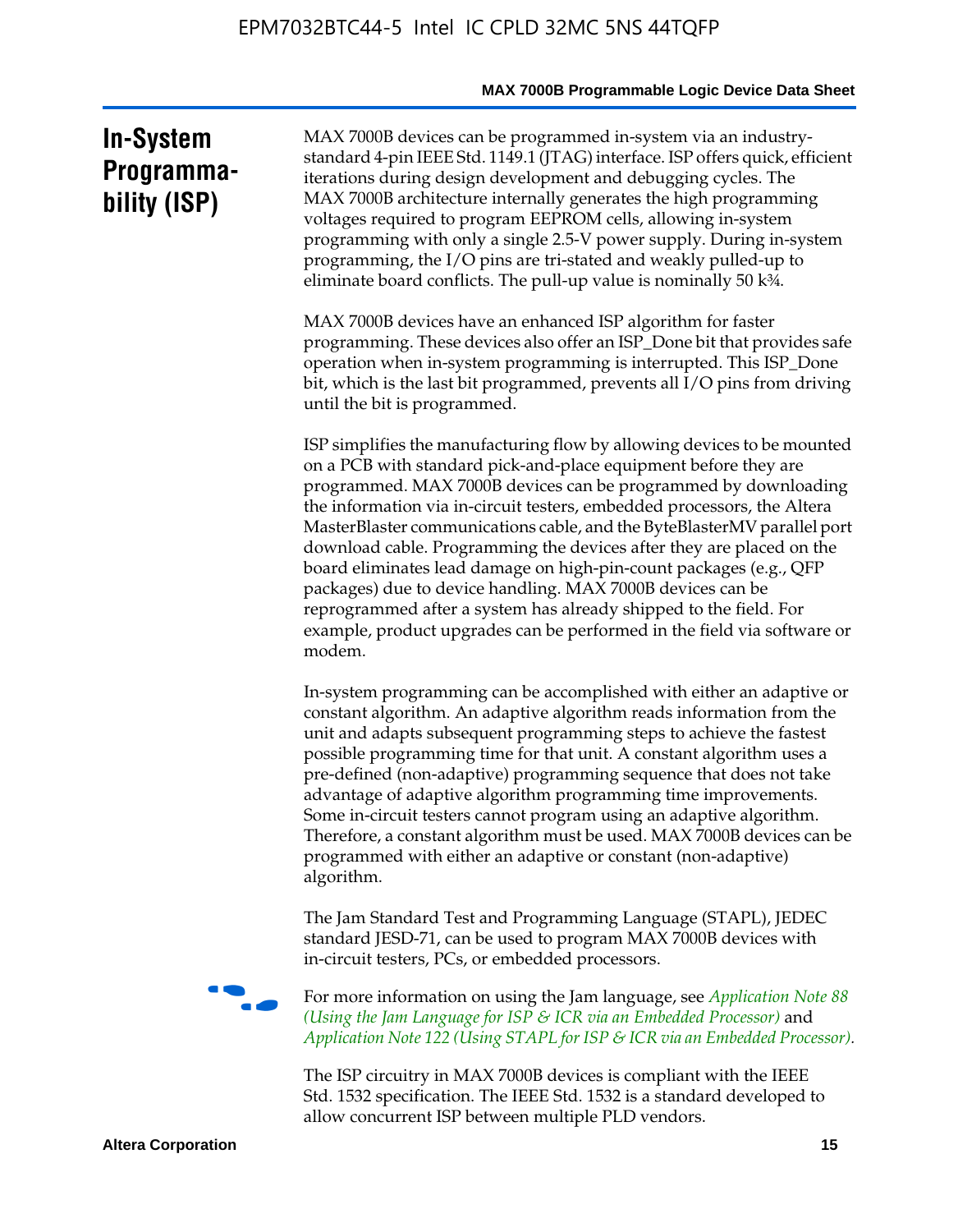### **Programming Sequence**

During in-system programming, instructions, addresses, and data are shifted into the MAX 7000B device through the TDI input pin. Data is shifted out through the TDO output pin and compared against the expected data.

Programming a pattern into the device requires the following six ISP stages. A stand-alone verification of a programmed pattern involves only stages 1, 2, 5, and 6.

- 1. *Enter ISP*. The enter ISP stage ensures that the I/O pins transition smoothly from user mode to ISP mode. The enter ISP stage requires 1 ms.
- 2. *Check ID*. Before any program or verify process, the silicon ID is checked. The time required to read this silicon ID is relatively small compared to the overall programming time.
- 3. *Bulk Erase*. Erasing the device in-system involves shifting in the instructions to erase the device and applying one erase pulse of 100 ms.
- 4. *Program*. Programming the device in-system involves shifting in the address and data and then applying the programming pulse to program the EEPROM cells. This process is repeated for each EEPROM address.
- 5. *Verify*. Verifying an Altera device in-system involves shifting in addresses, applying the read pulse to verify the EEPROM cells, and shifting out the data for comparison. This process is repeated for each EEPROM address.
- 6. *Exit ISP*. An exit ISP stage ensures that the I/O pins transition smoothly from ISP mode to user mode. The exit ISP stage requires 1 ms.

### **Programming Times**

The time required to implement each of the six programming stages can be broken into the following two elements:

- A pulse time to erase, program, or read the EEPROM cells.
- A shifting time based on the test clock (TCK) frequency and the number of TCK cycles to shift instructions, address, and data into the device.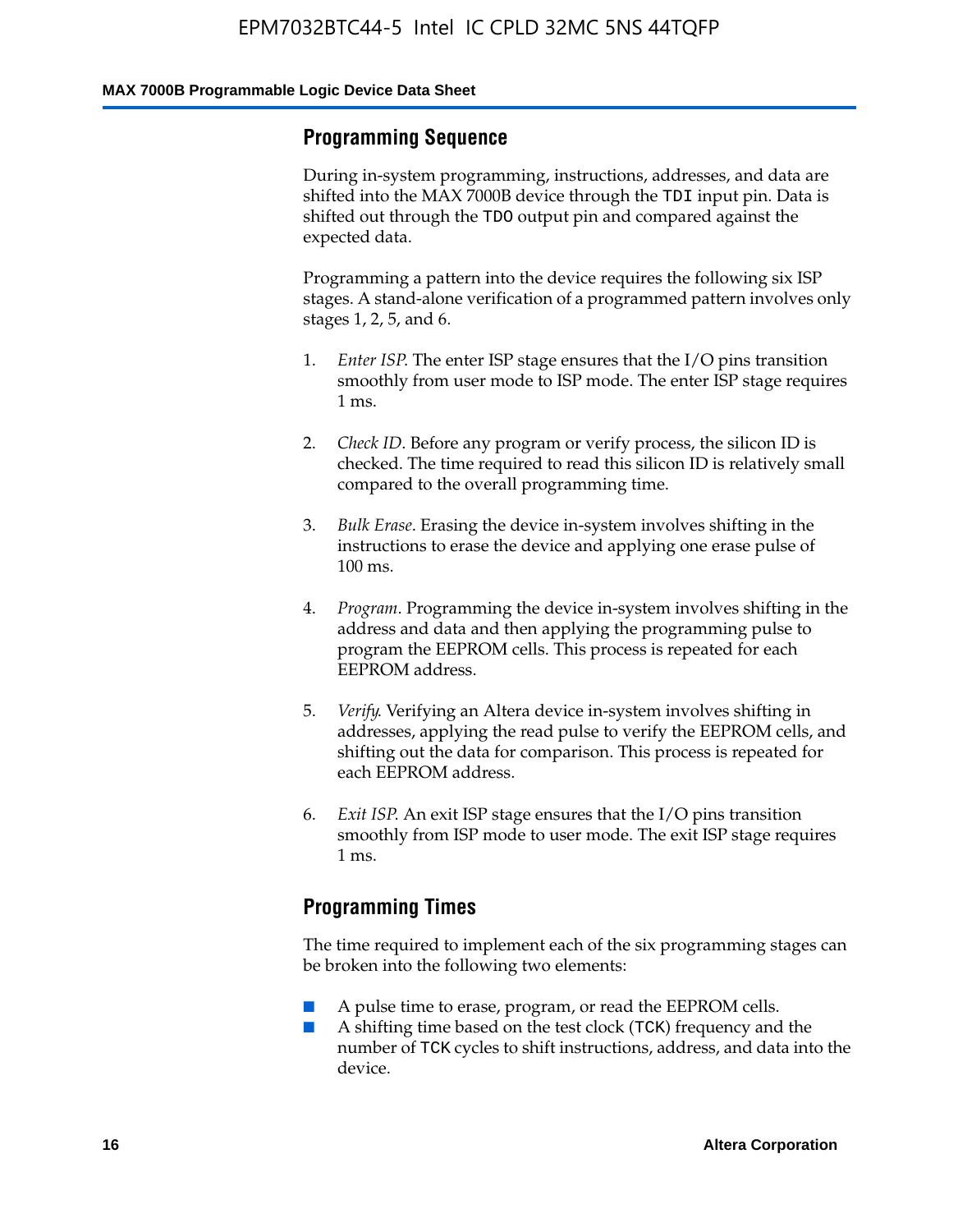By combining the pulse and shift times for each of the programming stages, the program or verify time can be derived as a function of the TCK frequency, the number of devices, and specific target device(s). Because different ISP-capable devices have a different number of EEPROM cells, both the total fixed and total variable times are unique for a single device.

### *Programming a Single MAX 7000B Device*

The time required to program a single MAX 7000B device in-system can be calculated from the following formula:

| $t_{PROG} = t_{PPULSE} + \frac{Cycle_{PTCK}}{f_{TCK}}$ |                                                                                                    |
|--------------------------------------------------------|----------------------------------------------------------------------------------------------------|
| where: $t_{PROG}$<br>$t_{PPULSE}$                      | $=$ Programming time<br>= Sum of the fixed times to erase, program, and<br>verify the EEPROM cells |
| $Cycle_{PTCK}$<br>fтск                                 | = Number of TCK cycles to program a device<br>$=$ TCK frequency                                    |

The ISP times for a stand-alone verification of a single MAX 7000B device can be calculated from the following formula:

| $t_{VER} = t_{VPULSE} + \frac{t_{TCK}}{f_{TCK}}$ | $Cycle_{VTCK}$ |                                                                                                                                   |
|--------------------------------------------------|----------------|-----------------------------------------------------------------------------------------------------------------------------------|
| where: $t_{VFR}$<br>$t_{VPULSE}$                 |                | $=$ Verify time<br>$=$ Sum of the fixed times to verify the EEPROM cells<br>$CycleVTCK$ = Number of TCK cycles to verify a device |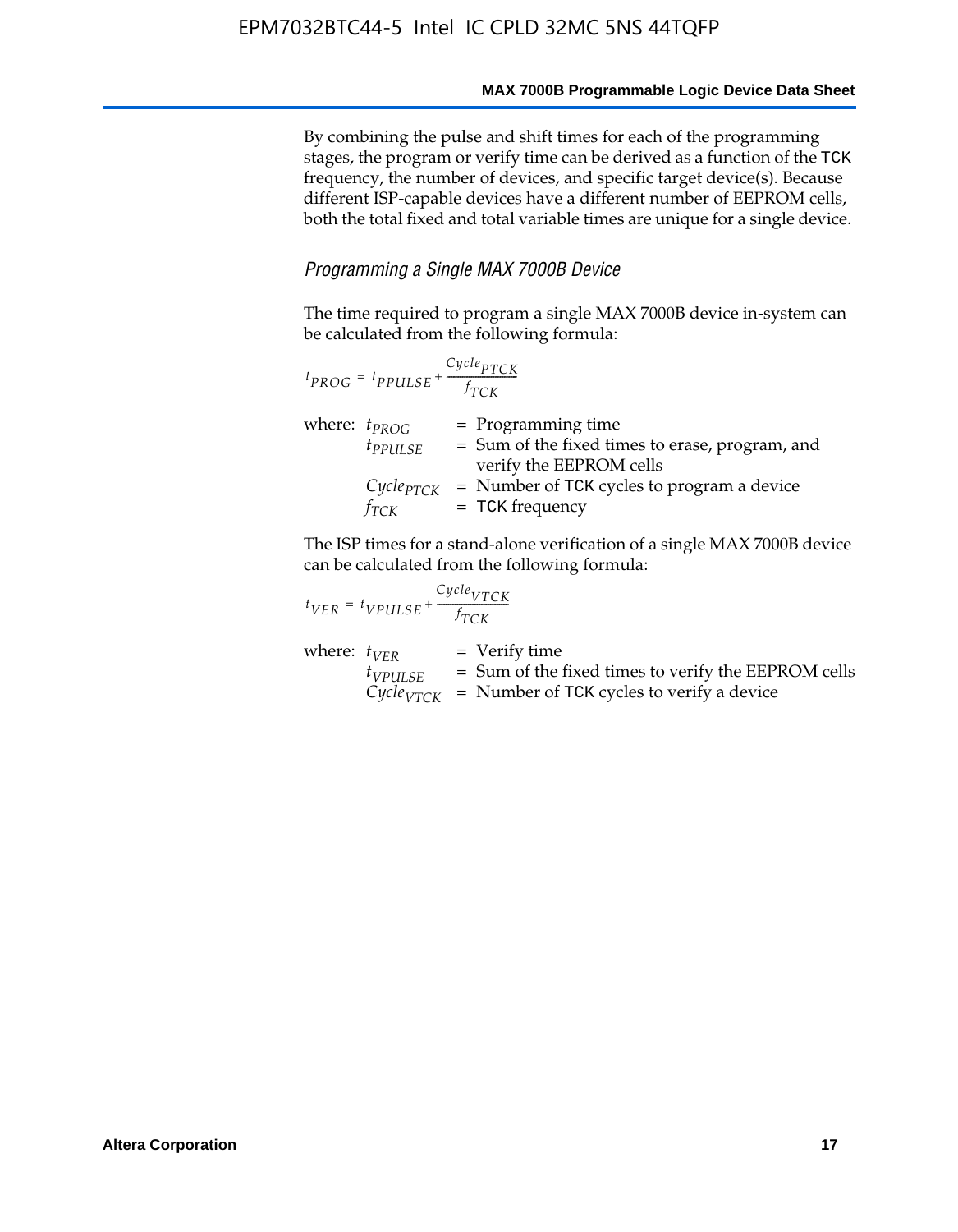### **MAX 7000B Programmable Logic Device Data Sheet**

The programming times described in Tables 4 through 6 are associated with the worst-case method using the enhanced ISP algorithm.

| Table 4. MAX 7000B t <sub>PULSE</sub> & Cycle <sub>TCK</sub> Values |                               |                       |                                 |                       |  |  |  |
|---------------------------------------------------------------------|-------------------------------|-----------------------|---------------------------------|-----------------------|--|--|--|
| <b>Device</b>                                                       | <b>Programming</b>            |                       | <b>Stand-Alone Verification</b> |                       |  |  |  |
|                                                                     | <i>t<sub>PPULSE</sub></i> (s) | Cycle <sub>PTCK</sub> | $t_{VPULSE}(s)$                 | Cycle <sub>vTCK</sub> |  |  |  |
| EMP7032B                                                            | 2.12                          | 70,000                | 0.002                           | 18,000                |  |  |  |
| <b>EMP7064B</b>                                                     | 2.12                          | 120,000               | 0.002                           | 35,000                |  |  |  |
| <b>EMP7128B</b>                                                     | 2.12                          | 222,000               | 0.002                           | 69,000                |  |  |  |
| <b>EMP7256B</b>                                                     | 2.12                          | 466,000               | 0.002                           | 151,000               |  |  |  |
| <b>EMP7512B</b>                                                     | 2.12                          | 914,000               | 0.002                           | 300,000               |  |  |  |

Tables 5 and 6 show the in-system programming and stand alone verification times for several common test clock frequencies.

| Table 5. MAX 7000B In-System Programming Times for Different Test Clock Frequencies |        |       |       |       |                |                |                |               |   |
|-------------------------------------------------------------------------------------|--------|-------|-------|-------|----------------|----------------|----------------|---------------|---|
| <b>Device</b>                                                                       | İтск   |       |       |       |                |                |                | <b>Units</b>  |   |
|                                                                                     | 10 MHz | 5 MHz | 2 MHz | 1 MHz | <b>500 kHz</b> | <b>200 kHz</b> | <b>100 kHz</b> | <b>50 kHz</b> |   |
| <b>EMP7032B</b>                                                                     | 2.13   | 2.13  | 2.15  | 2.19  | 2.26           | 2.47           | 2.82           | 3.52          | s |
| <b>EMP7064B</b>                                                                     | 2.13   | 2.14  | 2.18  | 2.24  | 2.36           | 2.72           | 3.32           | 4.52          | s |
| <b>EMP7128B</b>                                                                     | 2.14   | 2.16  | 2.23  | 2.34  | 2.56           | 3.23           | 4.34           | 6.56          | s |
| <b>EMP7256B</b>                                                                     | 2.17   | 2.21  | 2.35  | 2.58  | 3.05           | 4.45           | 6.78           | 11.44         | s |
| <b>EMP7512B</b>                                                                     | 2.21   | 2.30  | 2.58  | 3.03  | 3.95           | 6.69           | 11.26          | 20.40         | s |

| Table 1. MAX 7000B Stand-Alone Verification Times for Different Test Clock Frequencies |                  |       |       |       |                |                |                |               |   |
|----------------------------------------------------------------------------------------|------------------|-------|-------|-------|----------------|----------------|----------------|---------------|---|
| <b>Device</b>                                                                          | t <sub>тск</sub> |       |       |       |                |                |                | <b>Units</b>  |   |
|                                                                                        | <b>10 MHz</b>    | 5 MHz | 2 MHz | 1 MHz | <b>500 kHz</b> | <b>200 kHz</b> | <b>100 kHz</b> | <b>50 kHz</b> |   |
| <b>EMP7032B</b>                                                                        | 0.00             | 0.01  | 0.01  | 0.02  | 0.04           | 0.09           | 0.18           | 0.36          | s |
| <b>EMP7064B</b>                                                                        | 0.01             | 0.01  | 0.02  | 0.04  | 0.07           | 0.18           | 0.35           | 0.70          | s |
| <b>EMP7128B</b>                                                                        | 0.01             | 0.02  | 0.04  | 0.07  | 0.14           | 0.35           | 0.69           | 1.38          | s |
| <b>EMP7256B</b>                                                                        | 0.02             | 0.03  | 0.08  | 0.15  | 0.30           | 0.76           | 1.51           | 3.02          | s |
| <b>EMP7512B</b>                                                                        | 0.03             | 0.06  | 0.15  | 0.30  | 0.60           | 1.50           | 3.00           | 6.00          | s |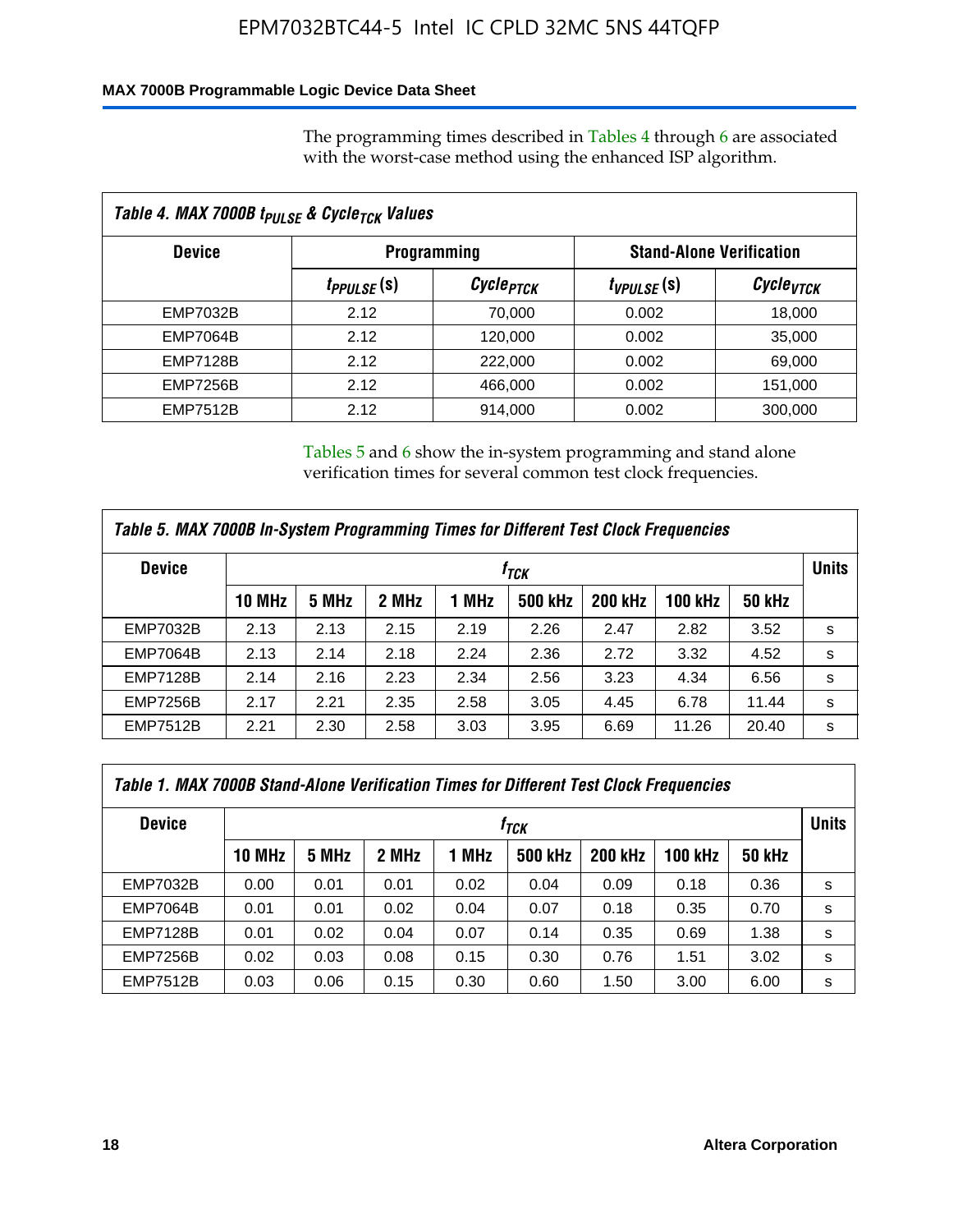|                                                                             | MAX 7000B Programmable Logic Device Data Sheet                                                                                                                                                                                                                                                                                                                                                 |
|-----------------------------------------------------------------------------|------------------------------------------------------------------------------------------------------------------------------------------------------------------------------------------------------------------------------------------------------------------------------------------------------------------------------------------------------------------------------------------------|
| <b>Programming</b><br>with External<br><b>Hardware</b>                      | MAX 7000B devices can be programmed on Windows-based PCs with an<br>Altera Logic Programmer card, the Master Programming Unit (MPU),<br>and the appropriate device adapter. The MPU performs continuity<br>checking to ensure adequate electrical contact between the adapter and<br>the device.                                                                                               |
|                                                                             | For more information, see the Altera Programming Hardware Data Sheet.                                                                                                                                                                                                                                                                                                                          |
|                                                                             | The Altera software can use text- or waveform-format test vectors created<br>with the Altera Text Editor or Waveform Editor to test the programmed<br>device. For added design verification, designers can perform functional<br>testing to compare the functional device behavior with the results of<br>simulation.                                                                          |
|                                                                             | Data I/O, BP Microsystems, and other programming hardware<br>manufacturers provide programming support for Altera devices. For<br>more information, see Programming Hardware Manufacturers.                                                                                                                                                                                                    |
| <b>IEEE Std.</b><br>1149.1 (JTAG)<br><b>Boundary-Scan</b><br><b>Support</b> | MAX 7000B devices include the JTAG boundary-scan test circuitry<br>defined by IEEE Std. 1149.1. Table 6 describes the JTAG instructions<br>supported by MAX 7000B devices. The pin-out tables starting on page 59<br>of this data sheet show the location of the JTAG control pins for each<br>device. If the JTAG interface is not required, the JTAG pins are available<br>as user I/O pins. |

|                         | Table 6. MAX 7000B JTAG Instructions                                                                                                                                                                                                                                                       |  |  |  |  |  |
|-------------------------|--------------------------------------------------------------------------------------------------------------------------------------------------------------------------------------------------------------------------------------------------------------------------------------------|--|--|--|--|--|
| <b>JTAG Instruction</b> | <b>Description</b>                                                                                                                                                                                                                                                                         |  |  |  |  |  |
| SAMPLE/PRELOAD          | Allows a snapshot of signals at the device pins to be captured and examined during<br>normal device operation, and permits an initial data pattern output at the device pins.                                                                                                              |  |  |  |  |  |
| <b>EXTEST</b>           | Allows the external circuitry and board-level interconnections to be tested by forcing a<br>test pattern at the output pins and capturing test results at the input pins.                                                                                                                  |  |  |  |  |  |
| <b>BYPASS</b>           | Places the 1-bit bypass register between the TDI and TDO pins, which allows the<br>boundary-scan test data to pass synchronously through a selected device to adjacent<br>devices during normal operation.                                                                                 |  |  |  |  |  |
| <b>CLAMP</b>            | Allows the values in the boundary-scan register to determine pin states while placing the<br>1-bit bypass register between the TDI and TDO pins.                                                                                                                                           |  |  |  |  |  |
| <b>IDCODE</b>           | Selects the IDCODE register and places it between the TDI and TDO pins, allowing the<br><b>IDCODE</b> to be serially shifted out of TDO.                                                                                                                                                   |  |  |  |  |  |
| <b>USERCODE</b>         | Selects the 32-bit USERCODE register and places it between the TDI and TDO pins,<br>allowing the USERCODE value to be shifted out of TDO.                                                                                                                                                  |  |  |  |  |  |
| <b>ISP</b> Instructions | These instructions are used when programming MAX 7000B devices via the JTAG ports<br>with the MasterBlaster or ByteBlasterMV download cable, or using a Jam File (.jam),<br>Jam Byte-Code File (.jbc), or Serial Vector Format File (.svf) via an embedded<br>processor or test equipment. |  |  |  |  |  |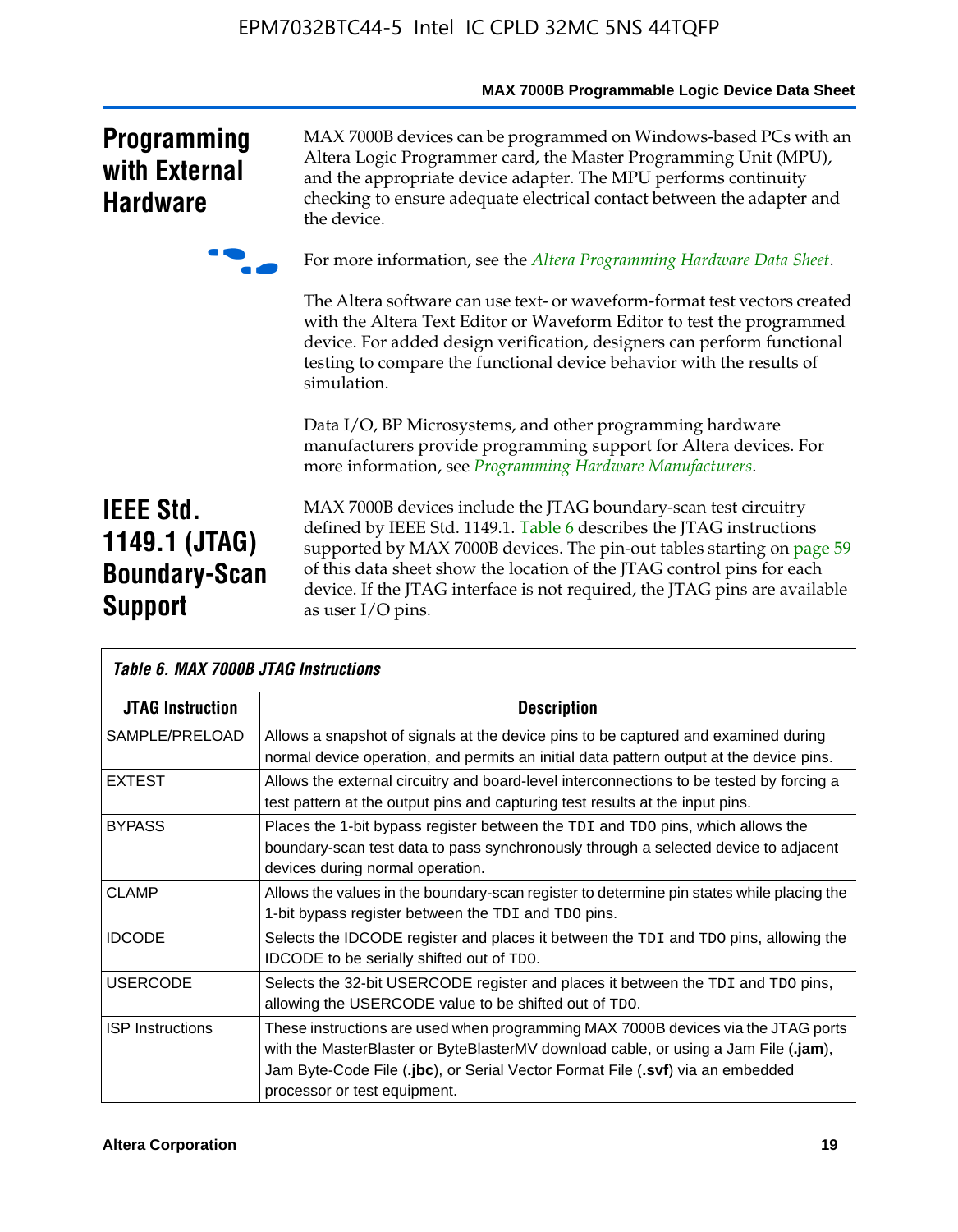### **MAX 7000B Programmable Logic Device Data Sheet**

The instruction register length of MAX 7000B devices is ten bits. The MAX 7000B USERCODE register length is 32 bits. Tables 7 and 8 show the boundary-scan register length and device IDCODE information for MAX 7000B devices.

| Table 7. MAX 7000B Boundary-Scan Register Length |                                      |  |  |  |  |  |
|--------------------------------------------------|--------------------------------------|--|--|--|--|--|
| <b>Device</b>                                    | <b>Boundary-Scan Register Length</b> |  |  |  |  |  |
| EPM7032B                                         | 96                                   |  |  |  |  |  |
| <b>EPM7064B</b>                                  | 192                                  |  |  |  |  |  |
| <b>EPM7128B</b>                                  | 288                                  |  |  |  |  |  |
| <b>EPM7256B</b>                                  | 480                                  |  |  |  |  |  |
| <b>EPM7512B</b>                                  | 624                                  |  |  |  |  |  |

| Table 8. 32-Bit MAX 7000B Device IDCODE<br>Note $(1)$ |                            |                              |                                                    |                  |  |  |  |  |
|-------------------------------------------------------|----------------------------|------------------------------|----------------------------------------------------|------------------|--|--|--|--|
| <b>Device</b>                                         | <b>IDCODE (32 Bits)</b>    |                              |                                                    |                  |  |  |  |  |
|                                                       | <b>Version</b><br>(4 Bits) | Part Number (16 Bits)        | <b>Manufacturer's</b><br><b>Identity (11 Bits)</b> | 1 (1 Bit)<br>(2) |  |  |  |  |
| EPM7032B                                              | 0010                       | 0111 0000 0011 0010          | 00001101110                                        | 1                |  |  |  |  |
| <b>EPM7064B</b>                                       | 0010                       | 0111 0000 0110 0100          | 00001101110                                        | 1                |  |  |  |  |
| <b>EPM7128B</b>                                       | 0010                       | 0001<br>0010<br>1000<br>0111 | 00001101110                                        | 1                |  |  |  |  |
| <b>EPM7256B</b>                                       | 0010                       | 0111 0010 0101 0110          | 00001101110                                        | 1                |  |  |  |  |
| EPM7512B                                              | 0010                       | 0111 0101 0001 0010          | 00001101110                                        |                  |  |  |  |  |

*Notes:*

(1) The most significant bit (MSB) is on the left.

(2) The least significant bit (LSB) for all JTAG IDCODEs is 1.



**f See Application Note 39 (IEEE 1149.1 (JTAG) Boundary-Scan Testing in Altera** *Devices)* for more information on JTAG boundary-scan testing.

Figure 8 shows the timing information for the JTAG signals.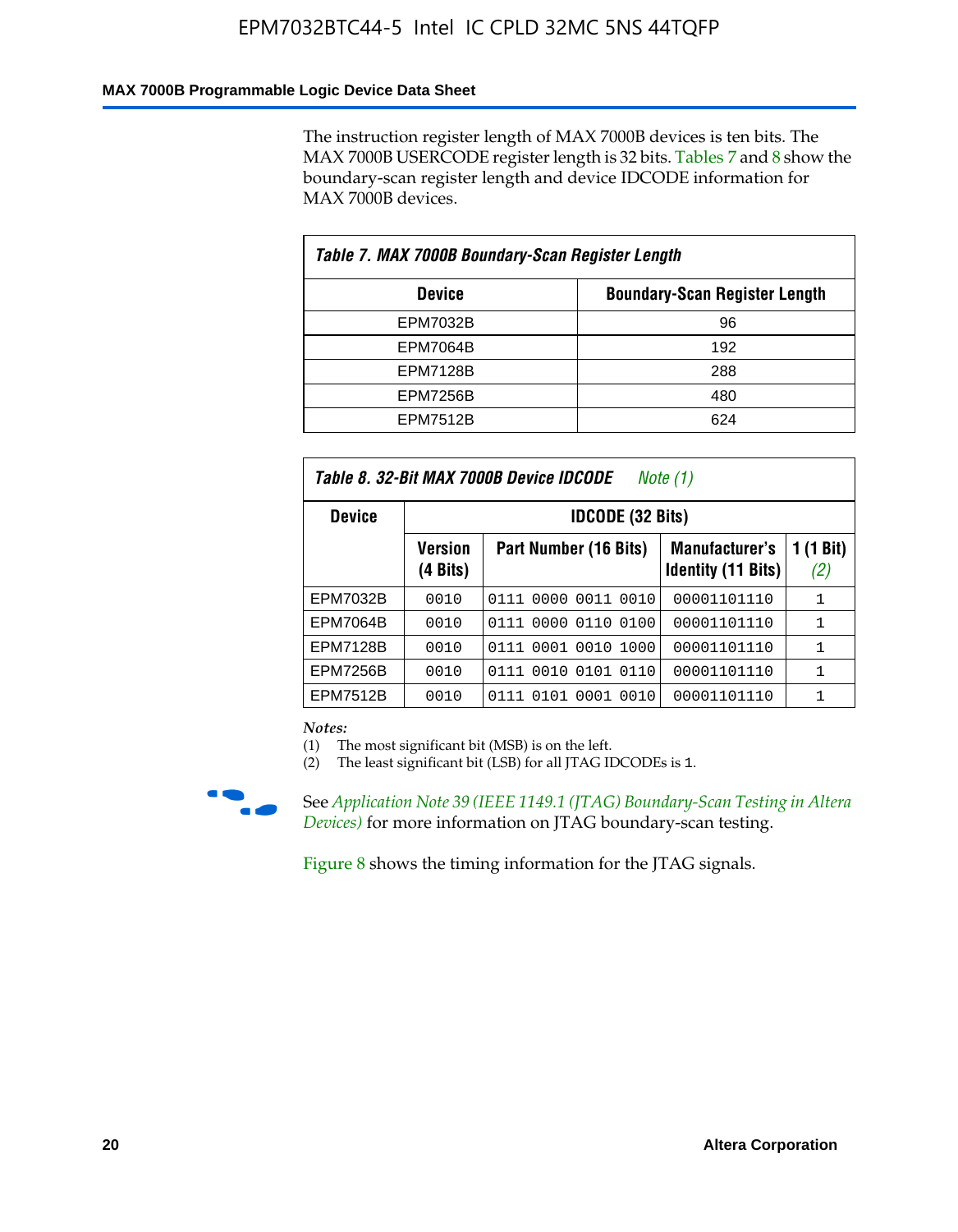

Table 9 shows the JTAG timing parameters and values for MAX 7000B devices.

| Note (1)          | Table 9. JTAG Timing Parameters & Values for MAX 7000B Devices |     |            |      |  |  |  |  |
|-------------------|----------------------------------------------------------------|-----|------------|------|--|--|--|--|
| Symbol            | <b>Parameter</b>                                               | Min | <b>Max</b> | Unit |  |  |  |  |
| tjcp              | TCK clock period                                               | 100 |            | ns   |  |  |  |  |
| t <sub>JCH</sub>  | TCK clock high time                                            | 50  |            | ns   |  |  |  |  |
| tjcl              | <b>TCK clock low time</b>                                      | 50  |            | ns   |  |  |  |  |
| tjesu             | JTAG port setup time                                           | 20  |            | ns   |  |  |  |  |
| t <sub>JPH</sub>  | JTAG port hold time                                            | 45  |            | ns   |  |  |  |  |
| tjpco             | JTAG port clock to output                                      |     | 25         | ns   |  |  |  |  |
| t <sub>JPZX</sub> | JTAG port high impedance to valid output                       |     | 25         | ns   |  |  |  |  |
| t <sub>JPXZ</sub> | JTAG port valid output to high impedance                       |     | 25         | ns   |  |  |  |  |
| tussu             | Capture register setup time                                    | 20  |            | ns   |  |  |  |  |
| tjsh              | Capture register hold time                                     | 45  |            | ns   |  |  |  |  |
| t <sub>JSCO</sub> | Update register clock to output                                |     | 25         | ns   |  |  |  |  |
| t <sub>JSZX</sub> | Update register high impedance to valid output                 |     | 25         | ns   |  |  |  |  |
| t <sub>JSXZ</sub> | Update register valid output to high impedance                 |     | 25         | ns   |  |  |  |  |

*Note:*

Г

(1) Timing parameters in this table apply to all  $V_{\text{CCIO}}$  levels.

٦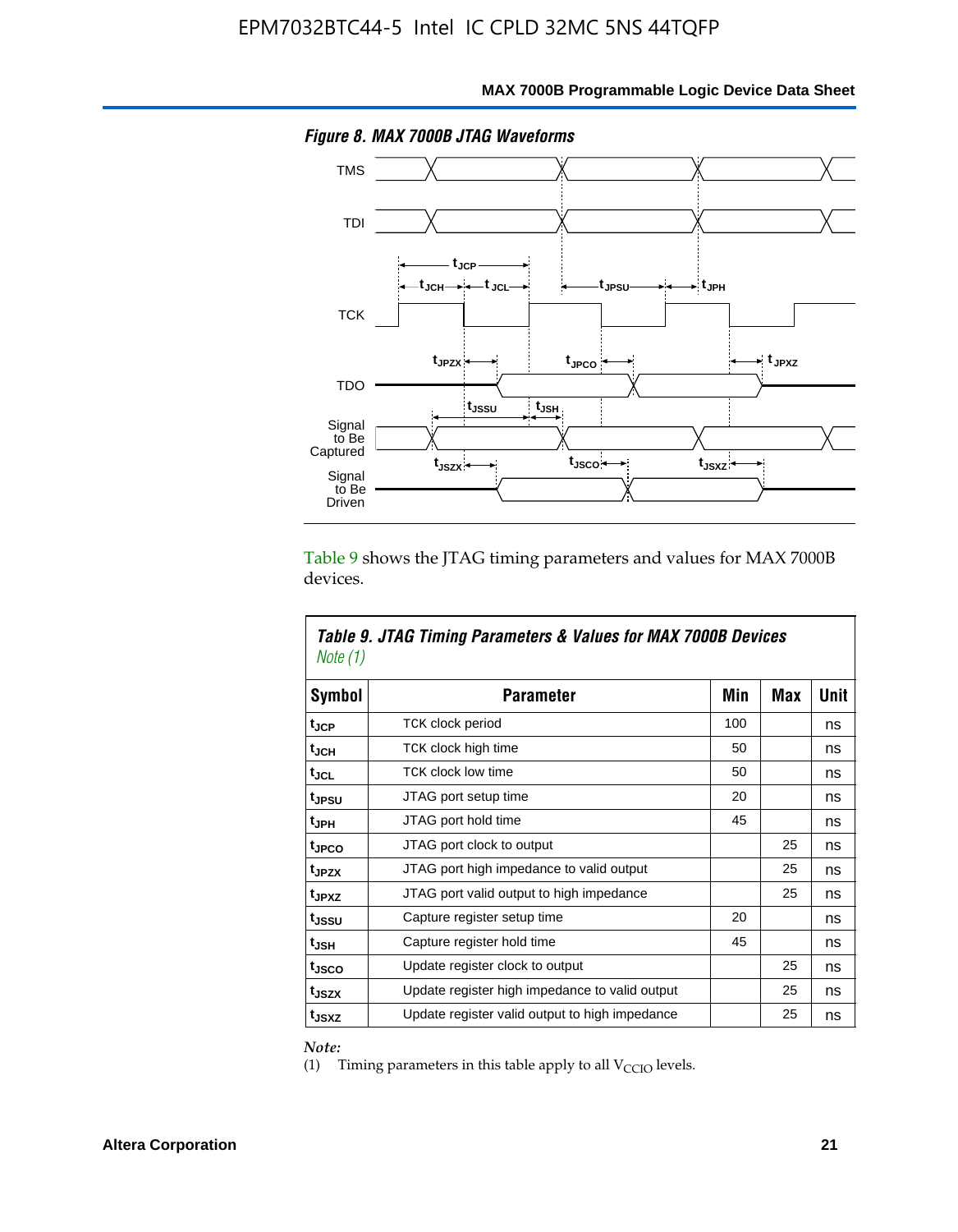**MAX 7000B Programmable Logic Device Data Sheet**

| <b>Programmable</b><br><b>Speed/Power</b><br><b>Control</b> | MAX 7000B devices offer a power-saving mode that supports low-power<br>operation across user-defined signal paths or the entire device. This<br>feature allows total power dissipation to be reduced by 50% or more,<br>because most logic applications require only a small fraction of all gates to<br>operate at maximum frequency.                                                                                                                          |
|-------------------------------------------------------------|-----------------------------------------------------------------------------------------------------------------------------------------------------------------------------------------------------------------------------------------------------------------------------------------------------------------------------------------------------------------------------------------------------------------------------------------------------------------|
|                                                             | The designer can program each individual macrocell in a MAX 7000B<br>device for either high-speed or low-power operation. As a result, speed-<br>critical paths in the design can run at high speed, while the remaining<br>paths can operate at reduced power. Macrocells that run at low power<br>incur a nominal timing delay adder $(t_{LPA})$ for the $t_{LAD}$ , $t_{LAC}$ , $t_{IC}$ , $t_{ACL}$ ,<br>$t_{CPPW}$ , $t_{EN}$ , and $t_{SEXP}$ parameters. |
| <b>Output</b><br><b>Configuration</b>                       | MAX 7000B device outputs can be programmed to meet a variety of<br>system-level requirements.                                                                                                                                                                                                                                                                                                                                                                   |
|                                                             | <b>MultiVolt I/O Interface</b>                                                                                                                                                                                                                                                                                                                                                                                                                                  |
|                                                             | The MAX 7000B device architecture supports the MultiVolt I/O interface<br>feature, which allows MAX 7000B devices to connect to systems with<br>differing supply voltages. MAX 7000B devices in all packages can be set<br>for 3.3-V, 2.5-V, or 1.8-V pin operation. These devices have one set of $V_{CC}$<br>pins for internal operation and input buffers (VCCINT), and another set for<br>I/O output drivers (VCCIO).                                       |

The VCCIO pins can be connected to either a 3.3-V, 2.5-V, or 1.8-V power supply, depending on the output requirements. When the VCCIO pins are connected to a 1.8-V power supply, the output levels are compatible with 1.8-V systems. When the VCCIO pins are connected to a 2.5- $\hat{V}$  power supply, the output levels are compatible with 2.5-V systems. When the VCCIO pins are connected to a 3.3-V power supply, the output high is at 3.3 V and is therefore compatible with 3.3-V or 5.0-V systems. Devices operating with  $V_{\text{CCIO}}$  levels of 2.5 V or 1.8 V incur a nominal timing delay adder.

Table 10 describes the MAX 7000B MultiVolt I/O support.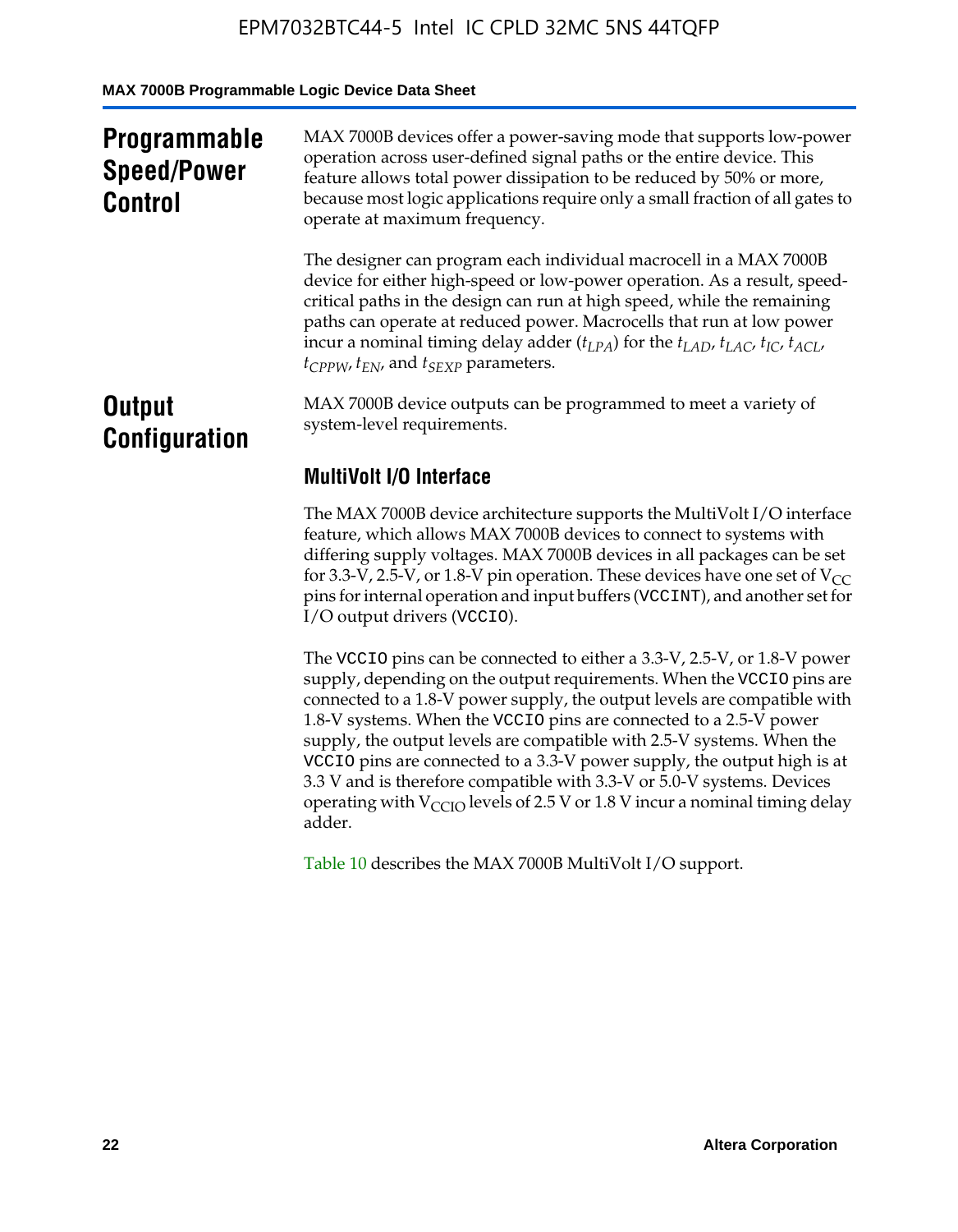| Table 10. MAX 7000B MultiVolt I/O Support                            |     |     |     |     |     |     |     |     |
|----------------------------------------------------------------------|-----|-----|-----|-----|-----|-----|-----|-----|
| Input Signal (V)<br><b>Output Signal (V)</b><br>$V_{\text{CCIO}}(V)$ |     |     |     |     |     |     |     |     |
|                                                                      | 1.8 | 2.5 | 3.3 | 5.0 | 1.8 | 2.5 | 3.3 | 5.0 |
| 1.8                                                                  |     |     |     |     |     |     |     |     |
| 2.5                                                                  |     |     |     |     |     |     |     |     |
| 3.3                                                                  |     |     |     |     |     |     |     |     |

### **Open-Drain Output Option**

MAX 7000B devices provide an optional open-drain (equivalent to open-collector) output for each I/O pin. This open-drain output enables the device to provide system-level control signals (e.g., interrupt and write enable signals) that can be asserted by any of several devices. It can also provide an additional wired-OR plane.

### **Programmable Ground Pins**

Each unused I/O pin on MAX 7000B devices may be used as an additional ground pin. This programmable ground feature does not require the use of the associated macrocell; therefore, the buried macrocell is still available for user logic.

### **Slew-Rate Control**

The output buffer for each MAX 7000B I/O pin has an adjustable output slew rate that can be configured for low-noise or high-speed performance. A faster slew rate provides high-speed transitions for high-performance systems. However, these fast transitions may introduce noise transients into the system. A slow slew rate reduces system noise, but adds a nominal delay of 4 to 5 ns. When the configuration cell is turned off, the slew rate is set for low-noise performance. Each I/O pin has an individual EEPROM bit that controls the slew rate, allowing designers to specify the slew rate on a pin-by-pin basis. The slew rate control affects both the rising and falling edges of the output signal.

### **Advanced I/O Standard Support**

The MAX 7000B I/O pins support the following I/O standards: LVTTL, LVCMOS, 1.8-V I/O, 2.5-V I/O, GTL+, SSTL-3 Class I and II, and SSTL-2 Class I and II.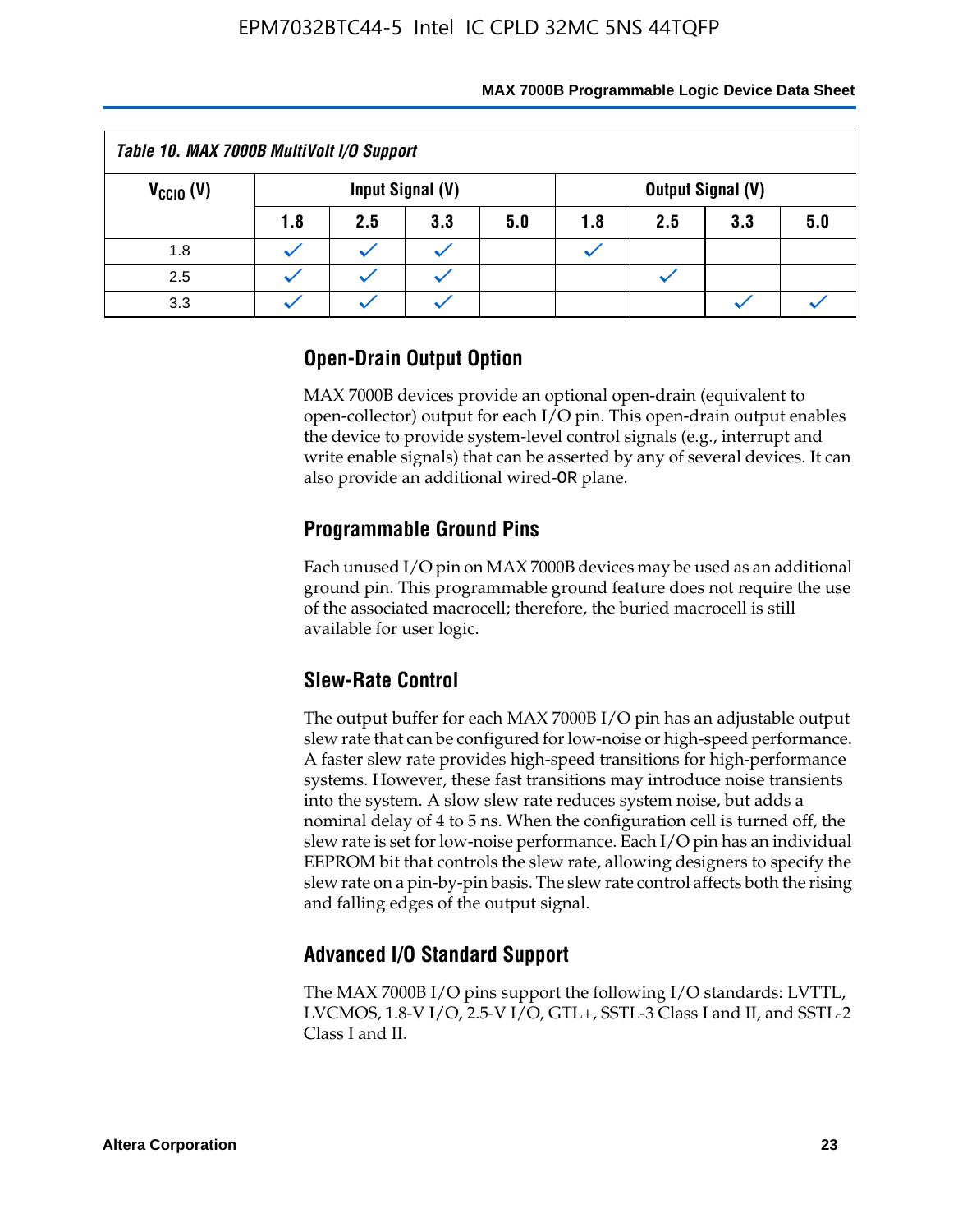#### **MAX 7000B Programmable Logic Device Data Sheet**

MAX 7000B devices contain two I/O banks. Both banks support all standards. Each I/O bank has its own VCCIO pins. A single device can support 1.8-V, 2.5-V, and 3.3-V interfaces; each bank can support a different standard independently. Within a bank, any one of the terminated standards can be supported.

Figure 9 shows the arrangement of the MAX 7000B I/O banks.



*Figure 9. MAX 7000B I/O Banks for Various Advanced I/O Standards*

Table 11 shows which macrocells have pins in each I/O bank.

| Table 11. Macrocell Pins Contained in Each I/O Bank |                |                  |  |  |  |  |  |
|-----------------------------------------------------|----------------|------------------|--|--|--|--|--|
| <b>Device</b>                                       | <b>Bank 1</b>  | <b>Bank 2</b>    |  |  |  |  |  |
| <b>EPM7032B</b>                                     | $1 - 16$       | 17-32            |  |  |  |  |  |
| <b>EPM7064B</b>                                     | $1 - 32$       | 33-64            |  |  |  |  |  |
| <b>EPM7128B</b>                                     | $1 - 64$       | 65-128           |  |  |  |  |  |
| <b>EPM7256B</b>                                     | 1-128, 177-181 | 129-176, 182-256 |  |  |  |  |  |
| <b>EPM7512B</b>                                     | 1-265          | 266-512          |  |  |  |  |  |

Each MAX 7000B device has two VREF pins. Each can be set to a separate  $V_{REF}$  level. Any I/O pin that uses one of the voltage-referenced standards (GTL+, SSTL-2, or SSTL-3) may use either of the two VREF pins. If these pins are not required as VREF pins, they may be individually programmed to function as user I/O pins.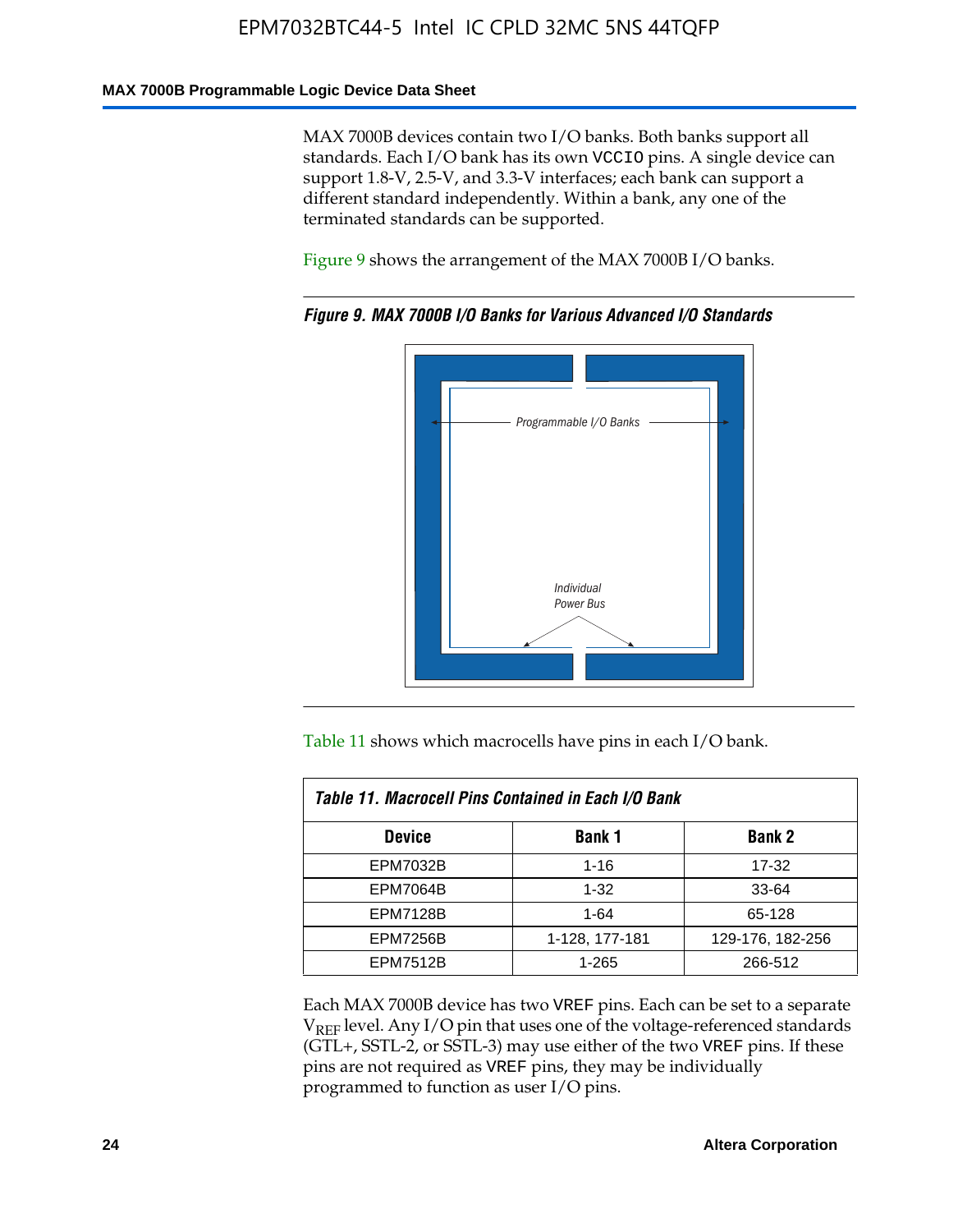### **Programmable Pull-Up Resistor**

Each MAX 7000B device I/O pin provides an optional programmable pull-up resistor during user mode. When this feature is enabled for an I/O pin, the pull-up resistor (typically 50 k¾) weakly holds the output to  $V_{CCI}$  level.

### **Bus Hold**

Each MAX 7000B device I/O pin provides an optional bus-hold feature. When this feature is enabled for an I/O pin, the bus-hold circuitry weakly holds the signal at its last driven state. By holding the last driven state of the pin until the next input signals is present, the bus-hold feature can eliminate the need to add external pull-up or pull-down resistors to hold a signal level when the bus is tri-stated. The bus-hold circuitry also pulls undriven pins away from the input threshold voltage where noise can cause unintended high-frequency switching. This feature can be selected individually for each I/O pin. The bus-hold output will drive no higher than  $V_{\text{C}CD}$  to prevent overdriving signals. The propagation delays through the input and output buffers in MAX 7000B devices are not affected by whether the bus-hold feature is enabled or disabled.

The bus-hold circuitry weakly pulls the signal level to the last driven state through a resistor with a nominal resistance  $(R<sub>BH</sub>)$  of approximately 8.5 k¾. Table 12 gives specific sustaining current that will be driven through this resistor and overdrive current that will identify the next driven input level. This information is provided for each VCCIO voltage level.

| <b>Table 12. Bus Hold Parameters</b> |                           |                    |            |       |            |       |              |    |
|--------------------------------------|---------------------------|--------------------|------------|-------|------------|-------|--------------|----|
| <b>Parameter</b>                     | <b>Conditions</b>         | <b>VCCIO Level</b> |            |       |            |       | <b>Units</b> |    |
|                                      |                           |                    | 1.8V       |       | 2.5V       |       | 3.3V         |    |
|                                      |                           | Min                | <b>Max</b> | Min   | <b>Max</b> | Min   | <b>Max</b>   |    |
| Low sustaining current               | $V_{IN}$ > $V_{II}$ (max) | 30                 |            | 50    |            | 70    |              | μA |
| High sustaining current              | $V_{IN}$ < $V_{IH}$ (min) | $-30$              |            | $-50$ |            | $-70$ |              | μA |
| Low overdrive current                | $0 V < V_{IN} < V_{CCIO}$ |                    | 200        |       | 300        |       | 500          | μA |
| High overdrive current               | $0 V < V_{IN} < V_{CCIO}$ |                    | $-295$     |       | $-435$     |       | $-680$       | μA |

The bus-hold circuitry is active only during user operation. At power-up, the bus-hold circuit initializes its initial hold value as  $V_{CC}$  approaches the recommended operation conditions. When transitioning from ISP to User Mode with bus hold enabled, the bus-hold circuit captures the value present on the pin at the end of programming.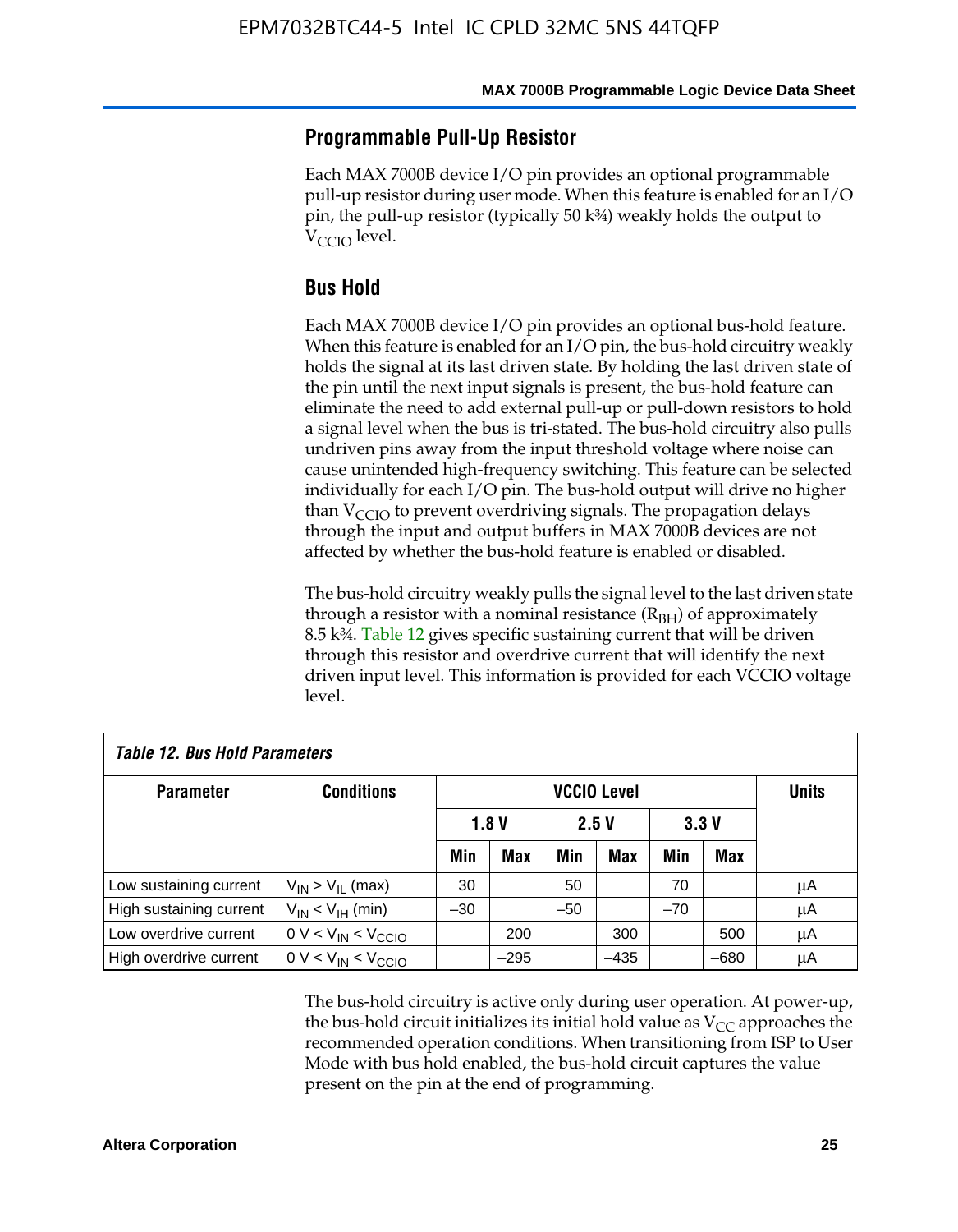#### **MAX 7000B Programmable Logic Device Data Sheet**

Two inverters implement the bus-hold circuitry in a loop that weakly drives back to the I/O pin in user mode.

Figure 10 shows a block diagram of the bus-hold circuit.

*Figure 10. Bus-Hold Circuit*



# **PCI Compatibility**

MAX 7000B devices are compatible with PCI applications as well as all 3.3-V electrical specifications in the *PCI Local Bus Specification Revision 2.2* except for the clamp diode. While having multiple clamp diodes on a signal trace may be redundant, designers can add an external clamp diode to meet the specification. Table 13 shows the MAX 7000B device speed grades that meet the PCI timing specifications.

| Table 13. MAX 7000B Device Speed Grades that Meet PCI Timing<br><b>Specifications</b> |                  |            |  |  |  |  |
|---------------------------------------------------------------------------------------|------------------|------------|--|--|--|--|
| <b>Device</b><br><b>Specification</b>                                                 |                  |            |  |  |  |  |
|                                                                                       | 33-MHz PCI       | 66-MHz PCI |  |  |  |  |
| EPM7032B                                                                              | All speed grades | -3         |  |  |  |  |
| <b>EPM7064B</b>                                                                       | All speed grades | -3         |  |  |  |  |
| <b>EPM7128B</b>                                                                       | All speed grades | $-4$       |  |  |  |  |
| <b>EPM7256B</b>                                                                       | All speed grades | $-5(1)$    |  |  |  |  |
| <b>EPM7512B</b>                                                                       | All speed grades | $-5(1)$    |  |  |  |  |

#### *Note:*

(1) The EPM7256B and EPM7512B devices in a -5 speed grade meet all PCI timing specifications for 66-MHz operation except the Input Setup Time to CLK—Bused Signal parameter. However, these devices are within 1 ns of that parameter. EPM7256B and EPM7512B devices meet all other 66-MHz PCI timing specifications.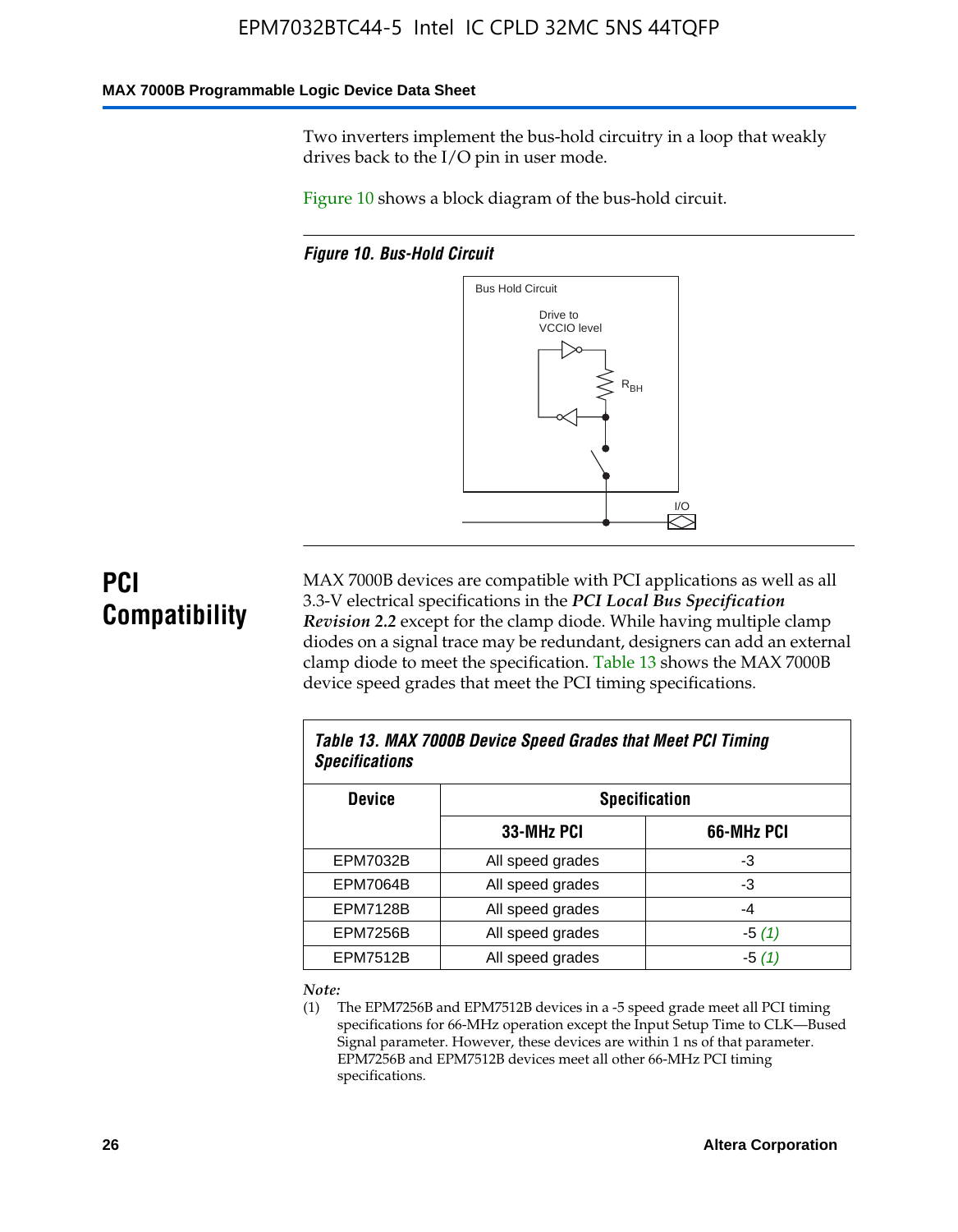| <b>Power</b><br>Sequencing &<br><b>Hot-Socketing</b> | Because MAX 7000B devices can be used in a mixed-voltage environment,<br>they have been designed specifically to tolerate any possible power-up<br>sequence. The $V_{\text{CCIO}}$ and $V_{\text{CCINT}}$ power planes can be powered in any<br>order.                                                                                                                                                                                                                                      |
|------------------------------------------------------|---------------------------------------------------------------------------------------------------------------------------------------------------------------------------------------------------------------------------------------------------------------------------------------------------------------------------------------------------------------------------------------------------------------------------------------------------------------------------------------------|
|                                                      | Signals can be driven into MAX 7000B devices before and during power-<br>up (and power-down) without damaging the device. Additionally,<br>MAX 7000B devices do not drive out during power-up. Once operating<br>conditions are reached, MAX 7000B devices operate as specified by the<br>user.                                                                                                                                                                                             |
|                                                      | MAX 7000B device I/O pins will not source or sink more than 300 µA of<br>DC current during power-up. All pins can be driven up to 4.1 V during<br>hot-socketing.                                                                                                                                                                                                                                                                                                                            |
| <b>Design Security</b>                               | All MAX 7000B devices contain a programmable security bit that controls<br>access to the data programmed into the device. When this bit is<br>programmed, a design implemented in the device cannot be copied or<br>retrieved. This feature provides a high level of design security, because<br>programmed data within EEPROM cells is invisible. The security bit that<br>controls this function, as well as all other programmed data, is reset only<br>when the device is reprogrammed. |
| <b>Generic Testing</b>                               | MAX 7000B devices are fully functionally tested. Complete testing of each<br>programmable EEPROM bit and all internal logic elements ensures 100%<br>programming yield. AC test measurements are taken under conditions<br>equivalent to those shown in Figure 11. Test patterns can be used and then<br>erased during early stages of the production flow.                                                                                                                                 |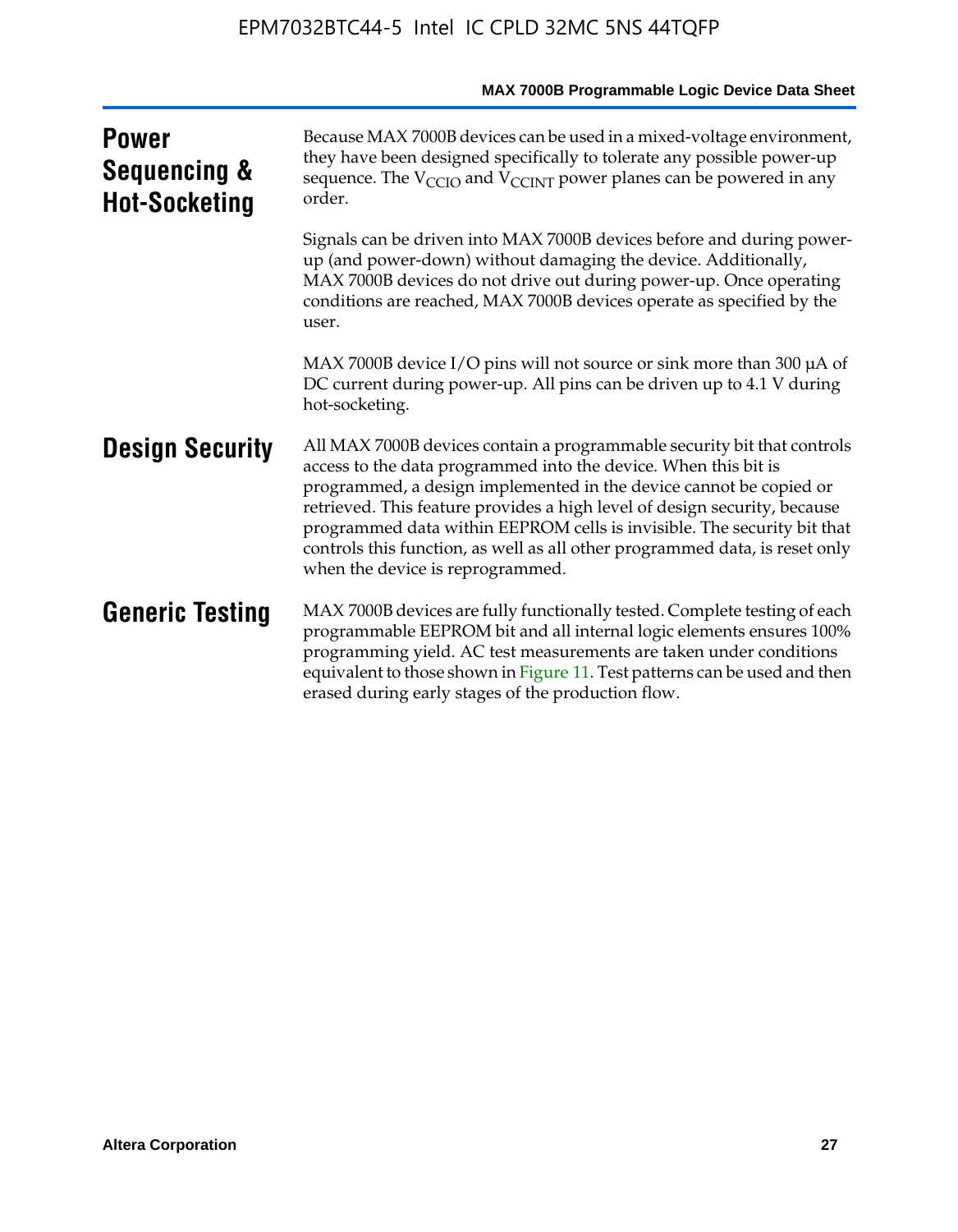#### **MAX 7000B Programmable Logic Device Data Sheet**

#### *Figure 11. MAX 7000B AC Test Conditions*



# **Operating Conditions**

Tables 14 through 17 provide information on absolute maximum ratings, recommended operating conditions, operating conditions, and capacitance for MAX 7000B devices.

| Table 14. MAX 7000B Device Absolute Maximum Ratings<br>Note (1) |                            |                   |        |     |              |  |  |  |
|-----------------------------------------------------------------|----------------------------|-------------------|--------|-----|--------------|--|--|--|
| Symbol                                                          | <b>Parameter</b>           | <b>Conditions</b> | Min    | Max | Unit         |  |  |  |
| <b>V<sub>CCINT</sub></b>                                        | Supply voltage             |                   | $-0.5$ | 3.6 | $\vee$       |  |  |  |
| V <sub>CCIO</sub>                                               | Supply voltage             |                   | $-0.5$ | 3.6 | $\vee$       |  |  |  |
| $V_{1}$                                                         | DC input voltage           | (2)               | $-2.0$ | 4.6 | V            |  |  |  |
| $I_{OUT}$                                                       | DC output current, per pin |                   | $-33$  | 50  | mA           |  |  |  |
| $T_{\text{STG}}$                                                | Storage temperature        | No bias           | $-65$  | 150 | $^{\circ}$ C |  |  |  |
| $T_A$                                                           | Ambient temperature        | Under bias        | $-65$  | 135 | ° C          |  |  |  |
| $T_{\rm J}$                                                     | Junction temperature       | Under bias        | $-65$  | 135 | ۰c           |  |  |  |

To Test System

 $\overline{\phantom{a}}$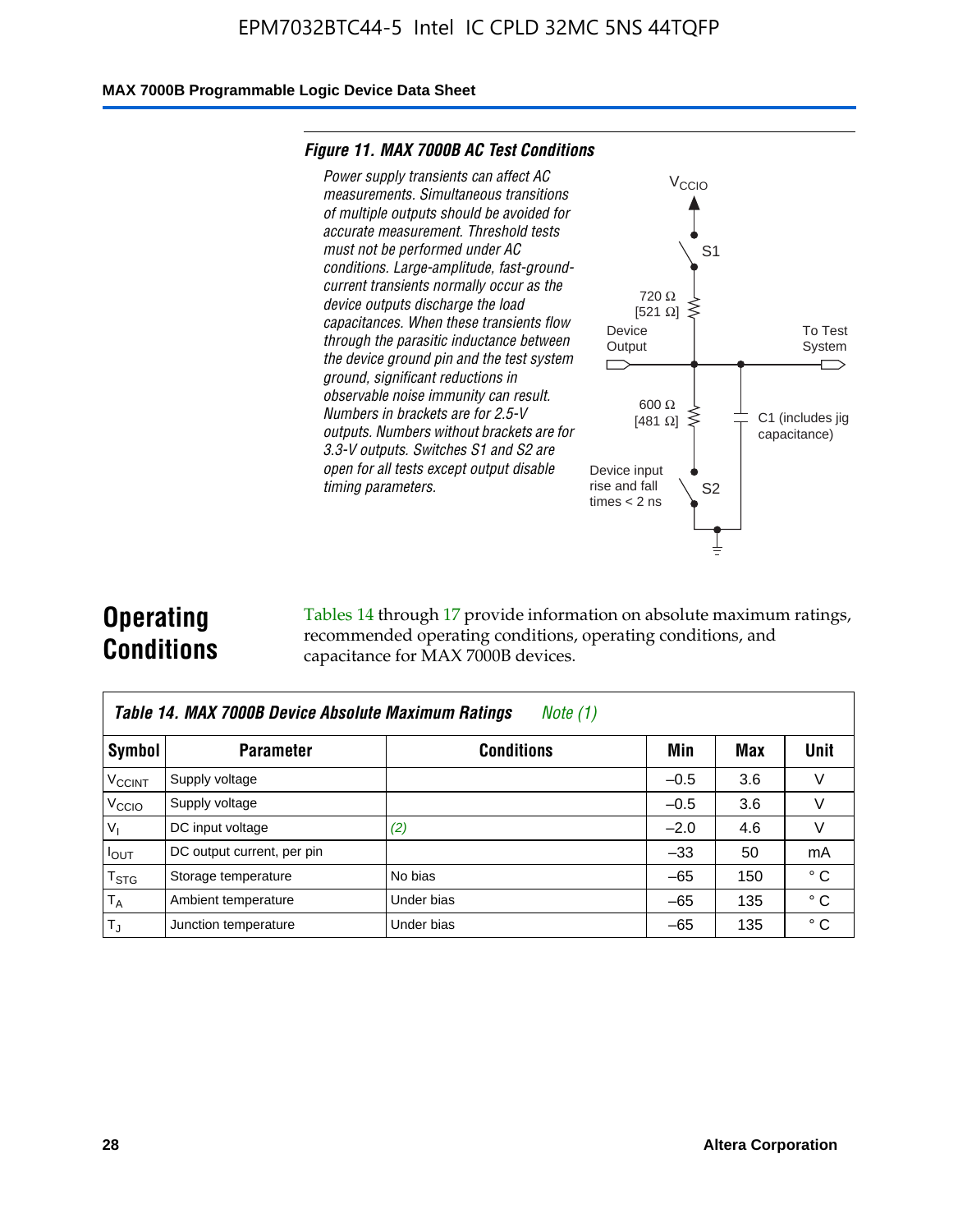| <b>Table 15. MAX 7000B Device Recommended Operating Conditions</b> |                                                        |                         |          |                   |              |  |  |
|--------------------------------------------------------------------|--------------------------------------------------------|-------------------------|----------|-------------------|--------------|--|--|
| Symbol                                                             | <b>Parameter</b>                                       | <b>Conditions</b>       | Min      | Max               | Unit         |  |  |
| <b>V<sub>CCINT</sub></b>                                           | Supply voltage for internal logic and<br>input buffers | (10)                    | 2.375    | 2.625             | $\vee$       |  |  |
| V <sub>CCIO</sub>                                                  | Supply voltage for output drivers,<br>3.3-V operation  |                         | 3.0      | 3.6               | $\vee$       |  |  |
|                                                                    | Supply voltage for output drivers,<br>2.5-V operation  |                         | 2.375    | 2.625             | $\vee$       |  |  |
|                                                                    | Supply voltage for output drivers,<br>1.8-V operation  |                         | 1.71     | 1.89              | $\vee$       |  |  |
| V <sub>CCISP</sub>                                                 | Supply voltage during in-system<br>programming         |                         | 2.375    | 2.625             | $\vee$       |  |  |
| $V_{I}$                                                            | Input voltage                                          | (3)                     | $-0.5$   | 3.9               | $\vee$       |  |  |
| $V_{\rm O}$                                                        | Output voltage                                         |                         | 0        | $V_{\text{CCLO}}$ | $\vee$       |  |  |
| $T_A$                                                              | Ambient temperature                                    | For commercial use      | $\Omega$ | 70                | $^{\circ}$ C |  |  |
|                                                                    |                                                        | For industrial use (11) | $-40$    | 85                | $^{\circ}$ C |  |  |
| $T_{\rm J}$                                                        | Junction temperature                                   | For commercial use      | $\Omega$ | 90                | $^{\circ}$ C |  |  |
|                                                                    |                                                        | For industrial use (11) | $-40$    | 105               | °C           |  |  |
| $t_{\mathsf{R}}$                                                   | Input rise time                                        |                         |          | 40                | ns           |  |  |
| $t_F$                                                              | Input fall time                                        |                         |          | 40                | ns           |  |  |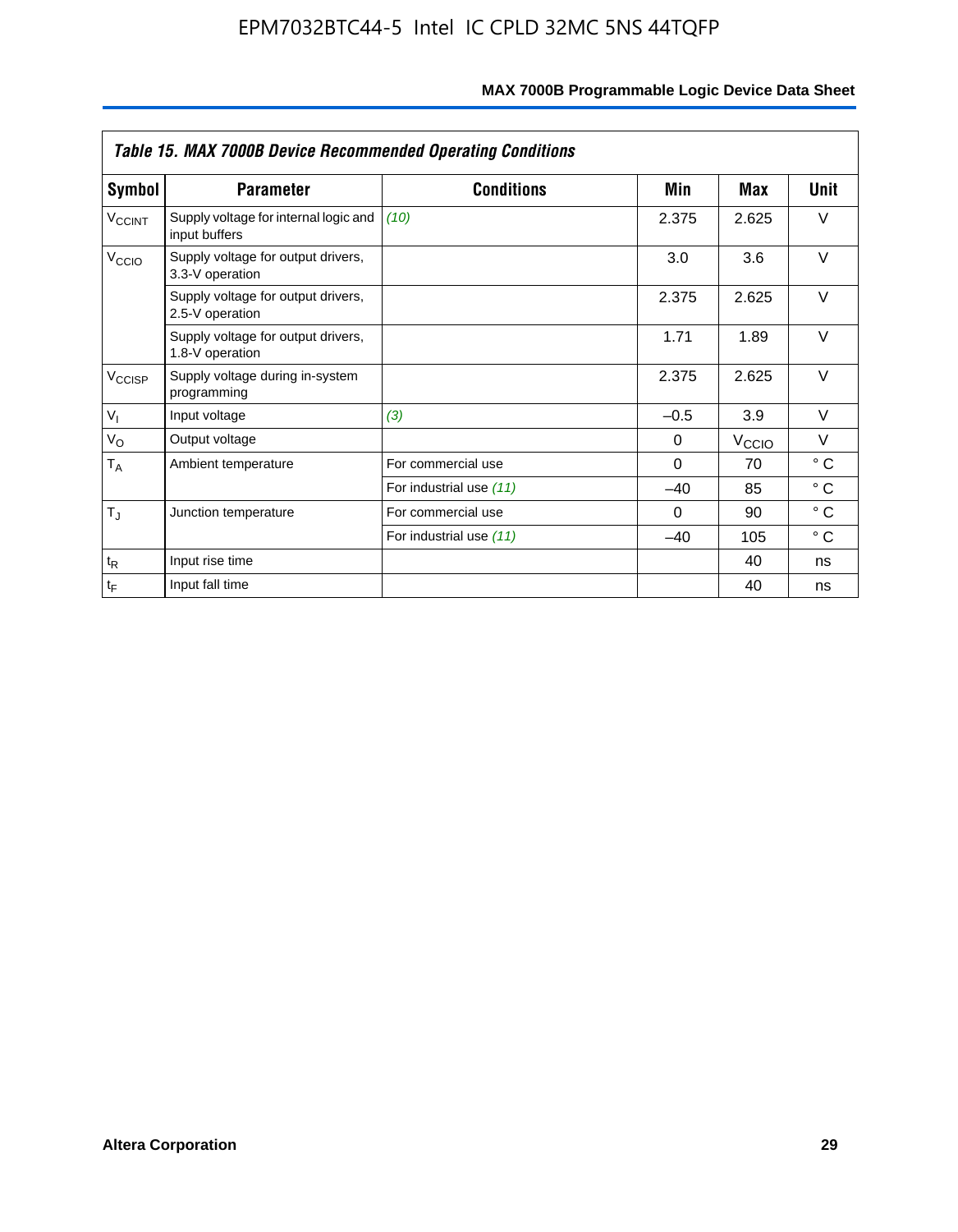|                 | <b>Table 16. MAX 7000B Device DC Operating Conditions</b>                               | Note $(4)$                                                                   |                                    |                                    |                |
|-----------------|-----------------------------------------------------------------------------------------|------------------------------------------------------------------------------|------------------------------------|------------------------------------|----------------|
| Symbol          | <b>Parameter</b>                                                                        | <b>Conditions</b>                                                            | Min                                | Max                                | <b>Unit</b>    |
| $V_{\text{IH}}$ | High-level input voltage for 3.3-V<br><b>TTL/CMOS</b>                                   |                                                                              | 2.0                                | 3.9                                | $\vee$         |
|                 | High-level input voltage for 2.5-V<br><b>TTL/CMOS</b>                                   |                                                                              | 1.7                                | 3.9                                | $\vee$         |
|                 | High-level input voltage for 1.8-V<br><b>TTL/CMOS</b>                                   |                                                                              | $0.65 \times$<br>V <sub>CCIO</sub> | 3.9                                | V              |
| $V_{IL}$        | Low-level input voltage for 3.3-V<br>TTL/CMOS and PCI compliance                        |                                                                              | $-0.5$                             | 0.8                                | V              |
|                 | Low-level input voltage for 2.5-V<br><b>TTL/CMOS</b>                                    |                                                                              | $-0.5$                             | 0.7                                | V              |
|                 | Low-level input voltage for 1.8-V<br><b>TTL/CMOS</b>                                    |                                                                              | $-0.5$                             | $0.35 \times$<br>V <sub>CCIO</sub> |                |
| $V_{OH}$        | 3.3-V high-level TTL output voltage                                                     | $I_{OH} = -8$ mA DC, $V_{CCIO} = 3.00$ V (5)                                 | 2.4                                |                                    | V              |
|                 | 3.3-V high-level CMOS output<br>voltage                                                 | $I_{OH} = -0.1$ mA DC, $V_{CClO} = 3.00$ V (5)                               | $V_{\text{CCIO}}-$<br>0.2          |                                    | V              |
|                 | 2.5-V high-level output voltage                                                         | $I_{OH}$ = -100 µA DC, $V_{CClO}$ = 2.30 V (5)                               | 2.1                                |                                    | $\vee$         |
|                 |                                                                                         | $I_{OH} = -1$ mA DC, $V_{CCIO} = 2.30$ V (5)                                 | 2.0                                |                                    | V              |
|                 |                                                                                         | $I_{OH} = -2$ mA DC, $V_{CCIO} = 2.30$ V (5)                                 | 1.7                                |                                    | V              |
|                 | 1.8-V high-level output voltage                                                         | $I_{OH} = -2$ mA DC, $V_{CClO} = 1.65$ V (5)                                 | 1.2                                |                                    | V              |
| $\rm V_{OL}$    | 3.3-V low-level TTL output voltage                                                      | $I_{OL}$ = 8 mA DC, $V_{CCIO}$ = 3.00 V (6)                                  |                                    | 0.4                                | V              |
|                 | 3.3-V low-level CMOS output<br>voltage                                                  | $I_{\text{OI}} = 0.1 \text{ mA DC}$ , $V_{\text{CClO}} = 3.00 \text{ V}$ (6) |                                    | 0.2                                | $\vee$         |
|                 | 2.5-V low-level output voltage                                                          | $I_{OL}$ = 100 µA DC, $V_{CCIO}$ = 2.30 V (6)                                |                                    | 0.2                                | $\vee$         |
|                 |                                                                                         | $I_{OL}$ = 1 mA DC, $V_{CCIO}$ = 2.30 V (6)                                  |                                    | 0.4                                | V              |
|                 |                                                                                         | $I_{OL}$ = 2 mA DC, $V_{CCIO}$ = 2.30 V (6)                                  |                                    | 0.7                                | V              |
|                 | 1.8-V low-level output voltage                                                          | $I_{OL}$ = 2 mA DC, $V_{CCIO}$ = 1.7 V (6)                                   |                                    | 0.4                                | V              |
| 4               | Input leakage current                                                                   | $V_1 = -0.5$ to 3.9 V (7)                                                    | $-10$                              | 10                                 | μA             |
| $I_{OZ}$        | Tri-state output off-state current                                                      | $V_1 = -0.5$ to 3.9 V (7)                                                    | $-10$                              | 10                                 | μA             |
| $R_{ISP}$       | Value of I/O pin pull-up resistor<br>during in-system programming or<br>during power up | $V_{\text{CCIO}} = 1.7$ to 3.6 V (8)                                         | 20                                 | 74                                 | $k\frac{3}{4}$ |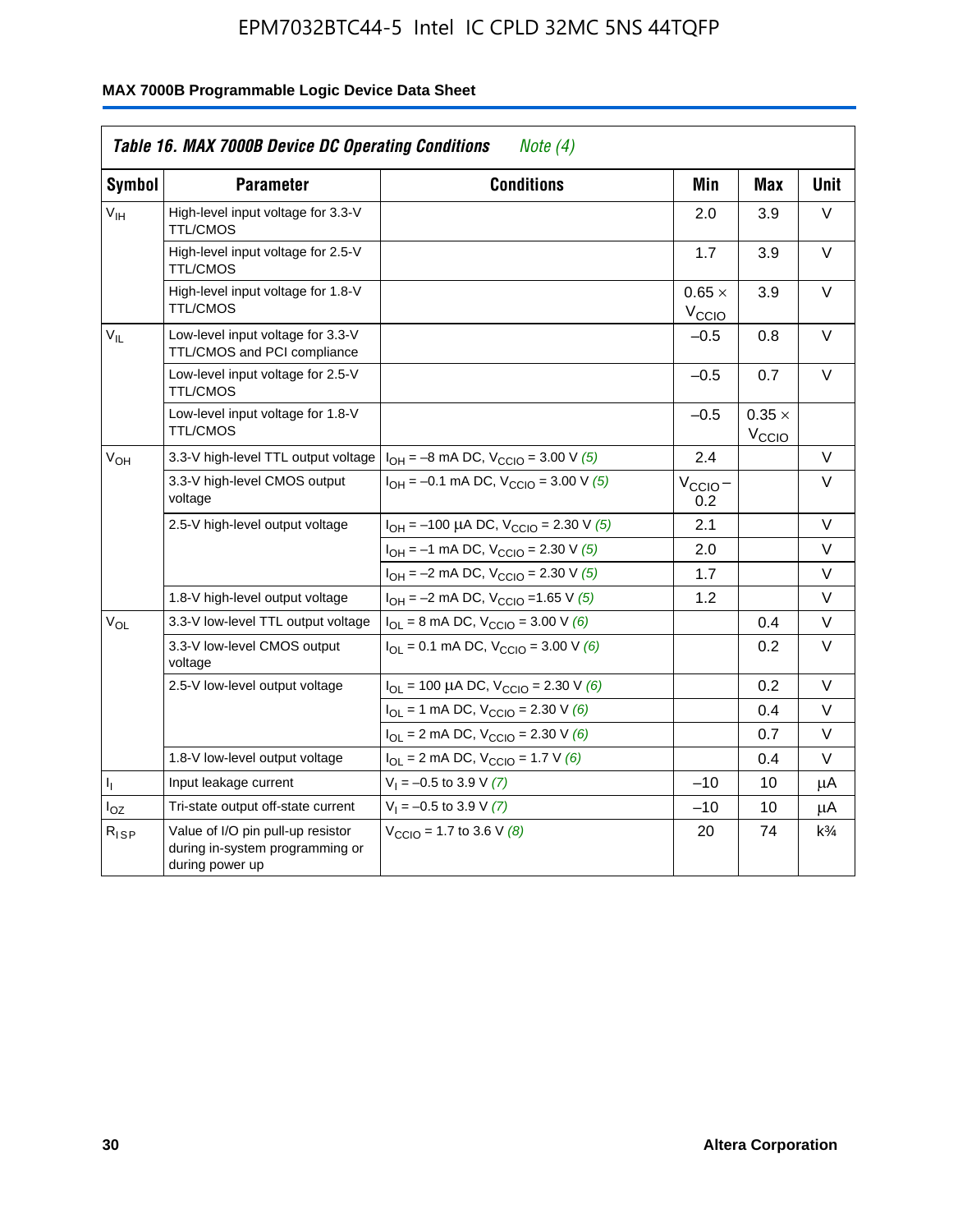#### **MAX 7000B Programmable Logic Device Data Sheet**

|          | Table 17. MAX 7000B Device Capacitance<br>Note (9) |                               |     |     |      |  |  |  |  |
|----------|----------------------------------------------------|-------------------------------|-----|-----|------|--|--|--|--|
| Symbol   | <b>Parameter</b>                                   | <b>Conditions</b>             | Min | Max | Unit |  |  |  |  |
| $C_{IN}$ | Input pin capacitance                              | $V_{IN} = 0 V$ , f = 1.0 MHz  |     | 8   | рF   |  |  |  |  |
| $C_{VO}$ | I/O pin capacitance                                | $V_{OUT} = 0 V$ , f = 1.0 MHz |     | 8   | рF   |  |  |  |  |

*Notes to tables:*

(3) All pins, including dedicated inputs, I/O pins, and JTAG pins, may be driven before V<sub>CCINT</sub> and V<sub>CCIO</sub> are powered.

(4) These values are specified under the Recommended Operating Conditions in Table 15 on page 29.

(5) The parameter is measured with 50% of the outputs each sourcing the specified current. The  $I_{OH}$  parameter refers to high-level TTL or CMOS output current.

(6) The parameter is measured with 50% of the outputs each sinking the specified current. The  $I_{OL}$  parameter refers to low-level TTL or CMOS output current.<br>This value is specified for normal device operation. During power-up, the maximum leakage current is ±300 µA.

(7) This value is specified for normal device operation. During power-up, the maximum leakage current is ±300 μA.

(8) This pull-up exists while devices are being programmed in-system and in unprogrammed devices during power-up. The pull-up resistor is from the pins to  $V_{\text{CCIO}}$ .

(9) Capacitance is measured at 25° C and is sample-tested only. Two of the dedicated input pins (OE1 and GCLRN) have a maximum capacitance of 15 pF.

(10) The POR time for all 7000B devices does not exceed 100 μs. The sufficient  $V_{\text{CCINT}}$  voltage level for POR is 2.375 V.

The device is fully initialized within the POR time after  $V_{\text{CCINT}}$  reaches the sufficient POR voltage level.<br>(11) These devices support in-system programming for  $-40^{\circ}$  to 100° C. For in-system programming support be –40° and 0° C, contact Altera Applications.

<sup>(1)</sup> See the *Operating Requirements for Altera Devices Data Sheet*.

<sup>(2)</sup> Minimum DC input voltage is –0.5 V. During transitions, the inputs may undershoot to –2.0 V or overshoot to 4.6 V for input currents less than 100 mA and periods shorter than  $20$  ns.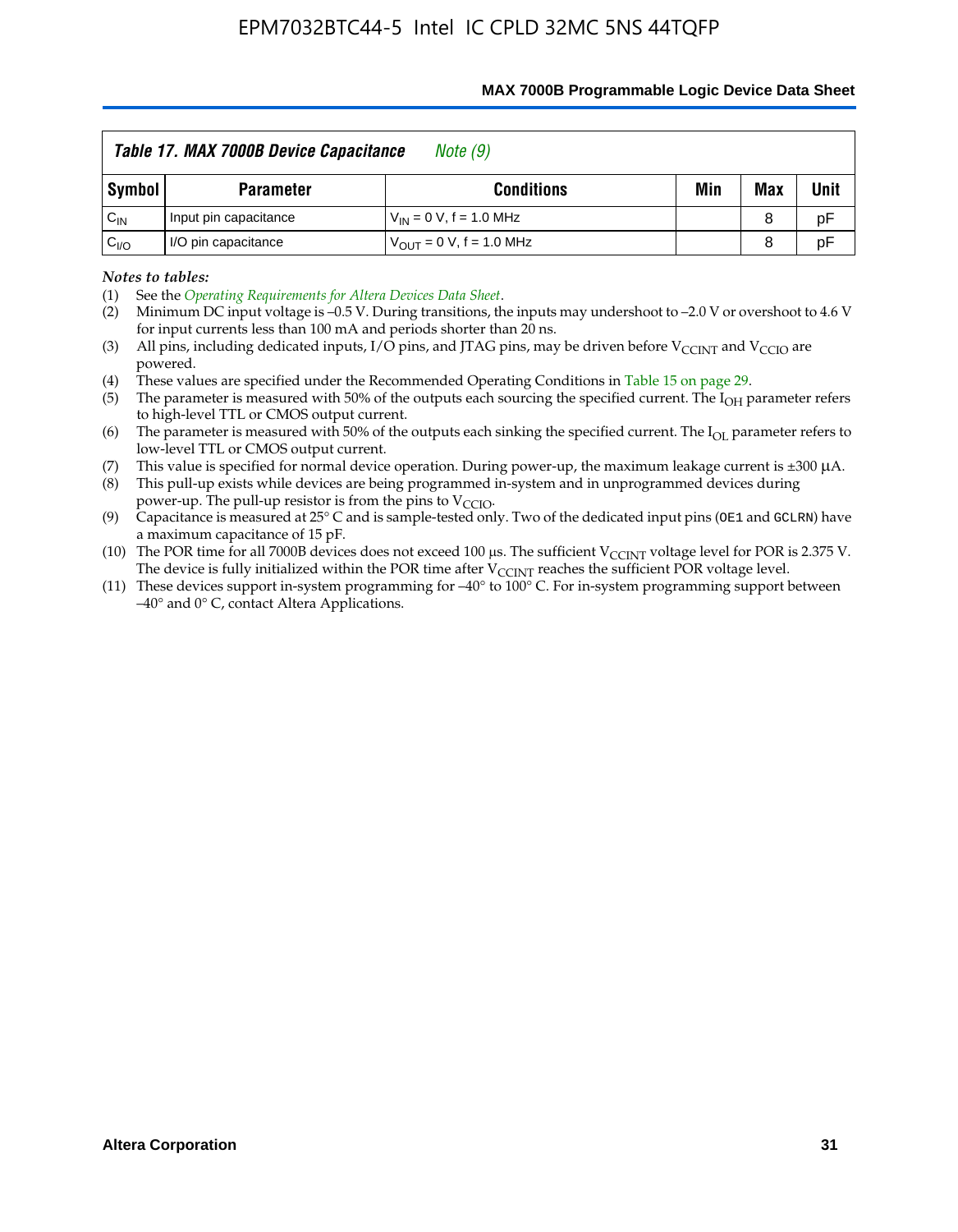### **MAX 7000B Programmable Logic Device Data Sheet**

Figure 12 shows the typical output drive characteristics of MAX 7000B devices.

*Figure 12. Output Drive Characteristics of MAX 7000B Devices*

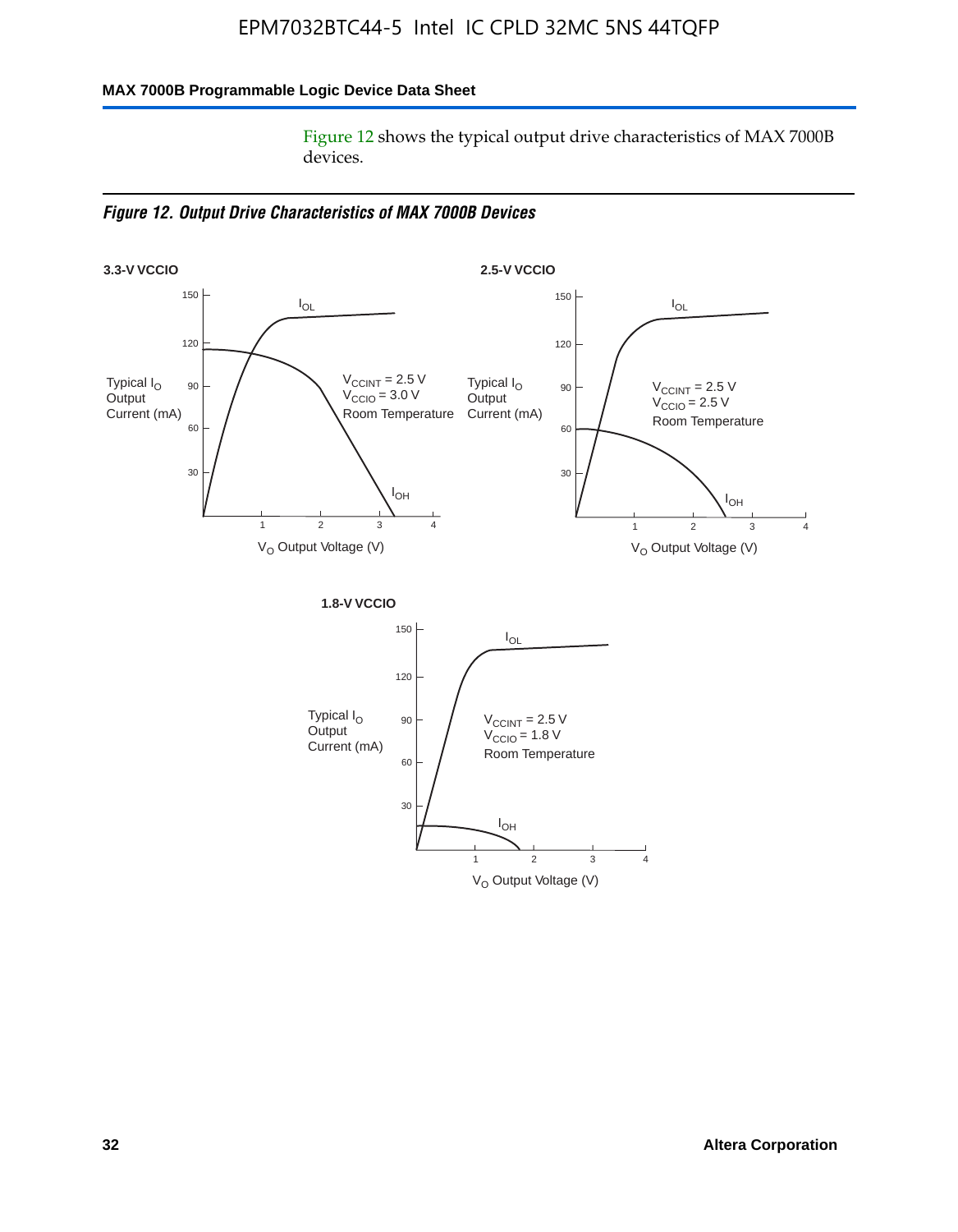#### **MAX 7000B Programmable Logic Device Data Sheet**

**Timing Model** MAX 7000B device timing can be analyzed with the Altera software, with a variety of popular industry-standard EDA simulators and timing analyzers, or with the timing model shown in Figure 13. MAX 7000B devices have predictable internal delays that enable the designer to determine the worst-case timing of any design. The Altera software provides timing simulation, point-to-point delay prediction, and detailed timing analysis for device-wide performance evaluation.

### *Figure 13. MAX 7000B Timing Model*



The timing characteristics of any signal path can be derived from the timing model and parameters of a particular device. External timing parameters, which represent pin-to-pin timing delays, can be calculated as the sum of internal parameters. Figure 14 shows the timing relationship between internal and external delay parameters.



f See *Application Note 94 (Understanding MAX 7000 Timing)* for more information.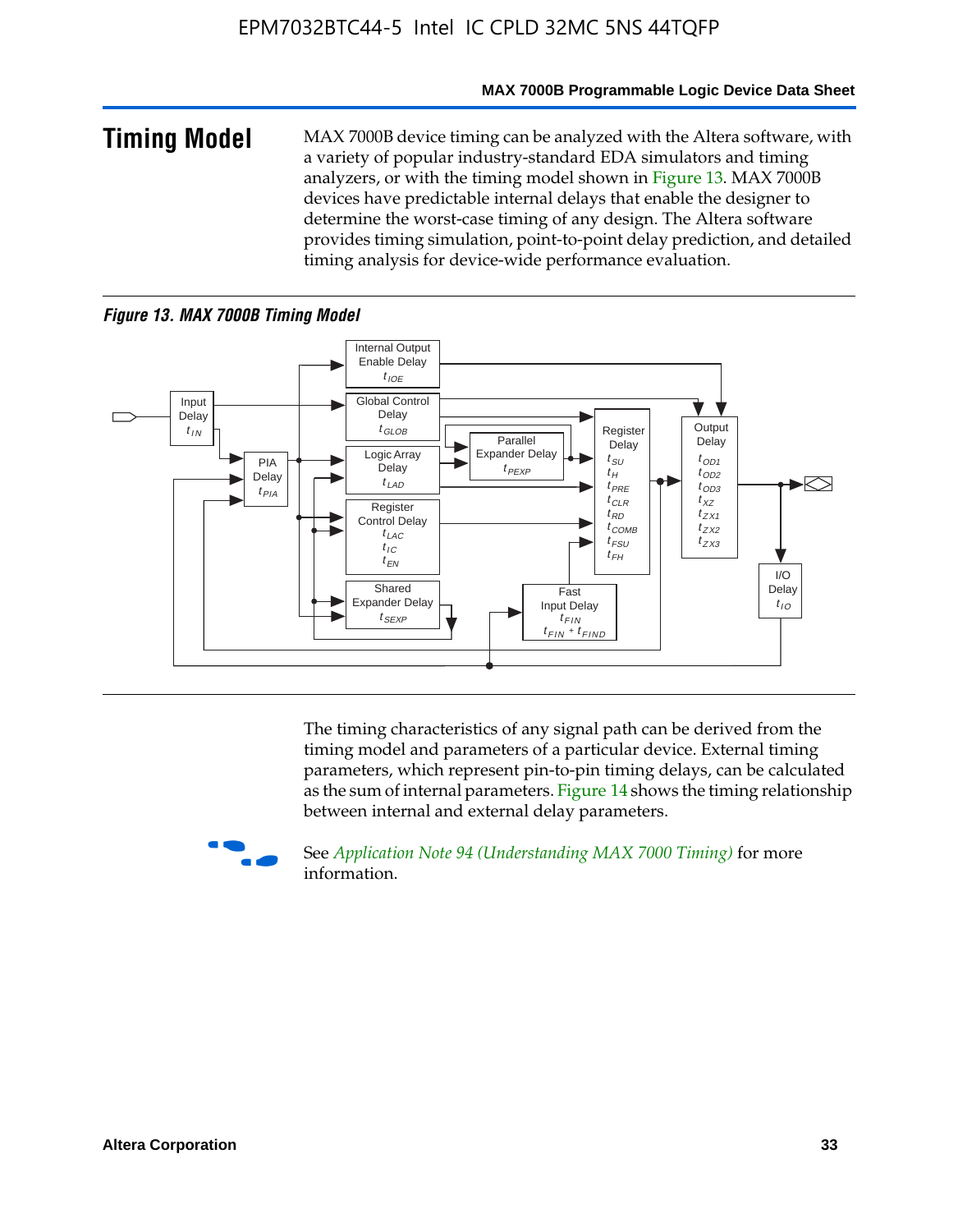#### *Figure 14. MAX 7000B Switching Waveforms*



**34 Altera Corporation**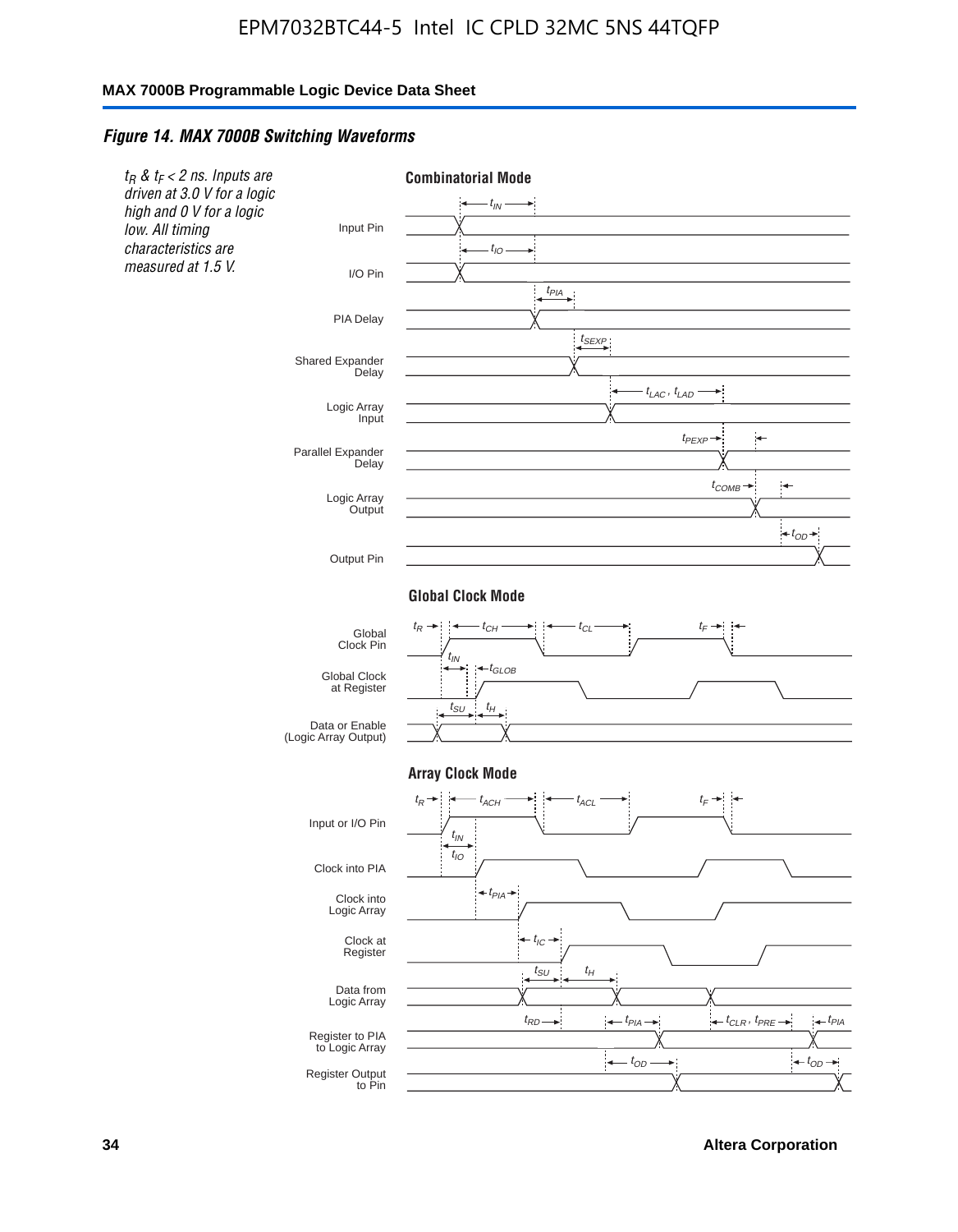### **MAX 7000B Programmable Logic Device Data Sheet**

|                              | Table 18. EPM7032B External Timing Parameters<br>Notes (1)      |                    |       |        |       |                    |       |        |             |  |
|------------------------------|-----------------------------------------------------------------|--------------------|-------|--------|-------|--------------------|-------|--------|-------------|--|
| <b>Symbol</b>                | <b>Parameter</b>                                                | <b>Conditions</b>  |       |        |       | <b>Speed Grade</b> |       |        | <b>Unit</b> |  |
|                              |                                                                 |                    |       | $-3.5$ |       | $-5.0$             |       | $-7.5$ |             |  |
|                              |                                                                 |                    | Min   | Max    | Min   | <b>Max</b>         | Min   | Max    |             |  |
| t <sub>PD1</sub>             | Input to non-registered<br>output                               | $C1 = 35$ pF $(2)$ |       | 3.5    |       | 5.0                |       | 7.5    | ns          |  |
| t <sub>PD2</sub>             | I/O input to non-registered<br>output                           | $C1 = 35$ pF $(2)$ |       | 3.5    |       | 5.0                |       | 7.5    | ns          |  |
| tsu                          | Global clock setup time                                         | (2)                | 2.1   |        | 3.0   |                    | 4.5   |        | ns          |  |
| tμ                           | Global clock hold time                                          | (2)                | 0.0   |        | 0.0   |                    | 0.0   |        | ns          |  |
| t <sub>FSU</sub>             | Global clock setup time of<br>fast input                        |                    | 1.0   |        | 1.0   |                    | 1.5   |        | ns          |  |
| $t_{FH}$                     | Global clock hold time of<br>fast input                         |                    | 1.0   |        | 1.0   |                    | 1.0   |        | ns          |  |
| t <sub>FZHSU</sub>           | Global clock setup time of<br>fast input with zero hold<br>time |                    | 2.0   |        | 2.5   |                    | 3.0   |        | ns          |  |
| t <sub>FZHH</sub>            | Global clock hold time of<br>fast input with zero hold<br>time  |                    | 0.0   |        | 0.0   |                    | 0.0   |        | ns          |  |
| $t_{CO1}$                    | Global clock to output<br>delay                                 | $C1 = 35 pF$       | 1.0   | 2.4    | 1.0   | 3.4                | 1.0   | 5.0    | ns          |  |
| $t_{CH}$                     | Global clock high time                                          |                    | 1.5   |        | 2.0   |                    | 3.0   |        | ns          |  |
| $\mathfrak{t}_{\texttt{CL}}$ | Global clock low time                                           |                    | 1.5   |        | 2.0   |                    | 3.0   |        | ns          |  |
| t <sub>ASU</sub>             | Array clock setup time                                          | (2)                | 0.9   |        | 1.3   |                    | 1.9   |        | ns          |  |
| t <sub>АН</sub>              | Array clock hold time                                           | (2)                | 0.2   |        | 0.3   |                    | 0.6   |        | ns          |  |
| t <sub>ACO1</sub>            | Array clock to output delay                                     | $C1 = 35 pF(2)$    | 1.0   | 3.6    | 1.0   | 5.1                | 1.0   | 7.6    | ns          |  |
| t <sub>ACH</sub>             | Array clock high time                                           |                    | 1.5   |        | 2.0   |                    | 3.0   |        | ns          |  |
| <sup>t</sup> ACL             | Array clock low time                                            |                    | 1.5   |        | 2.0   |                    | 3.0   |        | ns          |  |
| t <sub>CPPW</sub>            | Minimum pulse width for<br>clear and preset                     |                    | 1.5   |        | 2.0   |                    | 3.0   |        | ns          |  |
| t <sub>CNT</sub>             | Minimum global clock<br>period                                  | (2)                |       | 3.3    |       | 4.7                |       | 7.0    | ns          |  |
| $f_{CNT}$                    | Maximum internal global<br>clock frequency                      | (2), (3)           | 303.0 |        | 212.8 |                    | 142.9 |        | <b>MHz</b>  |  |
| <b>t<sub>ACNT</sub></b>      | Minimum array clock<br>period                                   | (2)                |       | 3.3    |       | 4.7                |       | 7.0    | ns          |  |
| <b>fACNT</b>                 | Maximum internal array<br>clock frequency                       | (2), (3)           | 303.0 |        | 212.8 |                    | 142.9 |        | <b>MHz</b>  |  |

### Tables 18 through 32 show MAX 7000B device timing parameters.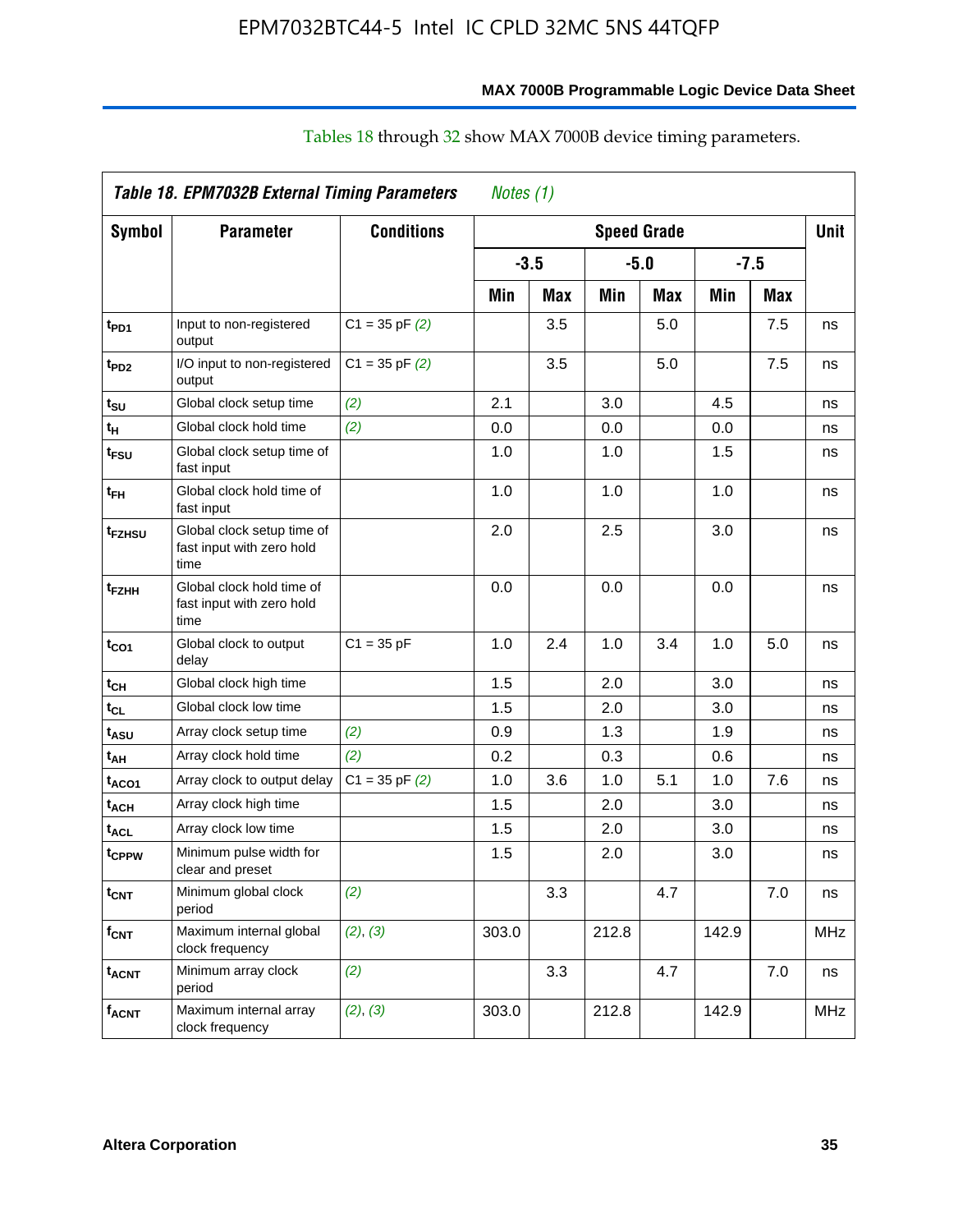| <b>Symbol</b>               | <b>Parameter</b>                                                                                           | <b>Conditions</b> |     |        |     | <b>Speed Grade</b> |     |            | <b>Unit</b> |
|-----------------------------|------------------------------------------------------------------------------------------------------------|-------------------|-----|--------|-----|--------------------|-----|------------|-------------|
|                             |                                                                                                            |                   |     | $-3.5$ |     | $-5.0$             |     | $-7.5$     |             |
|                             |                                                                                                            |                   | Min | Max    | Min | Max                | Min | <b>Max</b> |             |
| $t_{\mathsf{IN}}$           | Input pad and buffer delay                                                                                 |                   |     | 0.3    |     | 0.5                |     | 0.7        | ns          |
| $t_{IO}$                    | I/O input pad and buffer delay                                                                             |                   |     | 0.3    |     | 0.5                |     | 0.7        | ns          |
| $t_{\sf FIN}$               | Fast input delay                                                                                           |                   |     | 0.9    |     | 1.3                |     | 2.0        | ns          |
| <sup>t</sup> FIND           | Programmable delay adder for<br>fast input                                                                 |                   |     | 1.0    |     | 1.5                |     | 1.5        | ns          |
| t <sub>SEXP</sub>           | Shared expander delay                                                                                      |                   |     | 1.5    |     | 2.1                |     | 3.2        | ns          |
| t <sub>PEXP</sub>           | Parallel expander delay                                                                                    |                   |     | 0.4    |     | 0.6                |     | 0.9        | ns          |
| t <sub>LAD</sub>            | Logic array delay                                                                                          |                   |     | 1.4    |     | 2.0                |     | 3.1        | ns          |
| $t_{LAC}$                   | Logic control array delay                                                                                  |                   |     | 1.2    |     | 1.7                |     | 2.6        | ns          |
| $t_{\mathit{IOE}}$          | Internal output enable delay                                                                               |                   |     | 0.1    |     | 0.2                |     | 0.3        | ns          |
| $t_{OD1}$                   | Output buffer and pad delay<br>slow slew rate $=$ off<br>$VCCIO = 3.3 V$                                   | $C1 = 35 pF$      |     | 0.9    |     | 1.2                |     | 1.8        | ns          |
| $t_{OD3}$                   | Output buffer and pad delay<br>slow slew rate $=$ on<br>V <sub>CCIO</sub> = 2.5 V or 3.3 V                 | $C1 = 35 pF$      |     | 5.9    |     | 6.2                |     | 6.8        | ns          |
| $t_{ZX1}$                   | Output buffer enable delay<br>slow slew rate $=$ off<br>$V_{\text{CCIO}} = 3.3 \text{ V}$                  | $C1 = 35 pF$      |     | 1.6    |     | 2.2                |     | 3.4        | ns          |
| $t_{ZX3}$                   | Output buffer enable delay<br>slow slew rate $=$ on<br>$V_{\text{CCIO}} = 2.5 \text{ V or } 3.3 \text{ V}$ | $C1 = 35 pF$      |     | 6.6    |     | 7.2                |     | 8.4        | ns          |
| $t_{XZ}$                    | Output buffer disable delay                                                                                | $C1 = 5pF$        |     | 1.6    |     | 2.2                |     | 3.4        | ns          |
| $t_{\scriptstyle\text{SU}}$ | Register setup time                                                                                        |                   | 0.7 |        | 1.1 |                    | 1.6 |            | ns          |
| t <sub>Η</sub>              | Register hold time                                                                                         |                   | 0.4 |        | 0.5 |                    | 0.9 |            | ns          |
| $t_{\mathit{FSU}}$          | Register setup time of fast input                                                                          |                   | 0.8 |        | 0.8 |                    | 1.1 |            | ns          |
| t <sub>FH</sub>             | Register hold time of fast input                                                                           |                   | 1.2 |        | 1.2 |                    | 1.4 |            | ns          |
| $t_{RD}$                    | Register delay                                                                                             |                   |     | 0.5    |     | 0.6                |     | 0.9        | ns          |
| $t_{COMB}$                  | Combinatorial delay                                                                                        |                   |     | 0.2    |     | 0.3                |     | 0.5        | ns          |
| $t_{\mathcal{IC}}$          | Array clock delay                                                                                          |                   |     | 1.2    |     | 1.8                |     | 2.8        | ns          |
| $t_{EN}$                    | Register enable time                                                                                       |                   |     | 1.2    |     | 1.7                |     | 2.6        | ns          |
| t <sub>GLOB</sub>           | Global control delay                                                                                       |                   |     | 0.7    |     | 1.1                |     | 1.6        | ns          |
| $t_{PRE}$                   | Register preset time                                                                                       |                   |     | 1.0    |     | 1.3                |     | 1.9        | ns          |
| $t_{\text{CLR}}$            | Register clear time                                                                                        |                   |     | 1.0    |     | 1.3                |     | 1.9        | ns          |
| t <sub>PIA</sub>            | PIA delay                                                                                                  | (2)               |     | 0.7    |     | 1.0                |     | 1.4        | ns          |
| t <sub>LPA</sub>            | Low-power adder                                                                                            | (4)               |     | 1.5    |     | 2.1                |     | 3.2        | ns          |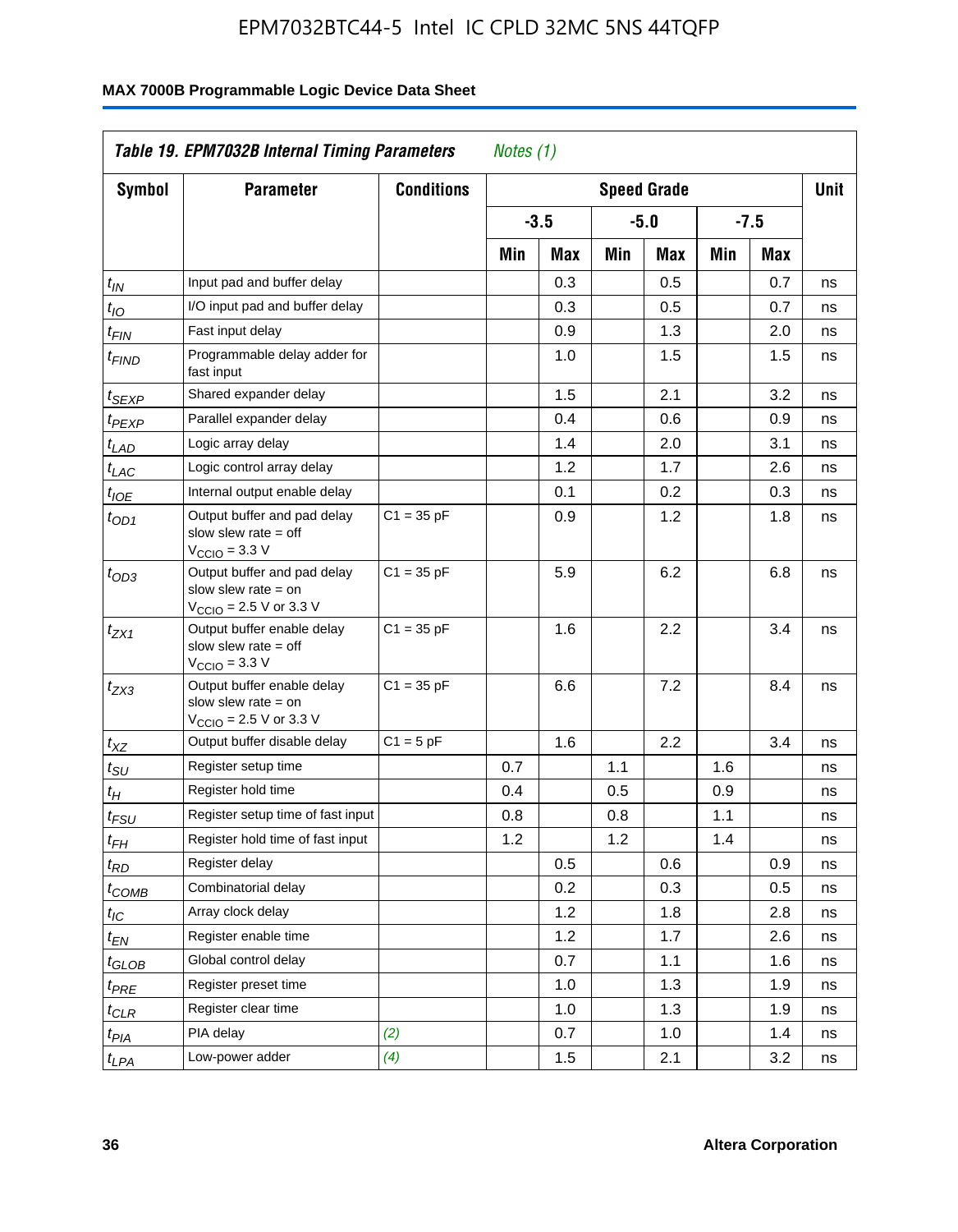| <b>I/O Standard</b> | <b>Parameter</b>                |     |        |     | <b>Speed Grade</b> |     |            | <b>Unit</b> |
|---------------------|---------------------------------|-----|--------|-----|--------------------|-----|------------|-------------|
|                     |                                 |     | $-3.5$ |     | -5.0               |     | $-7.5$     |             |
|                     |                                 | Min | Max    | Min | Max                | Min | <b>Max</b> |             |
| 3.3 V TTL/CMOS      | Input to (PIA)                  |     | 0.0    |     | 0.0                |     | 0.0        | ns          |
|                     | Input to global clock and clear |     | 0.0    |     | 0.0                |     | 0.0        | ns          |
|                     | Input to fast input register    |     | 0.0    |     | 0.0                |     | 0.0        | ns          |
|                     | All outputs                     |     | 0.0    |     | 0.0                |     | 0.0        | ns          |
| 2.5 V TTL/CMOS      | Input to PIA                    |     | 0.3    |     | 0.4                |     | 0.6        | ns          |
|                     | Input to global clock and clear |     | 0.3    |     | 0.4                |     | 0.6        | ns          |
|                     | Input to fast input register    |     | 0.2    |     | 0.3                |     | 0.4        | ns          |
|                     | All outputs                     |     | 0.2    |     | 0.3                |     | 0.4        | ns          |
| 1.8 V TTL/CMOS      | Input to PIA                    |     | 0.5    |     | 0.8                |     | 1.1        | ns          |
|                     | Input to global clock and clear |     | 0.5    |     | 0.8                |     | 1.1        | ns          |
|                     | Input to fast input register    |     | 0.4    |     | 0.5                |     | 0.8        | ns          |
|                     | All outputs                     |     | 1.2    |     | 1.8                |     | 2.6        | ns          |
| SSTL-2 Class I      | Input to PIA                    |     | 1.3    |     | 1.9                |     | 2.8        | ns          |
|                     | Input to global clock and clear |     | 1.2    |     | 1.8                |     | 2.6        | ns          |
|                     | Input to fast input register    |     | 0.9    |     | 1.3                |     | 1.9        | ns          |
|                     | All outputs                     |     | 0.0    |     | 0.0                |     | 0.0        | ns          |
| SSTL-2 Class II     | Input to PIA                    |     | 1.3    |     | 1.9                |     | 2.8        | ns          |
|                     | Input to global clock and clear |     | 1.2    |     | 1.8                |     | 2.6        | ns          |
|                     | Input to fast input register    |     | 0.9    |     | 1.3                |     | 1.9        | ns          |
|                     | All outputs                     |     | $-0.1$ |     | $-0.1$             |     | $-0.2$     | ns          |
| SSTL-3 Class I      | Input to PIA                    |     | 1.2    |     | 1.8                |     | 2.6        | ns          |
|                     | Input to global clock and clear |     | 0.9    |     | 1.3                |     | 1.9        | ns          |
|                     | Input to fast input register    |     | 0.8    |     | 1.1                |     | 1.7        | ns          |
|                     | All outputs                     |     | 0.0    |     | 0.0                |     | 0.0        | ns          |
| SSTL-3 Class II     | Input to PIA                    |     | 1.2    |     | 1.8                |     | 2.6        | ns          |
|                     | Input to global clock and clear |     | 0.9    |     | 1.3                |     | 1.9        | ns          |
|                     | Input to fast input register    |     | 0.8    |     | 1.1                |     | 1.7        | ns          |
|                     | All outputs                     |     | 0.0    |     | 0.0                |     | 0.0        | ns          |
| GTL+                | Input to PIA                    |     | 1.6    |     | 2.3                |     | 3.4        | ns          |
|                     | Input to global clock and clear |     | 1.6    |     | 2.3                |     | 3.4        | ns          |
|                     | Input to fast input register    |     | 1.5    |     | 2.1                |     | 3.2        | ns          |
|                     | All outputs                     |     | 0.0    |     | 0.0                |     | 0.0        | ns          |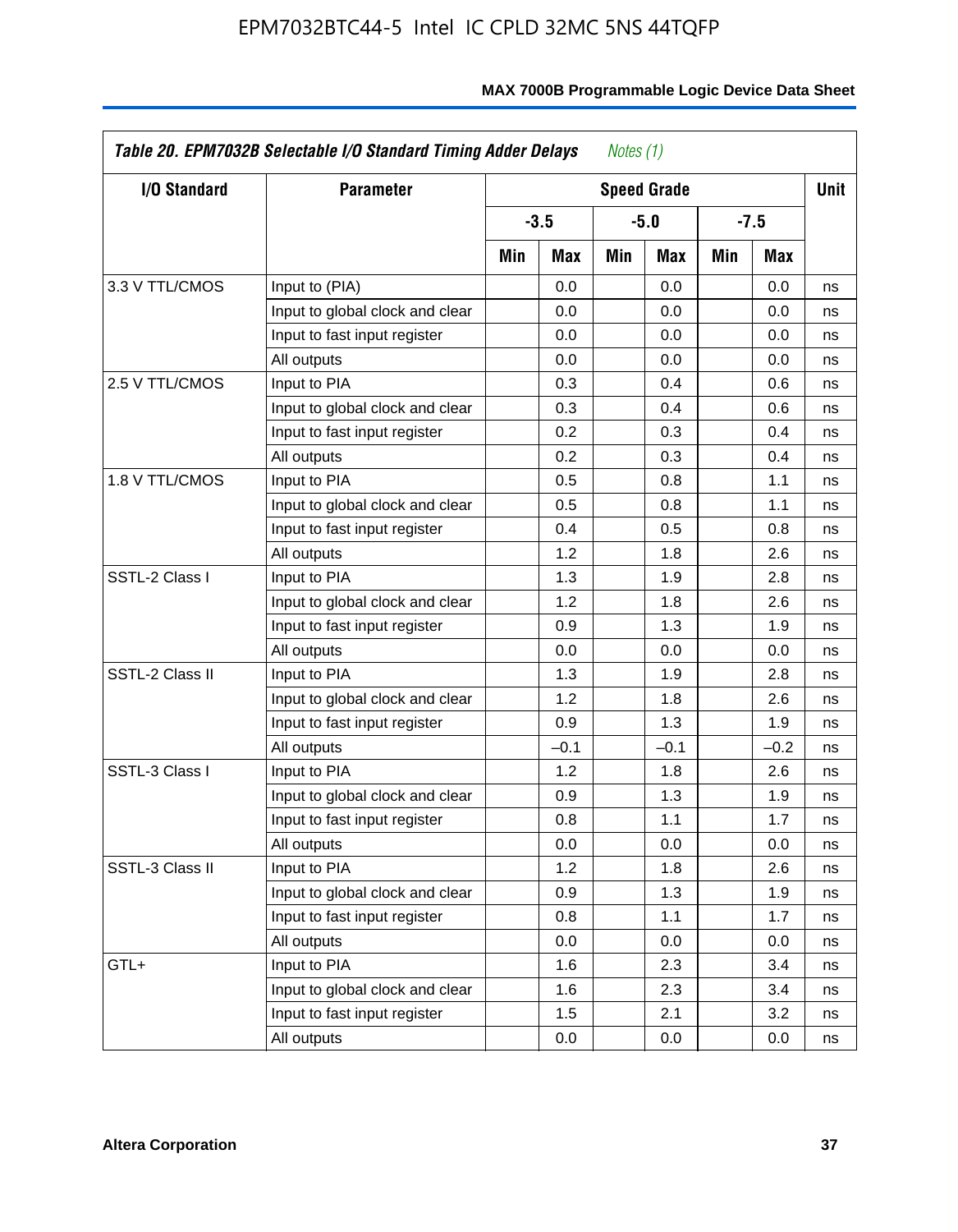### **MAX 7000B Programmable Logic Device Data Sheet**

| Table 20. EPM7032B Selectable I/O Standard Timing Adder Delays<br>Notes (1) |                                 |     |                            |     |            |     |     |    |  |
|-----------------------------------------------------------------------------|---------------------------------|-----|----------------------------|-----|------------|-----|-----|----|--|
| <b>I/O Standard</b>                                                         | <b>Parameter</b>                |     | <b>Speed Grade</b>         |     |            |     |     |    |  |
|                                                                             |                                 |     | $-3.5$<br>$-7.5$<br>$-5.0$ |     |            |     |     |    |  |
|                                                                             |                                 | Min | <b>Max</b>                 | Min | <b>Max</b> | Min | Max |    |  |
| PCI                                                                         | Input to PIA                    |     | 0.0                        |     | 0.0        |     | 0.0 | ns |  |
|                                                                             | Input to global clock and clear |     | 0.0                        |     | 0.0        |     | 0.0 | ns |  |
|                                                                             | Input to fast input register    | 0.0 |                            |     | 0.0        |     | 0.0 | ns |  |
|                                                                             | All outputs                     |     | 0.0                        |     | 0.0        |     | 0.0 | ns |  |

*Notes to tables:*

(1) These values are specified under the Recommended Operating Conditions in Table 15 on page 29. See Figure 14 for more information on switching waveforms.

(2) These values are specified for a PIA fan-out of all LABs.

(3) Measured with a 16-bit loadable, enabled, up/down counter programmed into each LAB.

(4) The *tLPA* parameter must be added to the *tLAD*, *tLAC*, *tIC*, *tACL*, *tCPPW*, *tEN*, and *tSEXP* parameters for macrocells running in low-power mode.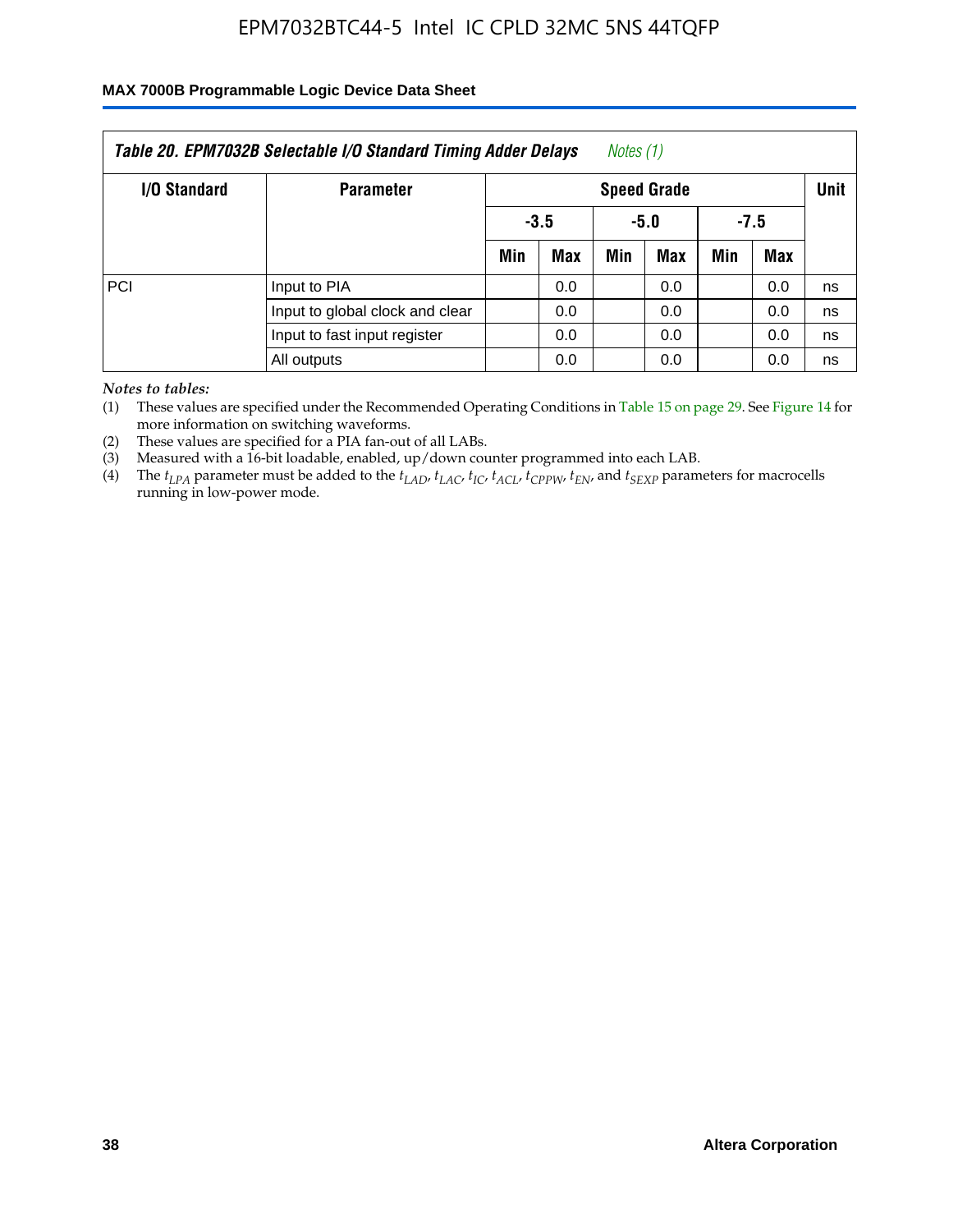|                             | Table 21. EPM7064B External Timing Parameters                   | Note $(1)$         |       |            |       |                    |       |            |             |
|-----------------------------|-----------------------------------------------------------------|--------------------|-------|------------|-------|--------------------|-------|------------|-------------|
| <b>Symbol</b>               | <b>Parameter</b>                                                | <b>Conditions</b>  |       |            |       | <b>Speed Grade</b> |       |            | <b>Unit</b> |
|                             |                                                                 |                    |       | -3         |       | -5                 |       | $-7$       |             |
|                             |                                                                 |                    | Min   | <b>Max</b> | Min   | <b>Max</b>         | Min   | <b>Max</b> |             |
| t <sub>PD1</sub>            | Input to non-registered<br>output                               | $C1 = 35$ pF $(2)$ |       | 3.5        |       | 5.0                |       | 7.5        | ns          |
| $t_{PD2}$                   | I/O input to non-registered<br>output                           | $C1 = 35$ pF $(2)$ |       | 3.5        |       | 5.0                |       | 7.5        | ns          |
| $t_{\text{SU}}$             | Global clock setup time                                         | (2)                | 2.1   |            | 3.0   |                    | 4.5   |            | ns          |
| $\mathfrak{t}_{\mathsf{H}}$ | Global clock hold time                                          | (2)                | 0.0   |            | 0.0   |                    | 0.0   |            | ns          |
| t <sub>FSU</sub>            | Global clock setup time of<br>fast input                        |                    | 1.0   |            | 1.0   |                    | 1.5   |            | ns          |
| t <sub>FH</sub>             | Global clock hold time of<br>fast input                         |                    | 1.0   |            | 1.0   |                    | 1.0   |            | ns          |
| t <sub>FZHSU</sub>          | Global clock setup time of<br>fast input with zero hold<br>time |                    | 2.0   |            | 2.5   |                    | 3.0   |            | ns          |
| t <sub>FZHH</sub>           | Global clock hold time of<br>fast input with zero hold<br>time  |                    | 0.0   |            | 0.0   |                    | 0.0   |            | ns          |
| $t_{CO1}$                   | Global clock to output<br>delay                                 | $C1 = 35 pF$       | 1.0   | 2.4        | 1.0   | 3.4                | 1.0   | 5.0        | ns          |
| $t_{\mathsf{CH}}$           | Global clock high time                                          |                    | 1.5   |            | 2.0   |                    | 3.0   |            | ns          |
| $t_{CL}$                    | Global clock low time                                           |                    | 1.5   |            | 2.0   |                    | 3.0   |            | ns          |
| t <sub>ASU</sub>            | Array clock setup time                                          | (2)                | 0.9   |            | 1.3   |                    | 1.9   |            | ns          |
| t <sub>АН</sub>             | Array clock hold time                                           | (2)                | 0.2   |            | 0.3   |                    | 0.6   |            | ns          |
| t <sub>ACO1</sub>           | Array clock to output delay                                     | $C1 = 35$ pF $(2)$ | 1.0   | 3.6        | 1.0   | 5.1                | 1.0   | 7.6        | ns          |
| t <sub>ACH</sub>            | Array clock high time                                           |                    | 1.5   |            | 2.0   |                    | 3.0   |            | ns          |
| <b>t<sub>ACL</sub></b>      | Array clock low time                                            |                    | 1.5   |            | 2.0   |                    | 3.0   |            | ns          |
| t <sub>CPPW</sub>           | Minimum pulse width for<br>clear and preset                     |                    | 1.5   |            | 2.0   |                    | 3.0   |            | ns          |
| $t_{\text{CNT}}$            | Minimum global clock<br>period                                  | (2)                |       | 3.3        |       | 4.7                |       | 7.0        | ns          |
| $f_{\mathsf{CNT}}$          | Maximum internal global<br>clock frequency                      | (2), (3)           | 303.0 |            | 212.8 |                    | 142.9 |            | <b>MHz</b>  |
| <b>t<sub>ACNT</sub></b>     | Minimum array clock<br>period                                   | (2)                |       | 3.3        |       | 4.7                |       | 7.0        | ns          |
| <b>f<sub>ACNT</sub></b>     | Maximum internal array<br>clock frequency                       | (2), (3)           | 303.0 |            | 212.8 |                    | 142.9 |            | <b>MHz</b>  |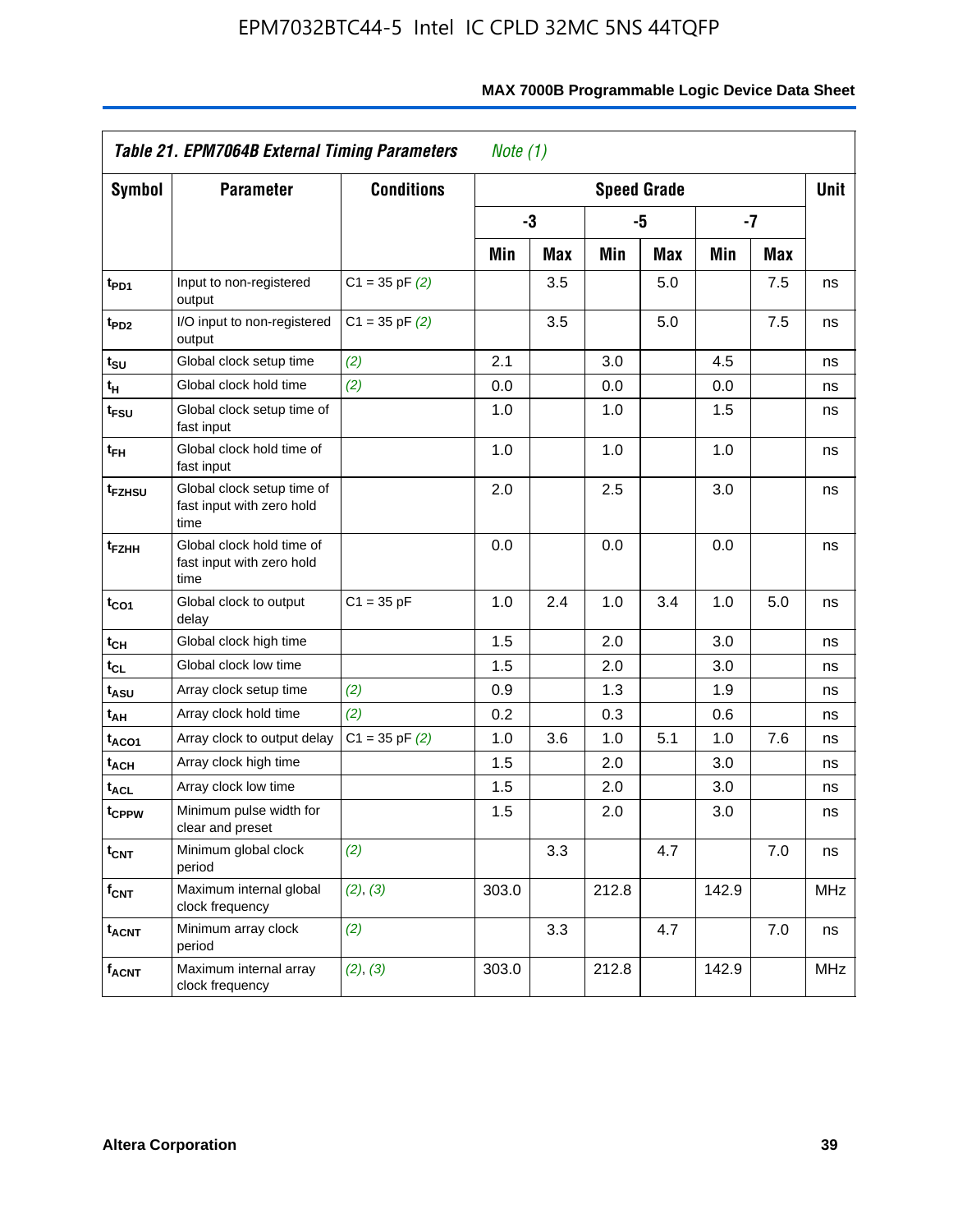| <b>Symbol</b>               | <b>Parameter</b>                                                                                           | <b>Conditions</b> |     |     |     | <b>Speed Grade</b> |     |            | <b>Unit</b> |
|-----------------------------|------------------------------------------------------------------------------------------------------------|-------------------|-----|-----|-----|--------------------|-----|------------|-------------|
|                             |                                                                                                            |                   |     | -3  |     | -5                 |     | -7         |             |
|                             |                                                                                                            |                   | Min | Max | Min | Max                | Min | <b>Max</b> |             |
| $t_{\mathit{IN}}$           | Input pad and buffer delay                                                                                 |                   |     | 0.3 |     | 0.5                |     | 0.7        | ns          |
| $t_{IO}$                    | I/O input pad and buffer delay                                                                             |                   |     | 0.3 |     | 0.5                |     | 0.7        | ns          |
| $t_{\sf FIN}$               | Fast input delay                                                                                           |                   |     | 0.9 |     | 1.3                |     | 2.0        | ns          |
| <sup>t</sup> FIND           | Programmable delay adder for<br>fast input                                                                 |                   |     | 1.0 |     | 1.5                |     | 1.5        | ns          |
| t <sub>SEXP</sub>           | Shared expander delay                                                                                      |                   |     | 1.5 |     | 2.1                |     | 3.2        | ns          |
| t <sub>PEXP</sub>           | Parallel expander delay                                                                                    |                   |     | 0.4 |     | 0.6                |     | 0.9        | ns          |
| t <sub>LAD</sub>            | Logic array delay                                                                                          |                   |     | 1.4 |     | 2.0                |     | 3.1        | ns          |
| $t_{LAC}$                   | Logic control array delay                                                                                  |                   |     | 1.2 |     | 1.7                |     | 2.6        | ns          |
| $t_{\mathit{IOE}}$          | Internal output enable delay                                                                               |                   |     | 0.1 |     | 0.2                |     | 0.3        | ns          |
| $t_{OD1}$                   | Output buffer and pad delay<br>slow slew rate $=$ off<br>$VCCIO = 3.3 V$                                   | $C1 = 35 pF$      |     | 0.9 |     | 1.2                |     | 1.8        | ns          |
| $t_{OD3}$                   | Output buffer and pad delay<br>slow slew rate $=$ on<br>V <sub>CCIO</sub> = 2.5 V or 3.3 V                 | $C1 = 35 pF$      |     | 5.9 |     | 6.2                |     | 6.8        | ns          |
| $t_{ZX1}$                   | Output buffer enable delay<br>slow slew rate $=$ off<br>$V_{\text{CCIO}} = 3.3 \text{ V}$                  | $C1 = 35 pF$      |     | 1.6 |     | 2.2                |     | 3.4        | ns          |
| $t_{ZX3}$                   | Output buffer enable delay<br>slow slew rate $=$ on<br>$V_{\text{CCIO}} = 2.5 \text{ V or } 3.3 \text{ V}$ | $C1 = 35 pF$      |     | 6.6 |     | 7.2                |     | 8.4        | ns          |
| $t_{XZ}$                    | Output buffer disable delay                                                                                | $C1 = 5pF$        |     | 1.6 |     | 2.2                |     | 3.4        | ns          |
| $t_{\scriptstyle\text{SU}}$ | Register setup time                                                                                        |                   | 0.7 |     | 1.1 |                    | 1.6 |            | ns          |
| t <sub>Η</sub>              | Register hold time                                                                                         |                   | 0.4 |     | 0.5 |                    | 0.9 |            | ns          |
| $t_{\mathit{FSU}}$          | Register setup time of fast input                                                                          |                   | 0.8 |     | 0.8 |                    | 1.1 |            | ns          |
| t <sub>FH</sub>             | Register hold time of fast input                                                                           |                   | 1.2 |     | 1.2 |                    | 1.4 |            | ns          |
| $t_{RD}$                    | Register delay                                                                                             |                   |     | 0.5 |     | 0.6                |     | 0.9        | ns          |
| $t_{COMB}$                  | Combinatorial delay                                                                                        |                   |     | 0.2 |     | 0.3                |     | 0.5        | ns          |
| $t_{\mathcal{IC}}$          | Array clock delay                                                                                          |                   |     | 1.2 |     | 1.8                |     | 2.8        | ns          |
| $t_{EN}$                    | Register enable time                                                                                       |                   |     | 1.2 |     | 1.7                |     | 2.6        | ns          |
| t <sub>GLOB</sub>           | Global control delay                                                                                       |                   |     | 0.7 |     | 1.1                |     | 1.6        | ns          |
| $t_{PRE}$                   | Register preset time                                                                                       |                   |     | 1.0 |     | 1.3                |     | 1.9        | ns          |
| $t_{\sf CLR}$               | Register clear time                                                                                        |                   |     | 1.0 |     | 1.3                |     | 1.9        | ns          |
| t <sub>PIA</sub>            | PIA delay                                                                                                  | (2)               |     | 0.7 |     | 1.0                |     | 1.4        | ns          |
| t <sub>LPA</sub>            | Low-power adder                                                                                            | (4)               |     | 1.5 |     | 2.1                |     | 3.2        | ns          |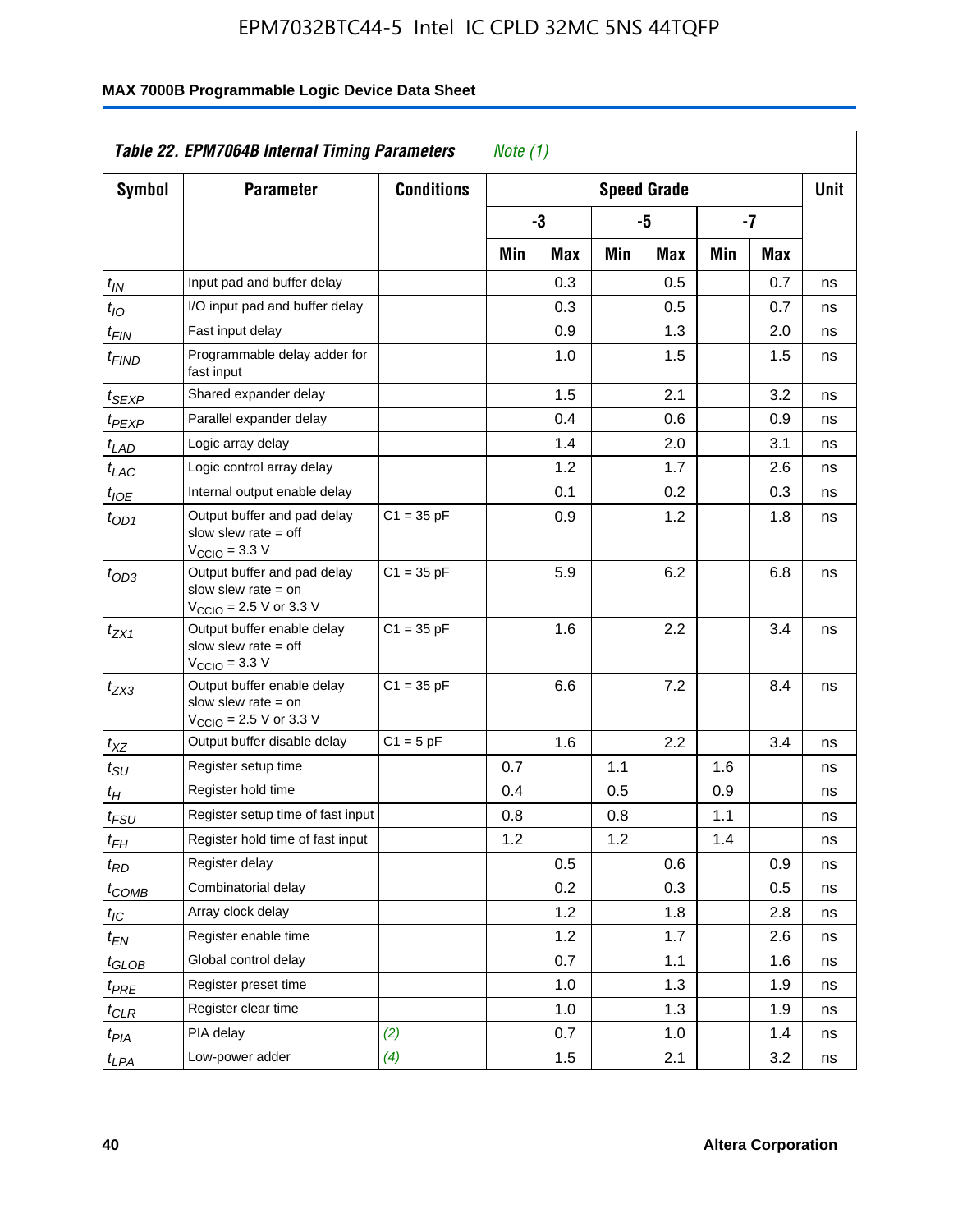| I/O Standard    | <b>Parameter</b>                |     |        |     | <b>Speed Grade</b> |     |        | <b>Unit</b> |
|-----------------|---------------------------------|-----|--------|-----|--------------------|-----|--------|-------------|
|                 |                                 |     | -3     |     | -5                 |     | -7     |             |
|                 |                                 | Min | Max    | Min | Max                | Min | Max    |             |
| 3.3 V TTL/CMOS  | Input to PIA                    |     | 0.0    |     | 0.0                |     | 0.0    | ns          |
|                 | Input to global clock and clear |     | 0.0    |     | 0.0                |     | 0.0    | ns          |
|                 | Input to fast input register    |     | 0.0    |     | 0.0                |     | 0.0    | ns          |
|                 | All outputs                     |     | 0.0    |     | 0.0                |     | 0.0    | ns          |
| 2.5 V TTL/CMOS  | Input to PIA                    |     | 0.3    |     | 0.4                |     | 0.6    | ns          |
|                 | Input to global clock and clear |     | 0.3    |     | 0.4                |     | 0.6    | ns          |
|                 | Input to fast input register    |     | 0.2    |     | 0.3                |     | 0.4    | ns          |
|                 | All outputs                     |     | 0.2    |     | 0.3                |     | 0.4    | ns          |
| 1.8 V TTL/CMOS  | Input to PIA                    |     | 0.5    |     | 0.7                |     | 1.1    | ns          |
|                 | Input to global clock and clear |     | 0.5    |     | 0.7                |     | 1.1    | ns          |
|                 | Input to fast input register    |     | 0.4    |     | 0.6                |     | 0.9    | ns          |
|                 | All outputs                     |     | 1.2    |     | 1.7                |     | 2.6    | ns          |
| SSTL-2 Class I  | Input to PIA                    |     | 1.3    |     | 1.9                |     | 2.8    | ns          |
|                 | Input to global clock and clear |     | 1.2    |     | 1.7                |     | 2.6    | ns          |
|                 | Input to fast input register    |     | 0.9    |     | 1.3                |     | 1.9    | ns          |
|                 | All outputs                     |     | 0.0    |     | 0.0                |     | 0.0    | ns          |
| SSTL-2 Class II | Input to PIA                    |     | 1.3    |     | 1.9                |     | 2.8    | ns          |
|                 | Input to global clock and clear |     | 1.2    |     | 1.7                |     | 2.6    | ns          |
|                 | Input to fast input register    |     | 0.9    |     | 1.3                |     | 1.9    | ns          |
|                 | All outputs                     |     | $-0.1$ |     | $-0.1$             |     | $-0.2$ | ns          |
| SSTL-3 Class I  | Input to PIA                    |     | 1.2    |     | 1.7                |     | 2.6    | ns          |
|                 | Input to global clock and clear |     | 0.9    |     | 1.3                |     | 1.9    | ns          |
|                 | Input to fast input register    |     | 0.8    |     | 1.1                |     | 1.7    | ns          |
|                 | All outputs                     |     | 0.0    |     | 0.0                |     | 0.0    | ns          |
| SSTL-3 Class II | Input to PIA                    |     | 1.2    |     | 1.7                |     | 2.6    | ns          |
|                 | Input to global clock and clear |     | 0.9    |     | 1.3                |     | 1.9    | ns          |
|                 | Input to fast input register    |     | 0.8    |     | 1.1                |     | 1.7    | ns          |
|                 | All outputs                     |     | 0.0    |     | 0.0                |     | 0.0    | ns          |
| GTL+            | Input to PIA                    |     | 1.6    |     | 2.3                |     | 3.4    | ns          |
|                 | Input to global clock and clear |     | 1.6    |     | 2.3                |     | 3.4    | ns          |
|                 | Input to fast input register    |     | 1.5    |     | 2.1                |     | 3.2    | ns          |
|                 | All outputs                     |     | 0.0    |     | 0.0                |     | 0.0    | ns          |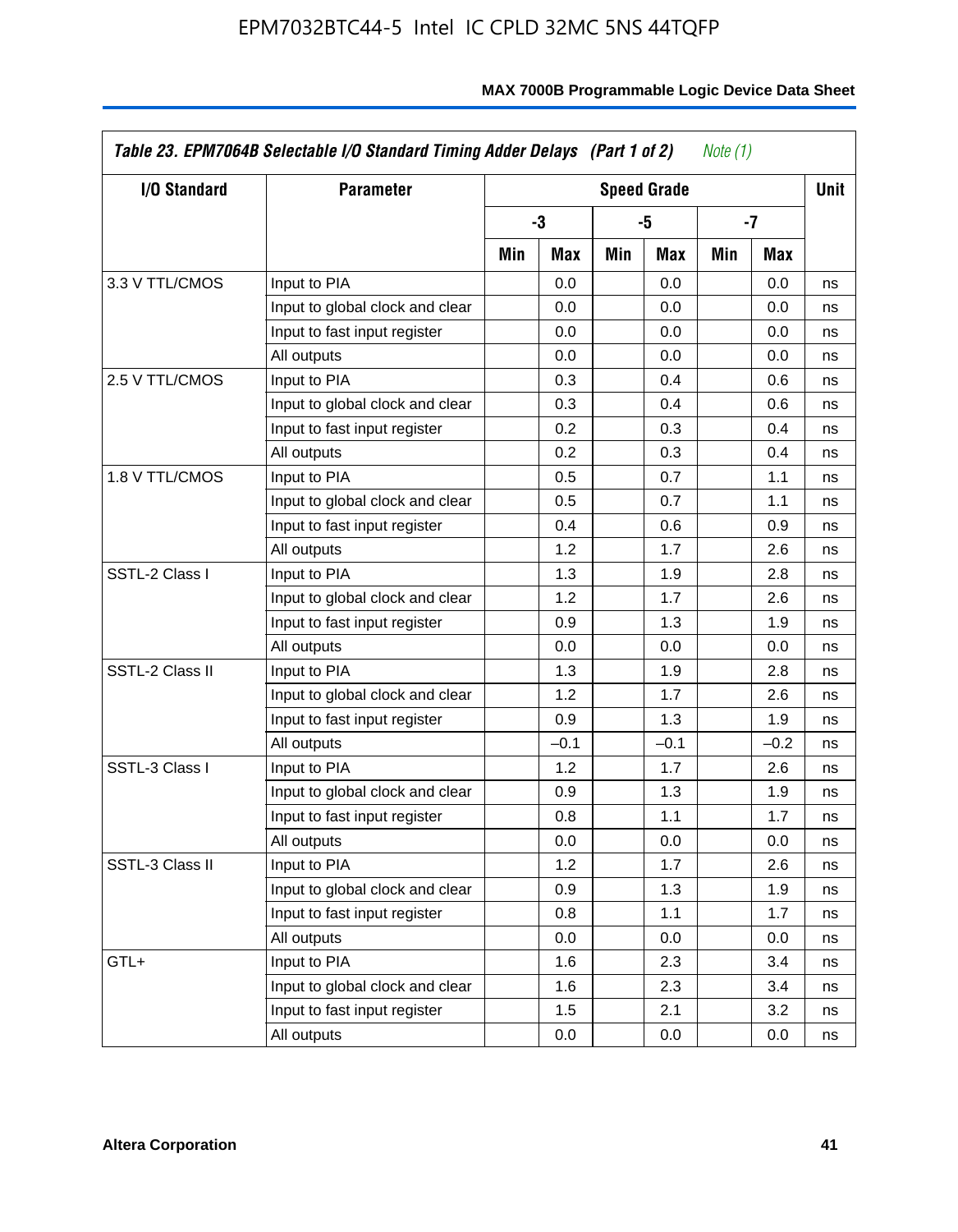### **MAX 7000B Programmable Logic Device Data Sheet**

| Note (1)<br>Table 23. EPM7064B Selectable I/O Standard Timing Adder Delays (Part 2 of 2) |                                 |                    |            |     |            |     |     |    |  |
|------------------------------------------------------------------------------------------|---------------------------------|--------------------|------------|-----|------------|-----|-----|----|--|
| I/O Standard                                                                             | <b>Parameter</b>                | <b>Speed Grade</b> |            |     |            |     |     |    |  |
|                                                                                          |                                 |                    | -3         | -5  |            | -7  |     |    |  |
|                                                                                          |                                 | Min                | <b>Max</b> | Min | <b>Max</b> | Min | Max |    |  |
| PCI                                                                                      | Input to PIA                    |                    | 0.0        |     | 0.0        |     | 0.0 | ns |  |
|                                                                                          | Input to global clock and clear |                    | 0.0        |     | 0.0        |     | 0.0 | ns |  |
|                                                                                          | Input to fast input register    |                    | 0.0        |     | 0.0        |     | 0.0 | ns |  |
|                                                                                          | All outputs                     |                    | 0.0        |     | 0.0        |     | 0.0 | ns |  |

*Notes to tables:*

(1) These values are specified under the Recommended Operating Conditions in Table 15 on page 29. See Figure 14 for more information on switching waveforms.

(2) These values are specified for a PIA fan-out of all LABs.

(3) Measured with a 16-bit loadable, enabled, up/down counter programmed into each LAB.

(4) The  $t_{LPA}$  parameter must be added to the  $t_{LAD}$ ,  $t_{LAC}$ ,  $t_{IC}$ ,  $t_{ACL}$ ,  $t_{CPPW}$ ,  $t_{EN}$ , and  $t_{SEXP}$  parameters for macrocells running in low-power mode.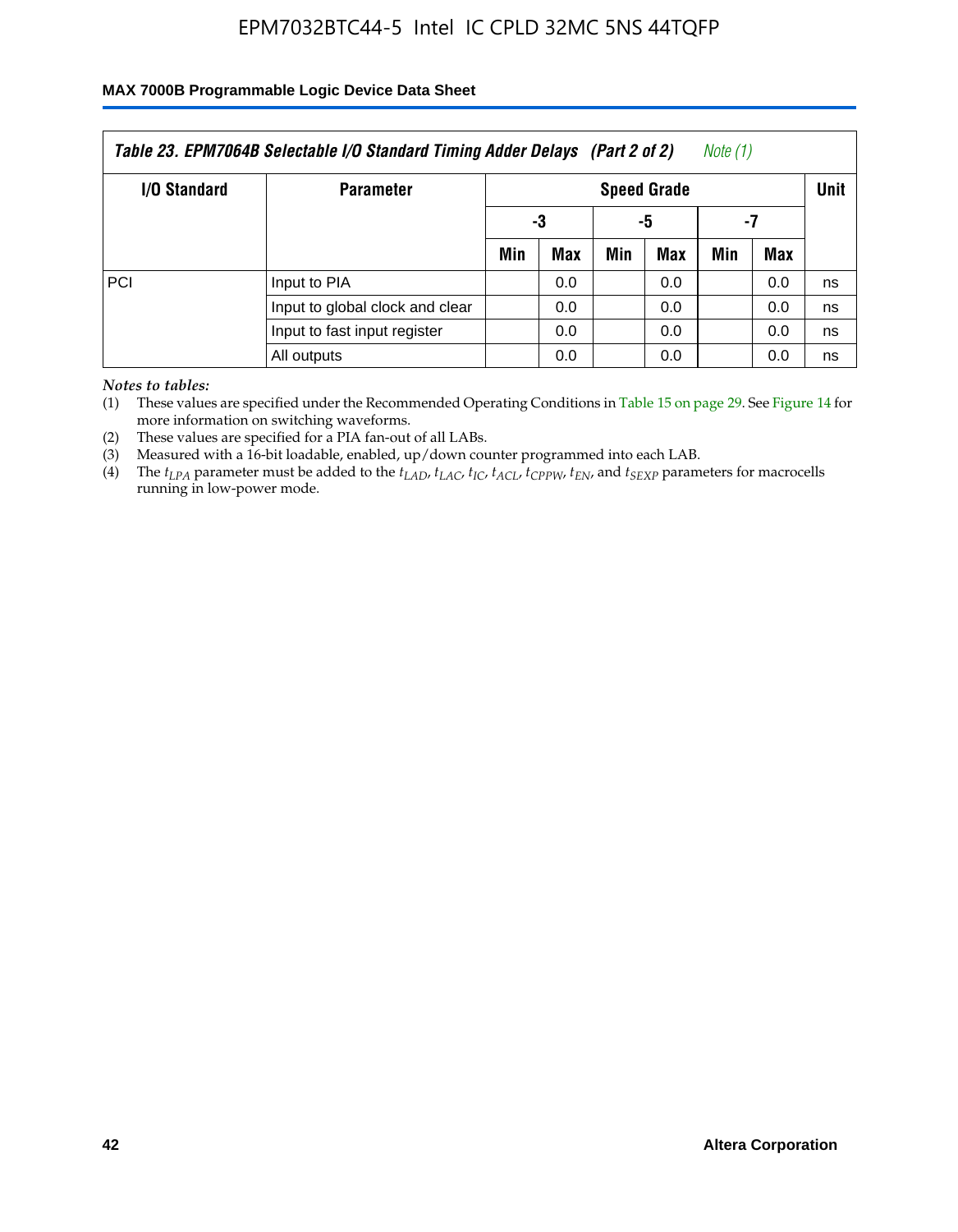|                             | <b>Table 24. EPM7128B External Timing Parameters</b><br>Note $(1)$ |                    |       |            |       |                    |      |       |            |
|-----------------------------|--------------------------------------------------------------------|--------------------|-------|------------|-------|--------------------|------|-------|------------|
| <b>Symbol</b>               | <b>Parameter</b>                                                   | <b>Conditions</b>  |       |            |       | <b>Speed Grade</b> |      |       | Unit       |
|                             |                                                                    |                    |       | -4         |       | -7                 |      | $-10$ |            |
|                             |                                                                    |                    | Min   | <b>Max</b> | Min   | Max                | Min  | Max   |            |
| t <sub>PD1</sub>            | Input to non-registered<br>output                                  | $C1 = 35$ pF $(2)$ |       | 4.0        |       | 7.5                |      | 10.0  | ns         |
| t <sub>PD2</sub>            | I/O input to non-registered<br>output                              | $C1 = 35$ pF $(2)$ |       | 4.0        |       | 7.5                |      | 10.0  | ns         |
| $t_{\text{SU}}$             | Global clock setup time                                            | (2)                | 2.5   |            | 4.5   |                    | 6.1  |       | ns         |
| $\mathfrak{t}_{\mathsf{H}}$ | Global clock hold time                                             | (2)                | 0.0   |            | 0.0   |                    | 0.0  |       | ns         |
| t <sub>FSU</sub>            | Global clock setup time of<br>fast input                           |                    | 1.0   |            | 1.5   |                    | 1.5  |       | ns         |
| $t_{FH}$                    | Global clock hold time of<br>fast input                            |                    | 1.0   |            | 1.0   |                    | 1.0  |       | ns         |
| t <sub>FZHSU</sub>          | Global clock setup time of<br>fast input with zero hold<br>time    |                    | 2.0   |            | 3.0   |                    | 3.0  |       | ns         |
| t <sub>FZHH</sub>           | Global clock hold time of<br>fast input with zero hold<br>time     |                    | 0.0   |            | 0.0   |                    | 0.0  |       | ns         |
| $t_{CO1}$                   | Global clock to output<br>delay                                    | $C1 = 35 pF$       | 1.0   | 2.8        | 1.0   | 5.7                | 1.0  | 7.5   | ns         |
| $t_{\text{CH}}$             | Global clock high time                                             |                    | 1.5   |            | 3.0   |                    | 4.0  |       | ns         |
| $t_{CL}$                    | Global clock low time                                              |                    | 1.5   |            | 3.0   |                    | 4.0  |       | ns         |
| t <sub>ASU</sub>            | Array clock setup time                                             | (2)                | 1.2   |            | 2.0   |                    | 2.8  |       | ns         |
| t <sub>AH</sub>             | Array clock hold time                                              | (2)                | 0.2   |            | 0.7   |                    | 0.9  |       | ns         |
| t <sub>ACO1</sub>           | Array clock to output delay                                        | $C1 = 35$ pF $(2)$ | 1.0   | 4.1        | 1.0   | 8.2                | 1.0  | 10.8  | ns         |
| t <sub>ACH</sub>            | Array clock high time                                              |                    | 1.5   |            | 3.0   |                    | 4.0  |       | ns         |
| <b>t<sub>ACL</sub></b>      | Array clock low time                                               |                    | 1.5   |            | 3.0   |                    | 4.0  |       | ns         |
| t <sub>CPPW</sub>           | Minimum pulse width for<br>clear and preset                        |                    | 1.5   |            | 3.0   |                    | 4.0  |       | ns         |
| $t_{\text{CNT}}$            | Minimum global clock<br>period                                     | (2)                |       | 4.1        |       | 7.9                |      | 10.6  | ns         |
| $f_{\text{CNT}}$            | Maximum internal global<br>clock frequency                         | (2), (3)           | 243.9 |            | 126.6 |                    | 94.3 |       | <b>MHz</b> |
| <b>t<sub>ACNT</sub></b>     | Minimum array clock<br>period                                      | (2)                |       | 4.1        |       | 7.9                |      | 10.6  | ns         |
| <b>f<sub>ACNT</sub></b>     | Maximum internal array<br>clock frequency                          | (2), (3)           | 243.9 |            | 126.6 |                    | 94.3 |       | <b>MHz</b> |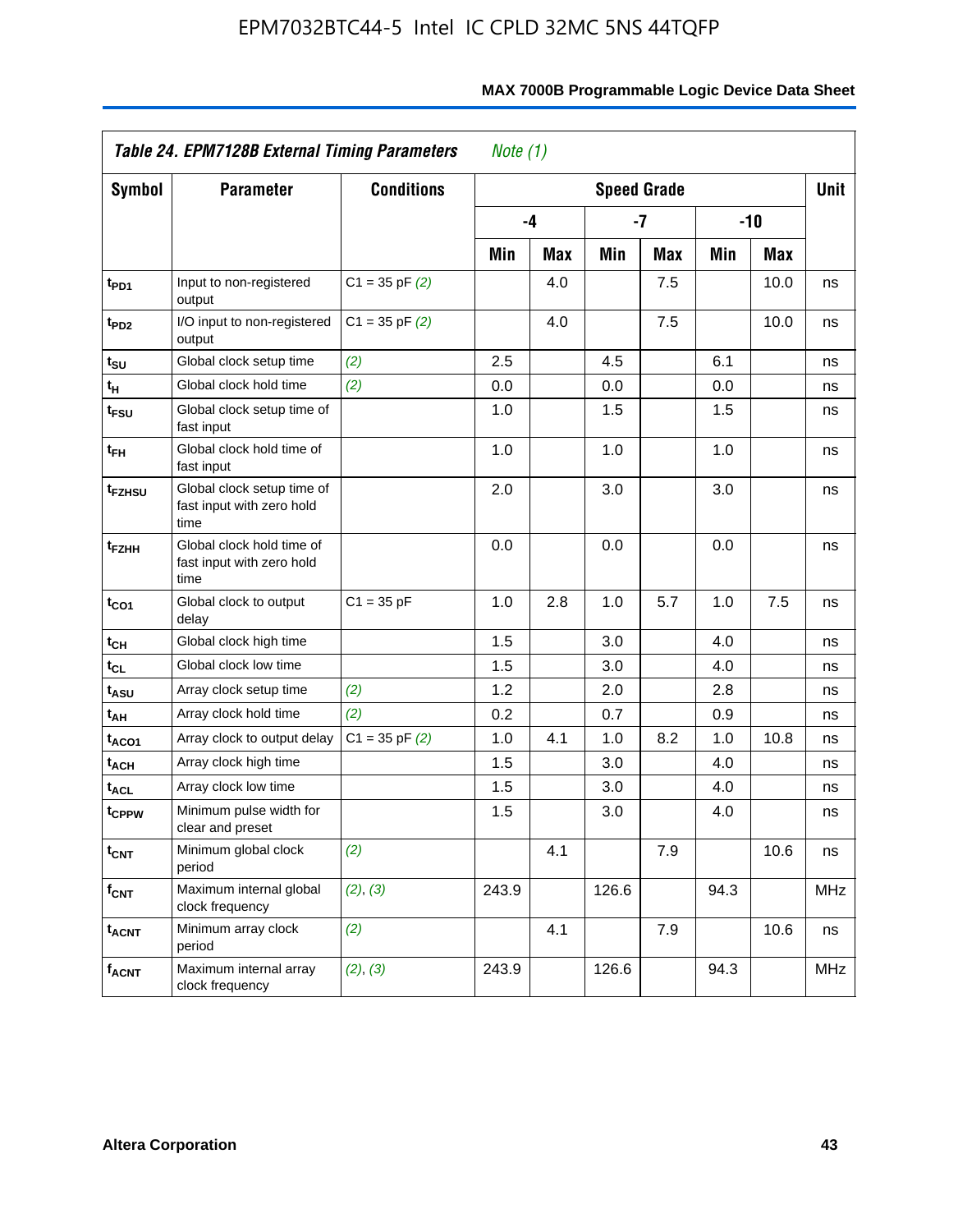| Symbol                        | <b>Parameter</b>                                                                                            | <b>Conditions</b> |     |     |     | <b>Speed Grade</b> |     |       | <b>Unit</b> |
|-------------------------------|-------------------------------------------------------------------------------------------------------------|-------------------|-----|-----|-----|--------------------|-----|-------|-------------|
|                               |                                                                                                             |                   |     | -4  |     | -7                 |     | $-10$ |             |
|                               |                                                                                                             |                   |     |     |     |                    |     |       |             |
|                               |                                                                                                             |                   | Min | Max | Min | Max                | Min | Max   |             |
| $t_{IN}$                      | Input pad and buffer delay                                                                                  |                   |     | 0.3 |     | 0.6                |     | 0.8   | ns          |
| $t_{IO}$                      | I/O input pad and buffer delay                                                                              |                   |     | 0.3 |     | 0.6                |     | 0.8   | ns          |
| $t_{\sf FIN}$                 | Fast input delay                                                                                            |                   |     | 1.3 |     | 2.9                |     | 3.7   | ns          |
| t <sub>FIND</sub>             | Programmable delay adder for<br>fast input                                                                  |                   |     | 1.0 |     | 1.5                |     | 1.5   | ns          |
| t <sub>SEXP</sub>             | Shared expander delay                                                                                       |                   |     | 1.5 |     | 2.8                |     | 3.8   | ns          |
| t <sub>PEXP</sub>             | Parallel expander delay                                                                                     |                   |     | 0.4 |     | 0.8                |     | 1.0   | ns          |
| t <sub>LAD</sub>              | Logic array delay                                                                                           |                   |     | 1.6 |     | 2.9                |     | 3.8   | ns          |
| $t_{LAC}$                     | Logic control array delay                                                                                   |                   |     | 1.4 |     | 2.6                |     | 3.4   | ns          |
| $t_{IOE}$                     | Internal output enable delay                                                                                |                   |     | 0.1 |     | 0.3                |     | 0.4   | ns          |
| $t_{OD1}$                     | Output buffer and pad delay<br>slow slew rate $=$ off<br>$V_{\text{CCIO}} = 3.3 V$                          | $C1 = 35 pF$      |     | 0.9 |     | 1.7                |     | 2.2   | ns          |
| $t_{OD3}$                     | Output buffer and pad delay<br>slow slew rate $=$ on<br>$V_{\text{CCIO}} = 2.5 \text{ V or } 3.3 \text{ V}$ | $C1 = 35 pF$      |     | 5.9 |     | 6.7                |     | 7.2   | ns          |
| tzx1                          | Output buffer enable delay<br>slow slew rate $=$ off<br>$V_{\text{CCIO}} = 3.3 \text{ V}$                   | $C1 = 35 pF$      |     | 1.8 |     | 3.3                |     | 4.4   | ns          |
| $t_{ZX3}$                     | Output buffer enable delay<br>slow slew rate $=$ on<br>$V_{\text{CCIO}} = 2.5 \text{ V or } 3.3 \text{ V}$  | $C1 = 35 pF$      |     | 6.8 |     | 8.3                |     | 9.4   | ns          |
| $t_{XZ}$                      | Output buffer disable delay                                                                                 | $C1 = 5pF$        |     | 1.8 |     | 3.3                |     | 4.4   | ns          |
| $t_{\scriptstyle\text{SU}}$   | Register setup time                                                                                         |                   | 1.0 |     | 1.9 |                    | 2.6 |       | ns          |
| $t_H$                         | Register hold time                                                                                          |                   | 0.4 |     | 0.8 |                    | 1.1 |       | ns          |
| $t_{FSU}$                     | Register setup time of fast input                                                                           |                   | 0.8 |     | 0.9 |                    | 0.9 |       | ns          |
| $t_{FH}$                      | Register hold time of fast input                                                                            |                   | 1.2 |     | 1.6 |                    | 1.6 |       | ns          |
| $t_{RD}$                      | Register delay                                                                                              |                   |     | 0.5 |     | 1.1                |     | 1.4   | ns          |
| $t_{\rm COMB}$                | Combinatorial delay                                                                                         |                   |     | 0.2 |     | 0.3                |     | 0.4   | ns          |
| $t_{\mathcal{IC}}$            | Array clock delay                                                                                           |                   |     | 1.4 |     | 2.8                |     | 3.6   | ns          |
| $t_{EN}$                      | Register enable time                                                                                        |                   |     | 1.4 |     | 2.6                |     | 3.4   | ns          |
| $t_{\scriptstyle\text{GLOB}}$ | Global control delay                                                                                        |                   |     | 1.1 |     | 2.3                |     | 3.1   | ns          |
| $t_{PRE}$                     | Register preset time                                                                                        |                   |     | 1.0 |     | 1.9                |     | 2.6   | ns          |
| ${}^t\rm{CLR}$                | Register clear time                                                                                         |                   |     | 1.0 |     | 1.9                |     | 2.6   | ns          |
| $t_{PIA}$                     | PIA delay                                                                                                   | (2)               |     | 1.0 |     | 2.0                |     | 2.8   | ns          |
| $t_{LPA}$                     | Low-power adder                                                                                             | (4)               |     | 1.5 |     | 2.8                |     | 3.8   | ns          |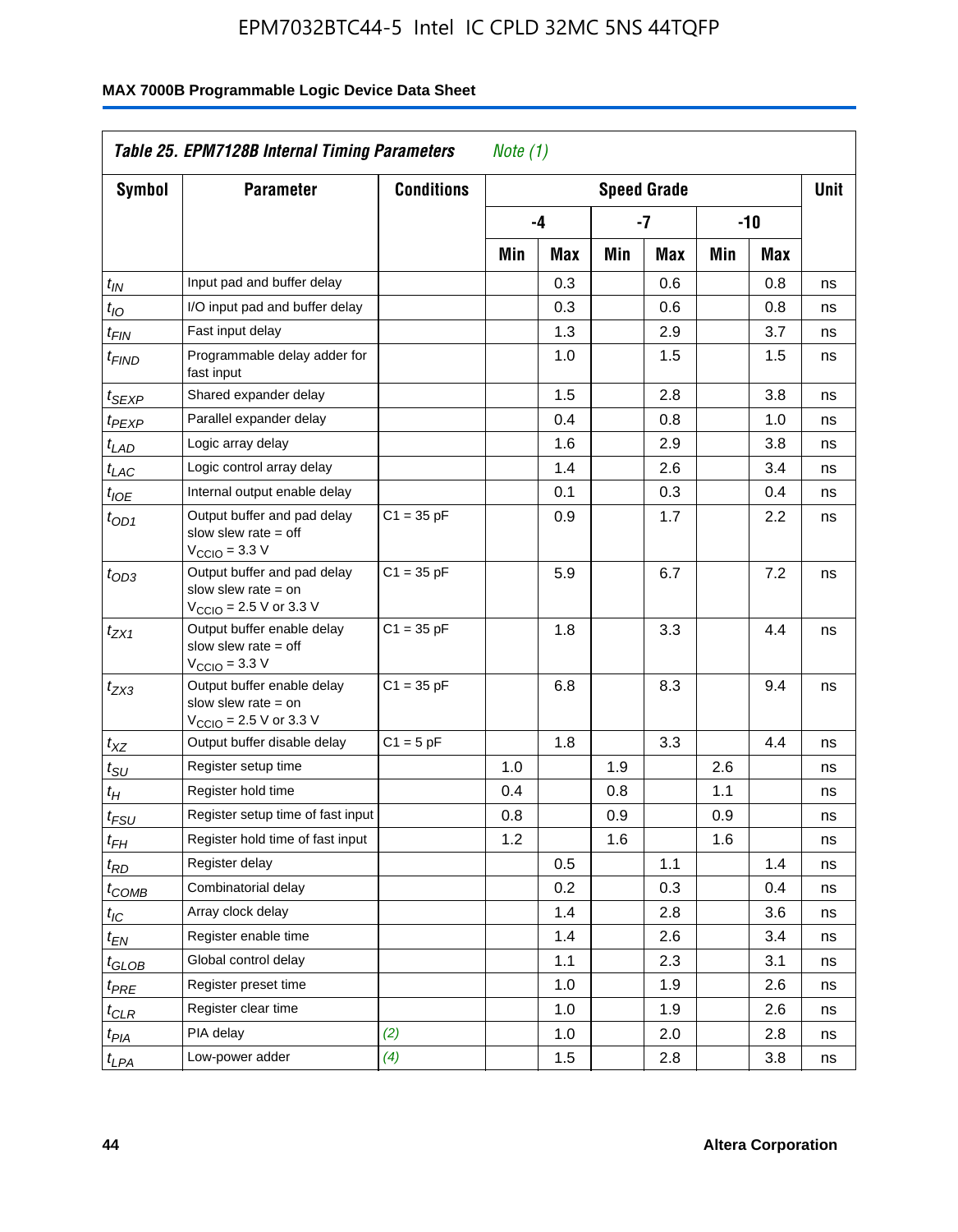| I/O Standard    | <b>Parameter</b>                | <b>Speed Grade</b> |        |     |        |     |        |    |  |
|-----------------|---------------------------------|--------------------|--------|-----|--------|-----|--------|----|--|
|                 |                                 |                    | $-4$   |     | -7     |     | -10    |    |  |
|                 |                                 | Min                | Max    | Min | Max    | Min | Max    |    |  |
| 3.3 V TTL/CMOS  | Input to PIA                    |                    | 0.0    |     | 0.0    |     | 0.0    | ns |  |
|                 | Input to global clock and clear |                    | 0.0    |     | 0.0    |     | 0.0    | ns |  |
|                 | Input to fast input register    |                    | 0.0    |     | 0.0    |     | 0.0    | ns |  |
|                 | All outputs                     |                    | 0.0    |     | 0.0    |     | 0.0    | ns |  |
| 2.5 V TTL/CMOS  | Input to PIA                    |                    | 0.3    |     | 0.6    |     | 0.8    | ns |  |
|                 | Input to global clock and clear |                    | 0.3    |     | 0.6    |     | 0.8    | ns |  |
|                 | Input to fast input register    |                    | 0.2    |     | 0.4    |     | 0.5    | ns |  |
|                 | All outputs                     |                    | 0.2    |     | 0.4    |     | 0.5    | ns |  |
| 1.8 V TTL/CMOS  | Input to PIA                    |                    | 0.5    |     | 0.9    |     | 1.3    | ns |  |
|                 | Input to global clock and clear |                    | 0.5    |     | 0.9    |     | 1.3    | ns |  |
|                 | Input to fast input register    |                    | 0.4    |     | 0.8    |     | 1.0    | ns |  |
|                 | All outputs                     |                    | 1.2    |     | 2.3    |     | 3.0    | ns |  |
| SSTL-2 Class I  | Input to PIA                    |                    | 1.4    |     | 2.6    |     | 3.5    | ns |  |
|                 | Input to global clock and clear |                    | 1.2    |     | 2.3    |     | 3.0    | ns |  |
|                 | Input to fast input register    |                    | 1.0    |     | 1.9    |     | 2.5    | ns |  |
|                 | All outputs                     |                    | 0.0    |     | 0.0    |     | 0.0    | ns |  |
| SSTL-2 Class II | Input to PIA                    |                    | 1.4    |     | 2.6    |     | 3.5    | ns |  |
|                 | Input to global clock and clear |                    | 1.2    |     | 2.3    |     | 3.0    | ns |  |
|                 | Input to fast input register    |                    | 1.0    |     | 1.9    |     | 2.5    | ns |  |
|                 | All outputs                     |                    | $-0.1$ |     | $-0.2$ |     | $-0.3$ | ns |  |
| SSTL-3 Class I  | Input to PIA                    |                    | 1.3    |     | 2.4    |     | 3.3    | ns |  |
|                 | Input to global clock and clear |                    | 1.0    |     | 1.9    |     | 2.5    | ns |  |
|                 | Input to fast input register    |                    | 0.9    |     | 1.7    |     | 2.3    | ns |  |
|                 | All outputs                     |                    | 0.0    |     | 0.0    |     | 0.0    | ns |  |
| SSTL-3 Class II | Input to PIA                    |                    | 1.3    |     | 2.4    |     | 3.3    | ns |  |
|                 | Input to global clock and clear |                    | 1.0    |     | 1.9    |     | 2.5    | ns |  |
|                 | Input to fast input register    |                    | 0.9    |     | 1.7    |     | 2.3    | ns |  |
|                 | All outputs                     |                    | 0.0    |     | 0.0    |     | 0.0    | ns |  |
| GTL+            | Input to PIA                    |                    | 1.7    |     | 3.2    |     | 4.3    | ns |  |
|                 | Input to global clock and clear |                    | 1.7    |     | 3.2    |     | 4.3    | ns |  |
|                 | Input to fast input register    |                    | 1.6    |     | 3.0    |     | 4.0    | ns |  |
|                 | All outputs                     |                    | 0.0    |     | 0.0    |     | 0.0    | ns |  |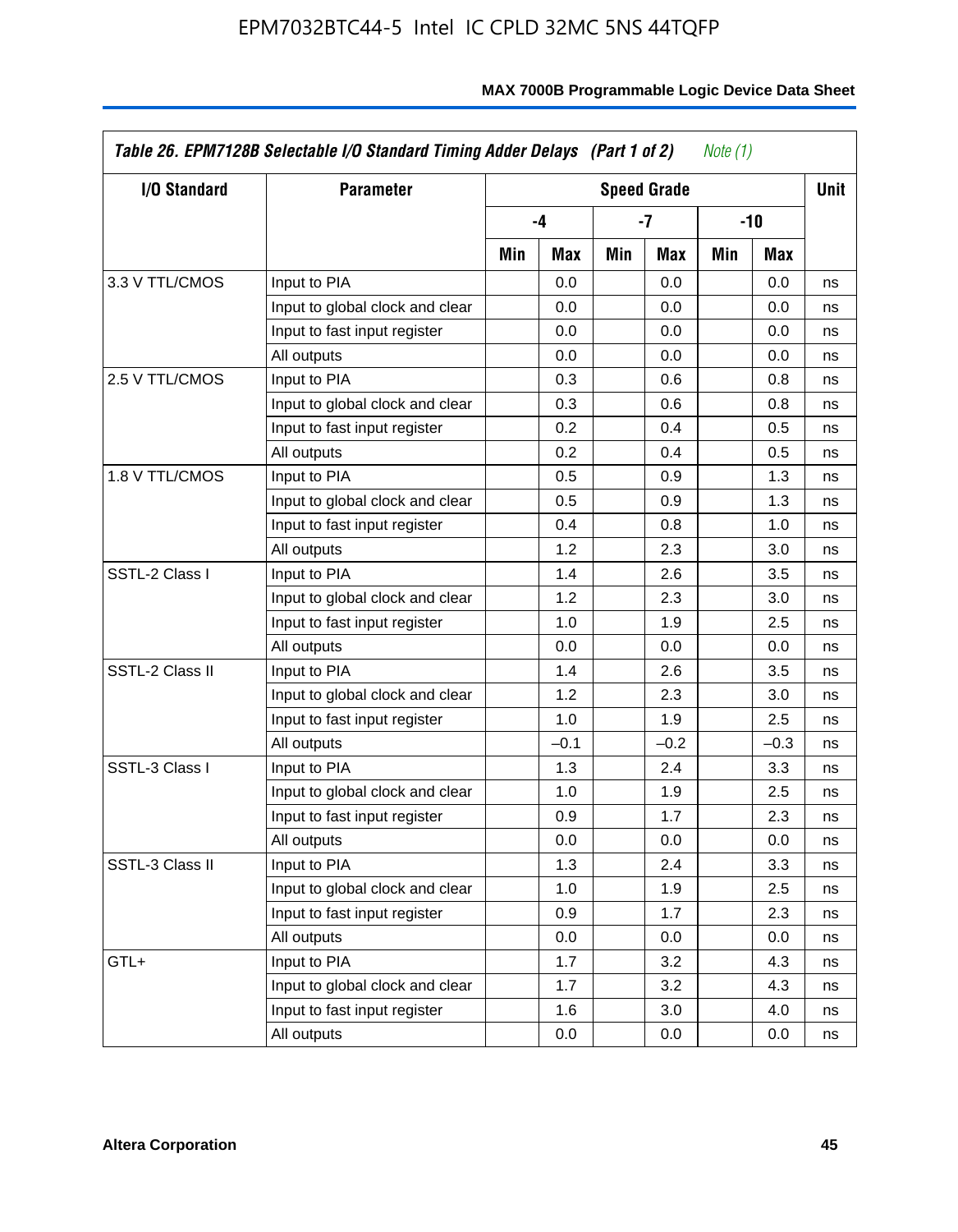#### **MAX 7000B Programmable Logic Device Data Sheet**

| Table 26. EPM7128B Selectable I/O Standard Timing Adder Delays (Part 2 of 2)<br>Note (1) |                                 |                                   |     |     |     |     |     |    |  |  |
|------------------------------------------------------------------------------------------|---------------------------------|-----------------------------------|-----|-----|-----|-----|-----|----|--|--|
| I/O Standard                                                                             | <b>Parameter</b>                | <b>Unit</b><br><b>Speed Grade</b> |     |     |     |     |     |    |  |  |
|                                                                                          |                                 |                                   | -4  | -7  |     | -10 |     |    |  |  |
|                                                                                          |                                 | Min                               | Max | Min | Max | Min | Max |    |  |  |
| PCI                                                                                      | Input to PIA                    |                                   | 0.0 |     | 0.0 |     | 0.0 | ns |  |  |
|                                                                                          | Input to global clock and clear |                                   | 0.0 |     | 0.0 |     | 0.0 | ns |  |  |
|                                                                                          | Input to fast input register    |                                   | 0.0 |     | 0.0 |     | 0.0 | ns |  |  |
|                                                                                          | All outputs                     |                                   | 0.0 |     | 0.0 |     | 0.0 | ns |  |  |

*Notes to tables:*

(1) These values are specified under the Recommended Operating Conditions in Table 15 on page 29. See Figure 14 for more information on switching waveforms.

(2) These values are specified for a PIA fan-out of one LAB (16 macrocells). For each additional LAB fan-out in these devices, add an additional 0.1 ns to the PIA timing value.

(3) Measured with a 16-bit loadable, enabled, up/down counter programmed into each LAB.

(4) The  $t_{LPA}$  parameter must be added to the  $t_{LAP}$ ,  $t_{LAC}$ ,  $t_{IC}$ ,  $t_{ACL}$ ,  $t_{CPPW}$ ,  $t_{EN}$ , and  $t_{SEXP}$  parameters for macrocells running in low-power mode.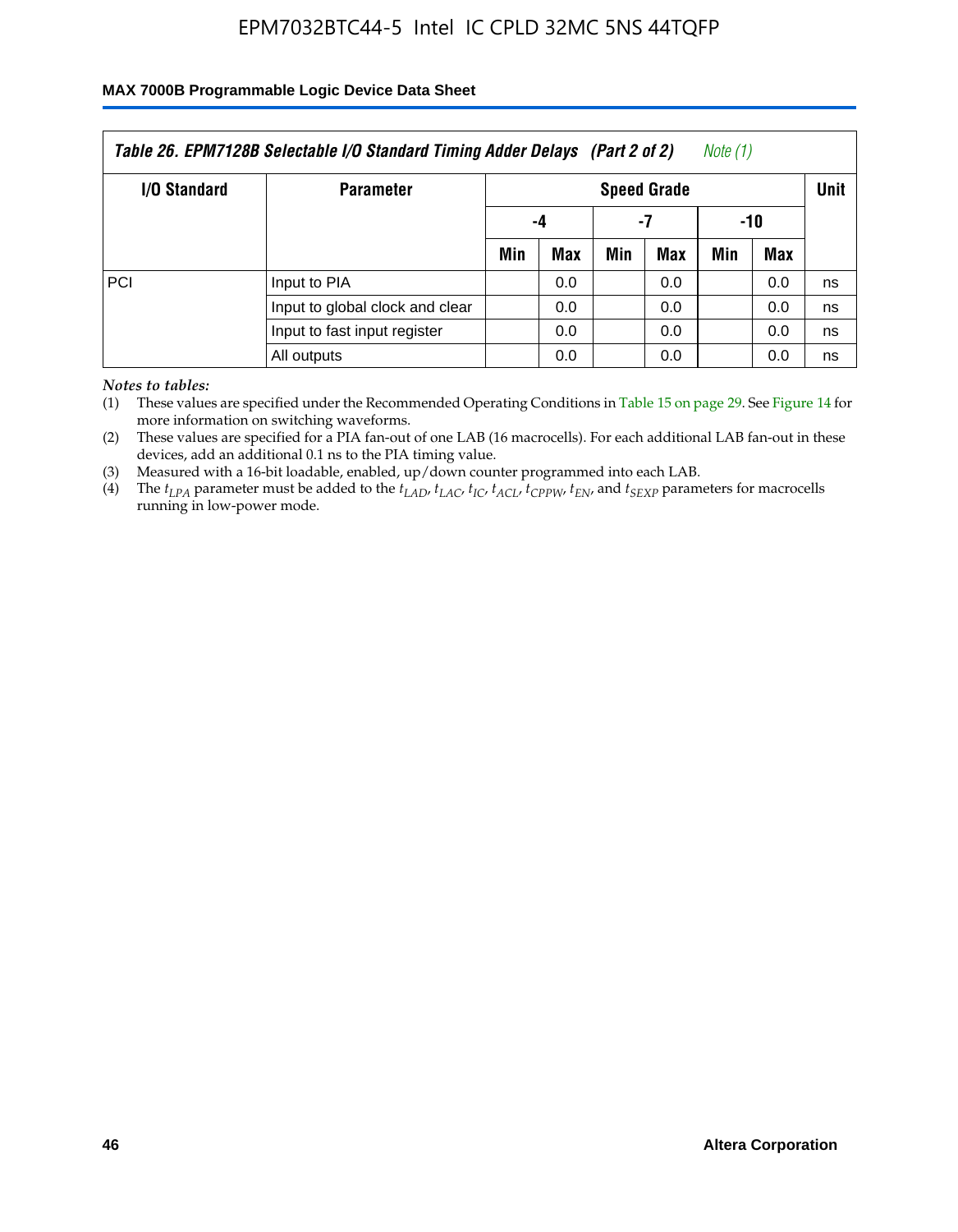|                             | Table 27. EPM7256B External Timing Parameters<br>Note $(1)$     |                    |                    |     |       |      |      |       |            |  |  |
|-----------------------------|-----------------------------------------------------------------|--------------------|--------------------|-----|-------|------|------|-------|------------|--|--|
| <b>Symbol</b>               | <b>Parameter</b>                                                | <b>Conditions</b>  | <b>Speed Grade</b> |     |       |      |      |       |            |  |  |
|                             |                                                                 |                    |                    | -5  |       | $-7$ |      | $-10$ |            |  |  |
|                             |                                                                 |                    | Min                | Max | Min   | Max  | Min  | Max   |            |  |  |
| t <sub>PD1</sub>            | Input to non-registered<br>output                               | $C1 = 35$ pF $(2)$ |                    | 5.0 |       | 7.5  |      | 10.0  | ns         |  |  |
| $t_{PD2}$                   | I/O input to non-registered<br>output                           | $C1 = 35 pF(2)$    |                    | 5.0 |       | 7.5  |      | 10.0  | ns         |  |  |
| t <sub>su</sub>             | Global clock setup time                                         | (2)                | 3.3                |     | 4.8   |      | 6.6  |       | ns         |  |  |
| $\mathfrak{t}_{\mathsf{H}}$ | Global clock hold time                                          | (2)                | 0.0                |     | 0.0   |      | 0.0  |       | ns         |  |  |
| t <sub>FSU</sub>            | Global clock setup time of<br>fast input                        |                    | 1.0                |     | 1.5   |      | 1.5  |       | ns         |  |  |
| t <sub>FH</sub>             | Global clock hold time for<br>fast input                        |                    | 1.0                |     | 1.0   |      | 1.0  |       | ns         |  |  |
| t <sub>FZHSU</sub>          | Global clock setup time of<br>fast input with zero hold<br>time |                    | 2.5                |     | 3.0   |      | 3.0  |       | ns         |  |  |
| t <sub>FZHH</sub>           | Global clock hold time of<br>fast input with zero hold<br>time  |                    | 0.0                |     | 0.0   |      | 0.0  |       | ns         |  |  |
| $t_{CO1}$                   | Global clock to output<br>delay                                 | $C1 = 35 pF$       | 1.0                | 3.3 | 1.0   | 5.1  | 1.0  | 6.7   | ns         |  |  |
| $t_{CH}$                    | Global clock high time                                          |                    | 2.0                |     | 3.0   |      | 4.0  |       | ns         |  |  |
| $t_{CL}$                    | Global clock low time                                           |                    | 2.0                |     | 3.0   |      | 4.0  |       | ns         |  |  |
| $t_{ASU}$                   | Array clock setup time                                          | (2)                | 1.4                |     | 2.0   |      | 2.8  |       | ns         |  |  |
| $t_{AH}$                    | Array clock hold time                                           | (2)                | 0.4                |     | 0.8   |      | 1.0  |       | ns         |  |  |
| t <sub>ACO1</sub>           | Array clock to output delay                                     | $C1 = 35$ pF $(2)$ | 1.0                | 5.2 | 1.0   | 7.9  | 1.0  | 10.5  | ns         |  |  |
| $t_{ACH}$                   | Array clock high time                                           |                    | 2.0                |     | 3.0   |      | 4.0  |       | ns         |  |  |
| t <sub>ACL</sub>            | Array clock low time                                            |                    | 2.0                |     | 3.0   |      | 4.0  |       | ns         |  |  |
| t <sub>CPPW</sub>           | Minimum pulse width for<br>clear and preset                     |                    | 2.0                |     | 3.0   |      | 4.0  |       | ns         |  |  |
| t <sub>CNT</sub>            | Minimum global clock<br>period                                  | (2)                |                    | 5.3 |       | 7.9  |      | 10.6  | ns         |  |  |
| $f_{\mathsf{CNT}}$          | Maximum internal global<br>clock frequency                      | (2), (3)           | 188.7              |     | 126.6 |      | 94.3 |       | <b>MHz</b> |  |  |
| $t_{ACNT}$                  | Minimum array clock<br>period                                   | (2)                |                    | 5.3 |       | 7.9  |      | 10.6  | ns         |  |  |
| <b>f<sub>ACNT</sub></b>     | Maximum internal array<br>clock frequency                       | (2), (3)           | 188.7              |     | 126.6 |      | 94.3 |       | <b>MHz</b> |  |  |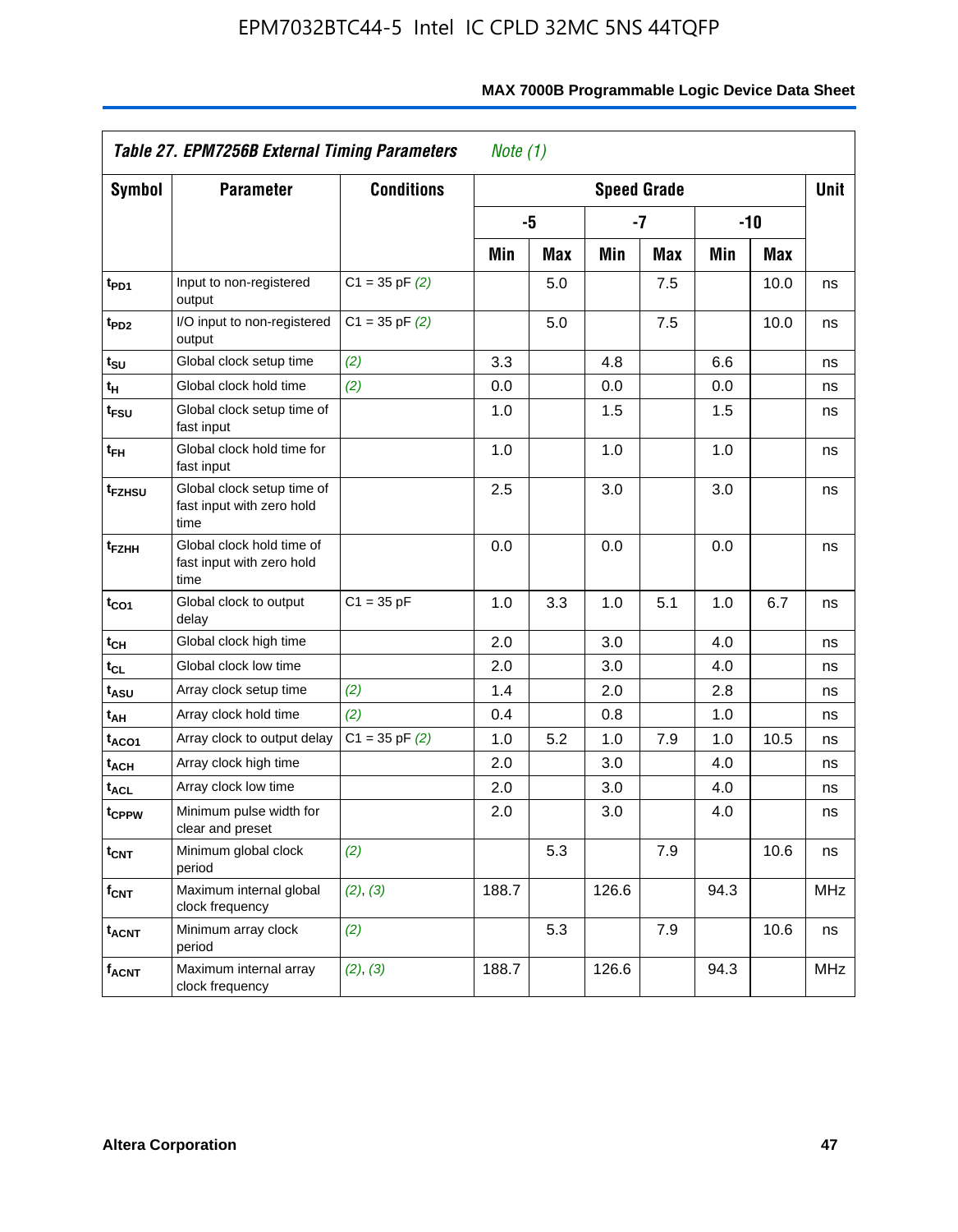| <b>Symbol</b>         | <b>Parameter</b>                                                                                            | <b>Conditions</b> |     |     |     | <b>Speed Grade</b> |     |     | <b>Unit</b> |
|-----------------------|-------------------------------------------------------------------------------------------------------------|-------------------|-----|-----|-----|--------------------|-----|-----|-------------|
|                       |                                                                                                             |                   |     | -5  |     | $-7$               | -10 |     |             |
|                       |                                                                                                             |                   | Min | Max | Min | Max                | Min | Max |             |
| $t_{\mathit{IN}}$     | Input pad and buffer delay                                                                                  |                   |     | 0.4 |     | 0.6                |     | 0.8 | ns          |
| $t_{IO}$              | I/O input pad and buffer delay                                                                              |                   |     | 0.4 |     | 0.6                |     | 0.8 | ns          |
| $t_{\sf FIN}$         | Fast input delay                                                                                            |                   |     | 1.5 |     | 2.5                |     | 3.1 | ns          |
| t <sub>FIND</sub>     | Programmable delay adder for<br>fast input                                                                  |                   |     | 1.5 |     | 1.5                |     | 1.5 | ns          |
| t <sub>SEXP</sub>     | Shared expander delay                                                                                       |                   |     | 1.5 |     | 2.3                |     | 3.0 | ns          |
| t <sub>PEXP</sub>     | Parallel expander delay                                                                                     |                   |     | 0.4 |     | 0.6                |     | 0.8 | ns          |
| t <sub>LAD</sub>      | Logic array delay                                                                                           |                   |     | 1.7 |     | 2.5                |     | 3.3 | ns          |
| t <sub>LAC</sub>      | Logic control array delay                                                                                   |                   |     | 1.5 |     | $2.2\,$            |     | 2.9 | ns          |
| $t_{\mathit{IOE}}$    | Internal output enable delay                                                                                |                   |     | 0.1 |     | 0.2                |     | 0.3 | ns          |
| $t_{OD1}$             | Output buffer and pad delay<br>slow slew rate $=$ off<br>$V_{\text{CCIO}} = 3.3 \text{ V}$                  | $C1 = 35 pF$      |     | 0.9 |     | 1.4                |     | 1.9 | ns          |
| $t_{OD3}$             | Output buffer and pad delay<br>slow slew rate $=$ on<br>$V_{\text{CCIO}} = 2.5 \text{ V or } 3.3 \text{ V}$ | $C1 = 35 pF$      |     | 5.9 |     | 6.4                |     | 6.9 | ns          |
| t <sub>ZX1</sub>      | Output buffer enable delay<br>slow slew rate $=$ off<br>$V_{\text{CCIO}} = 3.3 \text{ V}$                   | $C1 = 35 pF$      |     | 2.2 |     | 3.3                |     | 4.5 | ns          |
| $t_{ZX3}$             | Output buffer enable delay<br>slow slew rate $=$ on<br>$V_{\text{CCIO}} = 2.5 \text{ V or } 3.3 \text{ V}$  | $C1 = 35 pF$      |     | 7.2 |     | 8.3                |     | 9.5 | ns          |
| $t_{XZ}$              | Output buffer disable delay                                                                                 | $C1 = 5pF$        |     | 2.2 |     | 3.3                |     | 4.5 | ns          |
| $t_{\text{SU}}$       | Register setup time                                                                                         |                   | 1.2 |     | 1.8 |                    | 2.5 |     | ns          |
| $t_H$                 | Register hold time                                                                                          |                   | 0.6 |     | 1.0 |                    | 1.3 |     | ns          |
| $t_{FSU}$             | Register setup time of fast input                                                                           |                   | 0.8 |     | 1.1 |                    | 1.1 |     | ns          |
| $t_{FH}$              | Register hold time of fast input                                                                            |                   | 1.2 |     | 1.4 |                    | 1.4 |     | ns          |
| $t_{RD}$              | Register delay                                                                                              |                   |     | 0.7 |     | 1.0                |     | 1.3 | ns          |
| $t_{COMB}$            | Combinatorial delay                                                                                         |                   |     | 0.3 |     | 0.4                |     | 0.5 | ns          |
| $t_{\mathcal{IC}}$    | Array clock delay                                                                                           |                   |     | 1.5 |     | 2.3                |     | 3.0 | ns          |
| $t_{EN}$              | Register enable time                                                                                        |                   |     | 1.5 |     | $2.2\,$            |     | 2.9 | ns          |
| t <sub>GLOB</sub>     | Global control delay                                                                                        |                   |     | 1.3 |     | 2.1                |     | 2.7 | ns          |
| $t_{PRE}$             | Register preset time                                                                                        |                   |     | 1.0 |     | 1.6                |     | 2.1 | ns          |
| ${}^t\rm{CLR}$        | Register clear time                                                                                         |                   |     | 1.0 |     | 1.6                |     | 2.1 | ns          |
| $t_{PI\underline{A}}$ | PIA delay                                                                                                   | (2)               |     | 1.7 |     | 2.6                |     | 3.3 | ns          |
| $t_{LPA}$             | Low-power adder                                                                                             | (4)               |     | 2.0 |     | 3.0                |     | 4.0 | ns          |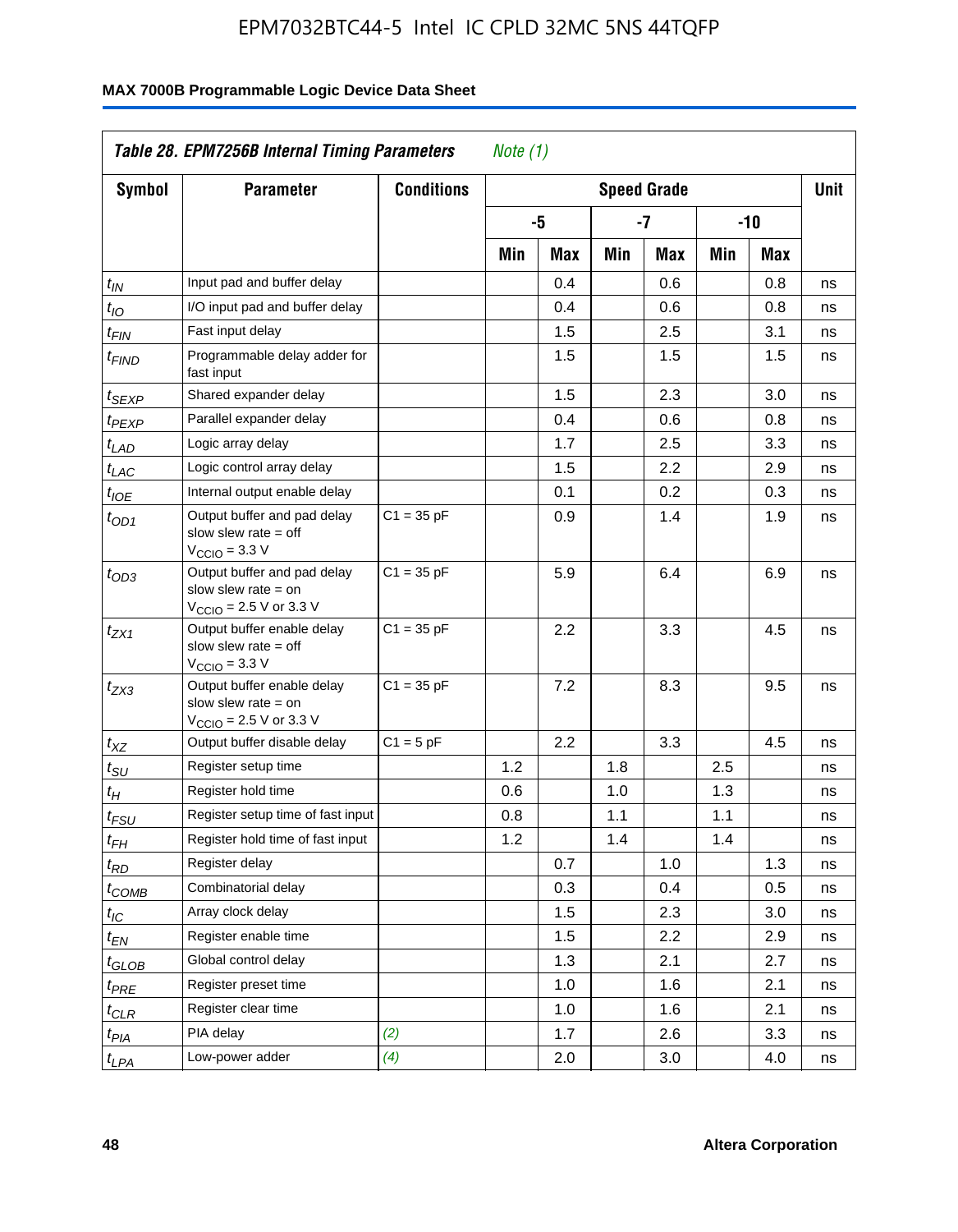| I/O Standard    | <b>Parameter</b>                |     |        |     | <b>Speed Grade</b> |     |        | <b>Unit</b> |  |
|-----------------|---------------------------------|-----|--------|-----|--------------------|-----|--------|-------------|--|
|                 |                                 |     | -5     |     | -7                 |     |        | $-10$       |  |
|                 |                                 | Min | Max    | Min | Max                | Min | Max    |             |  |
| 3.3 V TTL/CMOS  | Input to PIA                    |     | 0.0    |     | 0.0                |     | 0.0    | ns          |  |
|                 | Input to global clock and clear |     | 0.0    |     | 0.0                |     | 0.0    | ns          |  |
|                 | Input to fast input register    |     | 0.0    |     | 0.0                |     | 0.0    | ns          |  |
|                 | All outputs                     |     | 0.0    |     | 0.0                |     | 0.0    | ns          |  |
| 2.5 V TTL/CMOS  | Input to PIA                    |     | 0.4    |     | 0.6                |     | 0.8    | ns          |  |
|                 | Input to global clock and clear |     | 0.3    |     | 0.5                |     | 0.6    | ns          |  |
|                 | Input to fast input register    |     | 0.2    |     | 0.3                |     | 0.4    | ns          |  |
|                 | All outputs                     |     | 0.2    |     | 0.3                |     | 0.4    | ns          |  |
| 1.8 V TTL/CMOS  | Input to PIA                    |     | 0.6    |     | 0.9                |     | 1.2    | ns          |  |
|                 | Input to global clock and clear |     | 0.6    |     | 0.9                |     | 1.2    | ns          |  |
|                 | Input to fast input register    |     | 0.5    |     | 0.8                |     | 1.0    | ns          |  |
|                 | All outputs                     |     | 1.3    |     | 2.0                |     | 2.6    | ns          |  |
| SSTL-2 Class I  | Input to PIA                    |     | 1.5    |     | 2.3                |     | 3.0    | ns          |  |
|                 | Input to global clock and clear |     | 1.3    |     | 2.0                |     | 2.6    | ns          |  |
|                 | Input to fast input register    |     | 1.1    |     | 1.7                |     | 2.2    | ns          |  |
|                 | All outputs                     |     | 0.0    |     | 0.0                |     | 0.0    | ns          |  |
| SSTL-2 Class II | Input to PIA                    |     | 1.5    |     | 2.3                |     | 3.0    | ns          |  |
|                 | Input to global clock and clear |     | 1.3    |     | 2.0                |     | 2.6    | ns          |  |
|                 | Input to fast input register    |     | 1.1    |     | 1.7                |     | 2.2    | ns          |  |
|                 | All outputs                     |     | $-0.1$ |     | $-0.2$             |     | $-0.2$ | ns          |  |
| SSTL-3 Class I  | Input to PIA                    |     | 1.4    |     | 2.1                |     | 2.8    | ns          |  |
|                 | Input to global clock and clear |     | 1.1    |     | 1.7                |     | 2.2    | ns          |  |
|                 | Input to fast input register    |     | 1.0    |     | 1.5                |     | 2.0    | ns          |  |
|                 | All outputs                     |     | 0.0    |     | 0.0                |     | 0.0    | ns          |  |
| SSTL-3 Class II | Input to PIA                    |     | 1.4    |     | 2.1                |     | 2.8    | ns          |  |
|                 | Input to global clock and clear |     | 1.1    |     | 1.7                |     | 2.2    | ns          |  |
|                 | Input to fast input register    |     | 1.0    |     | 1.5                |     | 2.0    | ns          |  |
|                 | All outputs                     |     | 0.0    |     | 0.0                |     | 0.0    | ns          |  |
| GTL+            | Input to PIA                    |     | 1.8    |     | 2.7                |     | 3.6    | ns          |  |
|                 | Input to global clock and clear |     | 1.8    |     | 2.7                |     | 3.6    | ns          |  |
|                 | Input to fast input register    |     | 1.7    |     | 2.6                |     | 3.4    | ns          |  |
|                 | All outputs                     |     | 0.0    |     | 0.0                |     | 0.0    | ns          |  |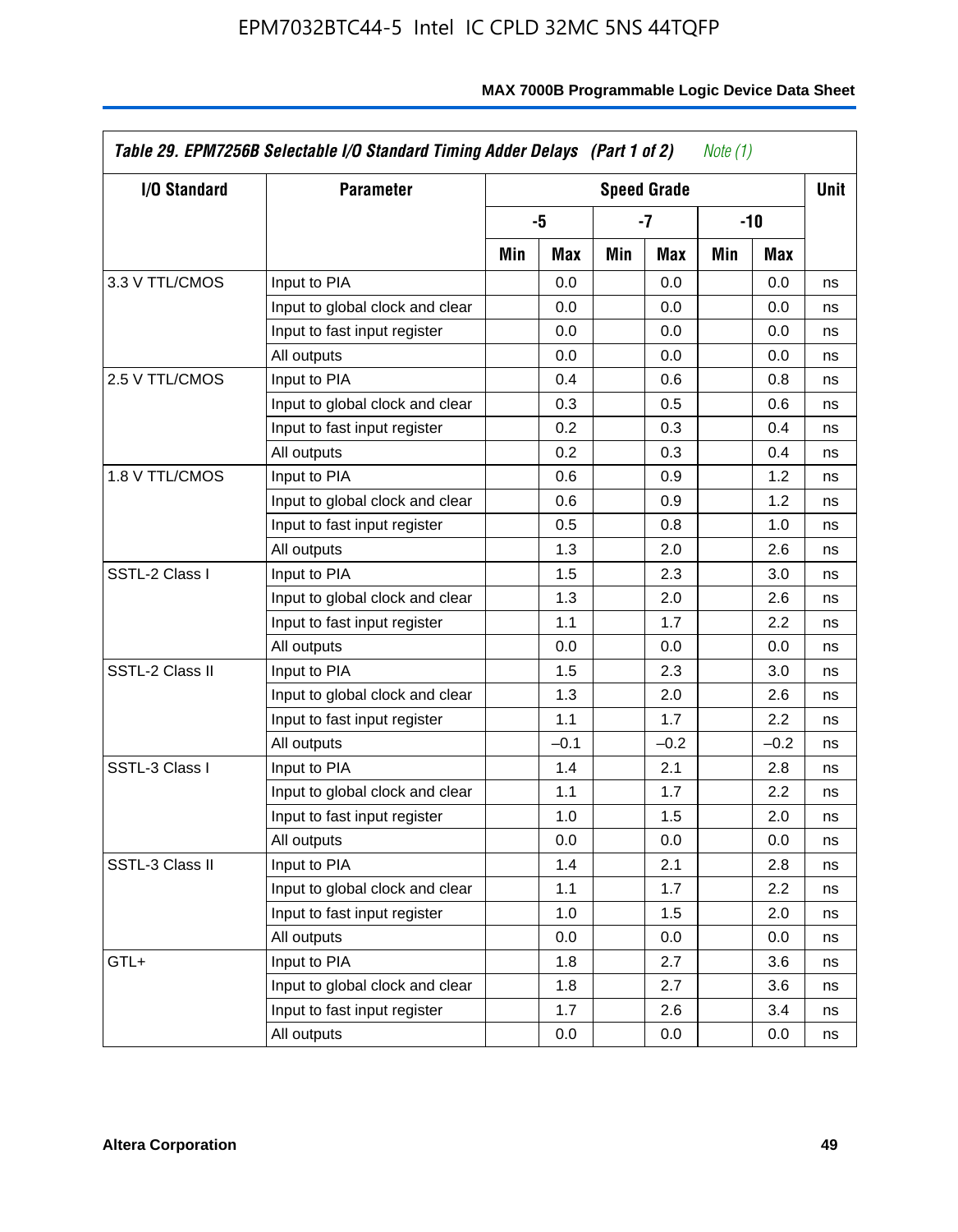### **MAX 7000B Programmable Logic Device Data Sheet**

| Table 29. EPM7256B Selectable I/O Standard Timing Adder Delays (Part 2 of 2)<br>Note (1) |                                 |                            |     |     |     |     |            |    |  |
|------------------------------------------------------------------------------------------|---------------------------------|----------------------------|-----|-----|-----|-----|------------|----|--|
| <b>I/O Standard</b>                                                                      | <b>Parameter</b>                | Unit<br><b>Speed Grade</b> |     |     |     |     |            |    |  |
|                                                                                          |                                 |                            | -5  |     | -7  | -10 |            |    |  |
|                                                                                          |                                 | Min                        | Max | Min | Max | Min | <b>Max</b> |    |  |
| <b>PCI</b>                                                                               | Input to PIA                    |                            | 0.0 |     | 0.0 |     | 0.0        | ns |  |
|                                                                                          | Input to global clock and clear |                            | 0.0 |     | 0.0 |     | 0.0        | ns |  |
|                                                                                          | Input to fast input register    |                            | 0.0 |     | 0.0 |     | 0.0        | ns |  |
|                                                                                          | All outputs                     |                            | 0.0 |     | 0.0 |     | 0.0        | ns |  |

*Notes to tables:*

(1) These values are specified under the Recommended Operating Conditions in Table 15 on page 29. See Figure 14 for more information on switching waveforms.

(2) These values are specified for a PIA fan-out of one LAB (16 macrocells). For each additional LAB fan-out in these devices, add an additional 0.1 ns to the PIA timing value.

(3) Measured with a 16-bit loadable, enabled, up/down counter programmed into each LAB.

(4) The  $t_{LPA}$  parameter must be added to the  $t_{LAP}$ ,  $t_{LAP}$ ,  $t_{LCP}$ ,  $t_{ACL}$ ,  $t_{CPPW}$ ,  $t_{EN}$ , and  $t_{SEXP}$  parameters for macrocells running in low-power mode.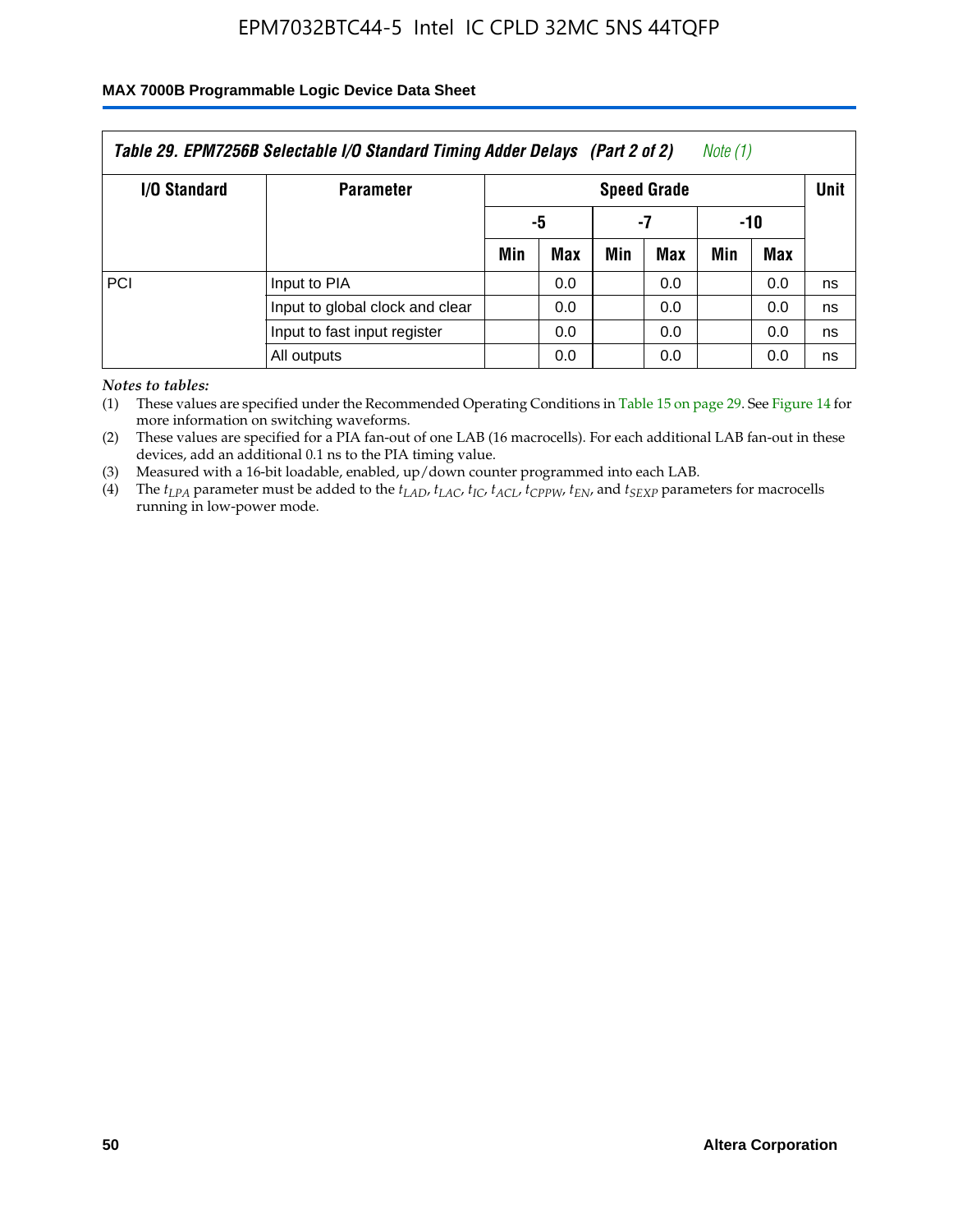|                             | Table 30. EPM7512B External Timing Parameters<br>Note $(1)$     |                    |                            |            |       |     |      |       |            |  |  |
|-----------------------------|-----------------------------------------------------------------|--------------------|----------------------------|------------|-------|-----|------|-------|------------|--|--|
| <b>Symbol</b>               | <b>Parameter</b>                                                | <b>Conditions</b>  | Unit<br><b>Speed Grade</b> |            |       |     |      |       |            |  |  |
|                             |                                                                 |                    |                            | -5         |       | -7  |      | $-10$ |            |  |  |
|                             |                                                                 |                    | Min                        | <b>Max</b> | Min   | Max | Min  | Max   |            |  |  |
| t <sub>PD1</sub>            | Input to non-registered<br>output                               | $C1 = 35$ pF $(2)$ |                            | 5.5        |       | 7.5 |      | 10.0  | ns         |  |  |
| t <sub>PD2</sub>            | I/O input to non-registered<br>output                           | $C1 = 35$ pF $(2)$ |                            | 5.5        |       | 7.5 |      | 10.0  | ns         |  |  |
| t <sub>su</sub>             | Global clock setup time                                         | (2)                | 3.6                        |            | 4.9   |     | 6.5  |       | ns         |  |  |
| $\mathfrak{t}_{\mathsf{H}}$ | Global clock hold time                                          | (2)                | 0.0                        |            | 0.0   |     | 0.0  |       | ns         |  |  |
| t <sub>FSU</sub>            | Global clock setup time of<br>fast input                        |                    | 1.0                        |            | 1.5   |     | 1.5  |       | ns         |  |  |
| $t_{FH}$                    | Global clock hold time of<br>fast input                         |                    | 1.0                        |            | 1.0   |     | 1.0  |       | ns         |  |  |
| t <sub>FZHSU</sub>          | Global clock setup time of<br>fast input with zero hold<br>time |                    | 2.5                        |            | 3.0   |     | 3.0  |       | ns         |  |  |
| t <sub>FZHH</sub>           | Global clock hold time of<br>fast input with zero hold<br>time  |                    | 0.0                        |            | 0.0   |     | 0.0  |       | ns         |  |  |
| $t_{CO1}$                   | Global clock to output<br>delay                                 | $C1 = 35 pF$       | 1.0                        | 3.7        | 1.0   | 5.0 | 1.0  | 6.7   | ns         |  |  |
| $t_{\text{CH}}$             | Global clock high time                                          |                    | 3.0                        |            | 3.0   |     | 4.0  |       | ns         |  |  |
| $t_{CL}$                    | Global clock low time                                           |                    | 3.0                        |            | 3.0   |     | 4.0  |       | ns         |  |  |
| t <sub>ASU</sub>            | Array clock setup time                                          | (2)                | 1.4                        |            | 1.9   |     | 2.5  |       | ns         |  |  |
| t <sub>AH</sub>             | Array clock hold time                                           | (2)                | 0.5                        |            | 0.6   |     | 0.8  |       | ns         |  |  |
| t <sub>ACO1</sub>           | Array clock to output delay                                     | $C1 = 35$ pF $(2)$ | 1.0                        | 5.9        | 1.0   | 8.0 | 1.0  | 10.7  | ns         |  |  |
| t <sub>ACH</sub>            | Array clock high time                                           |                    | 3.0                        |            | 3.0   |     | 4.0  |       | ns         |  |  |
| <b>t<sub>ACL</sub></b>      | Array clock low time                                            |                    | 3.0                        |            | 3.0   |     | 4.0  |       | ns         |  |  |
| tcppw                       | Minimum pulse width for<br>clear and preset                     |                    | 3.0                        |            | 3.0   |     | 4.0  |       | ns         |  |  |
| $t_{\text{CNT}}$            | Minimum global clock<br>period                                  | (2)                |                            | 6.1        |       | 8.4 |      | 11.1  | ns         |  |  |
| $f_{\text{CNT}}$            | Maximum internal global<br>clock frequency                      | (2), (3)           | 163.9                      |            | 119.0 |     | 90.1 |       | <b>MHz</b> |  |  |
| <b>t<sub>ACNT</sub></b>     | Minimum array clock<br>period                                   | (2)                |                            | 6.1        |       | 8.4 |      | 11.1  | ns         |  |  |
| <b>f<sub>ACNT</sub></b>     | Maximum internal array<br>clock frequency                       | (2), (3)           | 163.9                      |            | 119.0 |     | 90.1 |       | <b>MHz</b> |  |  |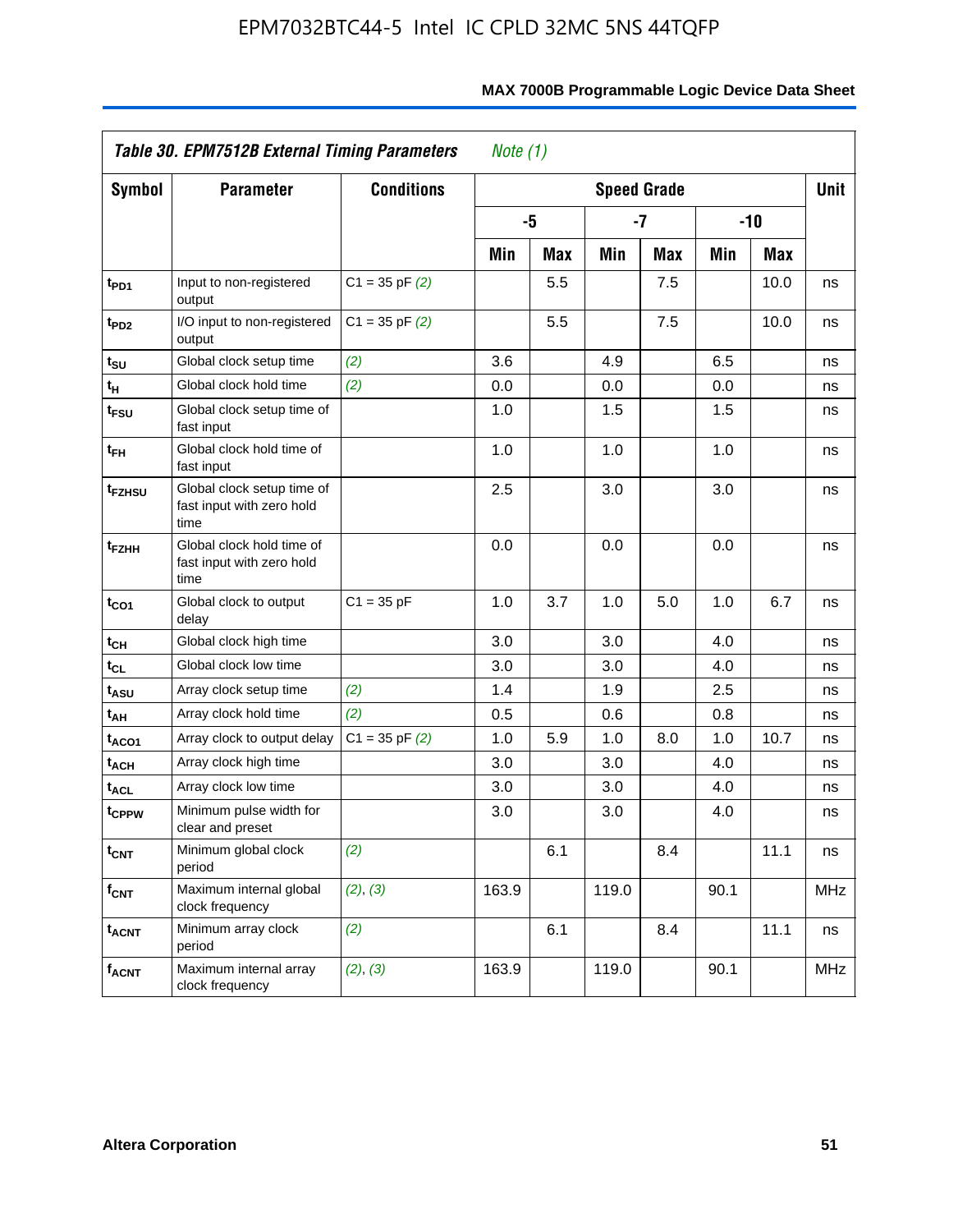|                               | Table 31. EPM7512B Internal Timing Parameters                                                               |                   | Note $(1)$         |     |     |     |     |       |             |
|-------------------------------|-------------------------------------------------------------------------------------------------------------|-------------------|--------------------|-----|-----|-----|-----|-------|-------------|
| Symbol                        | <b>Parameter</b>                                                                                            | <b>Conditions</b> | <b>Speed Grade</b> |     |     |     |     |       | <b>Unit</b> |
|                               |                                                                                                             |                   |                    | -5  |     | -7  |     | $-10$ |             |
|                               |                                                                                                             |                   | Min                | Max | Min | Max | Min | Max   |             |
| $t_{IN}$                      | Input pad and buffer delay                                                                                  |                   |                    | 0.3 |     | 0.3 |     | 0.5   | ns          |
| $t_{IO}$                      | I/O input pad and buffer delay                                                                              |                   |                    | 0.3 |     | 0.3 |     | 0.5   | ns          |
| $t_{\sf FIN}$                 | Fast input delay                                                                                            |                   |                    | 2.2 |     | 3.2 |     | 4.0   | ns          |
| t <sub>FIND</sub>             | Programmable delay adder for<br>fast input                                                                  |                   |                    | 1.5 |     | 1.5 |     | 1.5   | ns          |
| t <sub>SEXP</sub>             | Shared expander delay                                                                                       |                   |                    | 1.5 |     | 2.1 |     | 2.7   | ns          |
| t <sub>PEXP</sub>             | Parallel expander delay                                                                                     |                   |                    | 0.4 |     | 0.5 |     | 0.7   | ns          |
| t <sub>LAD</sub>              | Logic array delay                                                                                           |                   |                    | 1.7 |     | 2.3 |     | 3.0   | ns          |
| $t_{LAC}$                     | Logic control array delay                                                                                   |                   |                    | 1.5 |     | 2.0 |     | 2.6   | ns          |
| $t_{IOE}$                     | Internal output enable delay                                                                                |                   |                    | 0.1 |     | 0.2 |     | 0.2   | ns          |
| $t_{OD1}$                     | Output buffer and pad delay<br>slow slew rate $=$ off<br>$V_{\text{CCIO}} = 3.3 V$                          | $C1 = 35 pF$      |                    | 0.9 |     | 1.2 |     | 1.6   | ns          |
| $t_{OD3}$                     | Output buffer and pad delay<br>slow slew rate $=$ on<br>$V_{\text{CCIO}} = 2.5 \text{ V or } 3.3 \text{ V}$ | $C1 = 35 pF$      |                    | 5.9 |     | 6.2 |     | 6.6   | ns          |
| tzx1                          | Output buffer enable delay<br>slow slew rate $=$ off<br>$V_{\text{CCIO}} = 3.3 \text{ V}$                   | $C1 = 35 pF$      |                    | 2.8 |     | 3.8 |     | 5.0   | ns          |
| t <sub>ZX3</sub>              | Output buffer enable delay<br>slow slew rate $=$ on<br>$V_{\text{CCIO}} = 2.5 \text{ V or } 3.3 \text{ V}$  | $C1 = 35 pF$      |                    | 7.8 |     | 8.8 |     | 10.0  | ns          |
| $t_{\mathsf{XZ}}$             | Output buffer disable delay                                                                                 | $C1 = 5pF$        |                    | 2.8 |     | 3.8 |     | 5.0   | ns          |
| $t_{\scriptstyle\text{SU}}$   | Register setup time                                                                                         |                   | 1.5                |     | 2.0 |     | 2.6 |       | ns          |
| $t_H$                         | Register hold time                                                                                          |                   | 0.4                |     | 0.5 |     | 0.7 |       | ns          |
| $t_{FSU}$                     | Register setup time of fast input                                                                           |                   | 0.8                |     | 1.1 |     | 1.1 |       | ns          |
| $t_{FH}$                      | Register hold time of fast input                                                                            |                   | 1.2                |     | 1.4 |     | 1.4 |       | ns          |
| $t_{RD}$                      | Register delay                                                                                              |                   |                    | 0.5 |     | 0.7 |     | 1.0   | ns          |
| $t_{\rm COMB}$                | Combinatorial delay                                                                                         |                   |                    | 0.2 |     | 0.3 |     | 0.4   | ns          |
| $t_{\mathcal{IC}}$            | Array clock delay                                                                                           |                   |                    | 1.8 |     | 2.4 |     | 3.1   | ns          |
| $t_{EN}$                      | Register enable time                                                                                        |                   |                    | 1.5 |     | 2.0 |     | 2.6   | ns          |
| $t_{\scriptstyle\text{GLOB}}$ | Global control delay                                                                                        |                   |                    | 2.0 |     | 2.8 |     | 3.6   | ns          |
| $t_{PRE}$                     | Register preset time                                                                                        |                   |                    | 1.0 |     | 1.4 |     | 1.9   | ns          |
| ${}^t\rm{CLR}$                | Register clear time                                                                                         |                   |                    | 1.0 |     | 1.4 |     | 1.9   | ns          |
| $t_{PIA}$                     | PIA delay                                                                                                   | (2)               |                    | 2.4 |     | 3.4 |     | 4.5   | ns          |
| $t_{LPA}$                     | Low-power adder                                                                                             | (4)               |                    | 2.0 |     | 2.7 |     | 3.6   | ns          |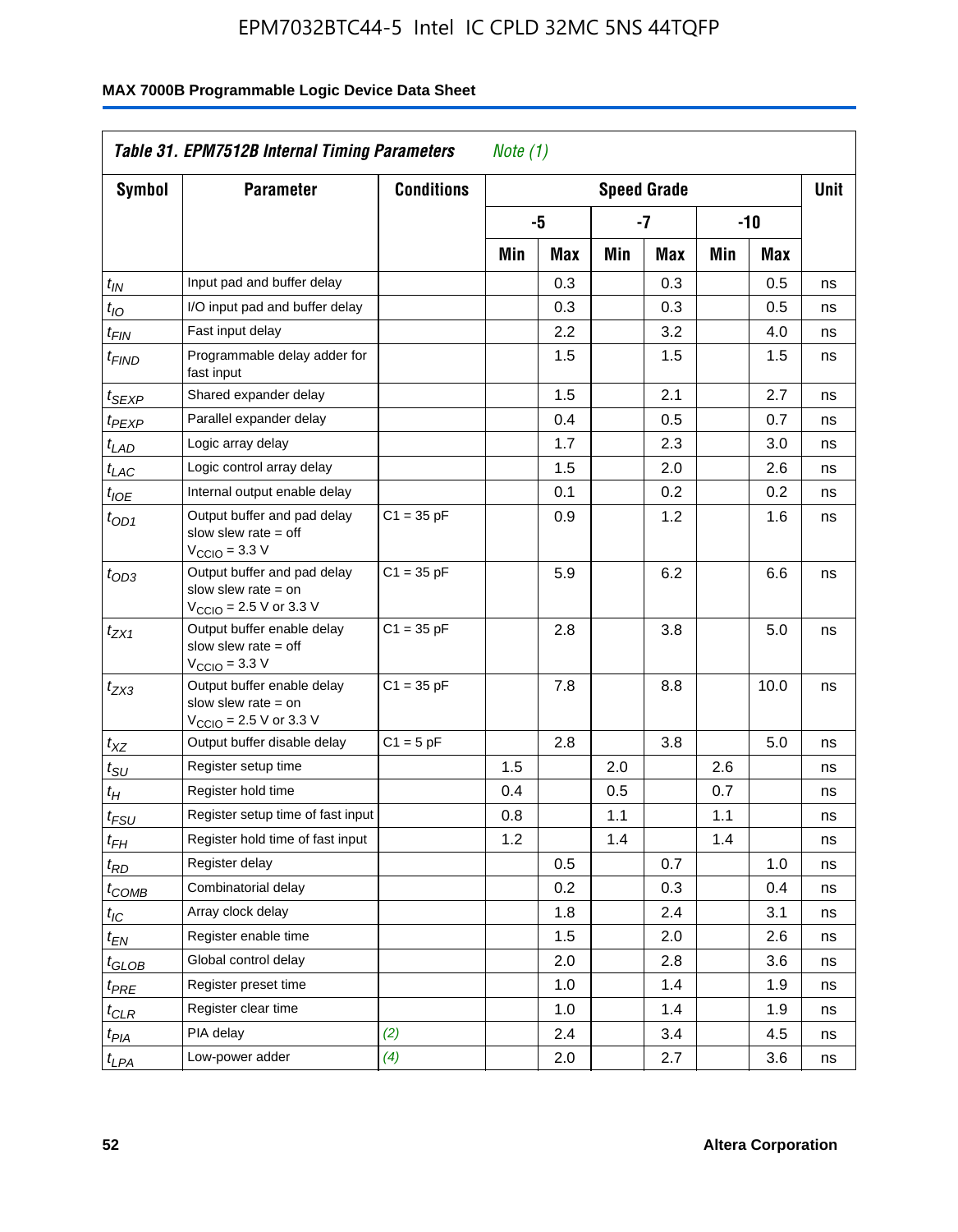| I/O Standard    | <b>Parameter</b>                | <b>Speed Grade</b> |                  |     |        |     |        |    |  |
|-----------------|---------------------------------|--------------------|------------------|-----|--------|-----|--------|----|--|
|                 |                                 |                    | -5<br>Min<br>Max |     | -7     |     | -10    |    |  |
|                 |                                 |                    |                  | Min | Max    | Min | Max    |    |  |
| 3.3 V TTL/CMOS  | Input to PIA                    |                    | 0.0              |     | 0.0    |     | 0.0    | ns |  |
|                 | Input to global clock and clear |                    | 0.0              |     | 0.0    |     | 0.0    | ns |  |
|                 | Input to fast input register    |                    | 0.0              |     | 0.0    |     | 0.0    | ns |  |
|                 | All outputs                     |                    | 0.0              |     | 0.0    |     | 0.0    | ns |  |
| 2.5 V TTL/CMOS  | Input to PIA                    |                    | 0.4              |     | 0.5    |     | 0.7    | ns |  |
|                 | Input to global clock and clear |                    | 0.3              |     | 0.4    |     | 0.5    | ns |  |
|                 | Input to fast input register    |                    | 0.2              |     | 0.3    |     | 0.3    | ns |  |
|                 | All outputs                     |                    | 0.2              |     | 0.3    |     | 0.3    | ns |  |
| 1.8 V TTL/CMOS  | Input to PIA                    |                    | 0.7              |     | 1.0    |     | 1.3    | ns |  |
|                 | Input to global clock and clear |                    | 0.6              |     | 0.8    |     | 1.0    | ns |  |
|                 | Input to fast input register    |                    | 0.5              |     | 0.6    |     | 0.8    | ns |  |
|                 | All outputs                     |                    | 1.3              |     | 1.8    |     | 2.3    | ns |  |
| SSTL-2 Class I  | Input to PIA                    |                    | 1.5              |     | 2.0    |     | 2.7    | ns |  |
|                 | Input to global clock and clear |                    | 1.4              |     | 1.9    |     | 2.5    | ns |  |
|                 | Input to fast input register    |                    | 1.1              |     | 1.5    |     | 2.0    | ns |  |
|                 | All outputs                     |                    | 0.0              |     | 0.0    |     | 0.0    | ns |  |
| SSTL-2 Class II | Input to PIA                    |                    | 1.5              |     | 2.0    |     | 2.7    | ns |  |
|                 | Input to global clock and clear |                    | 1.4              |     | 1.9    |     | 2.5    | ns |  |
|                 | Input to fast input register    |                    | 1.1              |     | 1.5    |     | 2.0    | ns |  |
|                 | All outputs                     |                    | $-0.1$           |     | $-0.1$ |     | $-0.2$ | ns |  |
| SSTL-3 Class I  | Input to PIA                    |                    | 1.4              |     | 1.9    |     | 2.5    | ns |  |
|                 | Input to global clock and clear |                    | 1.2              |     | 1.6    |     | 2.2    | ns |  |
|                 | Input to fast input register    |                    | 1.0              |     | 1.4    |     | 1.8    | ns |  |
|                 | All outputs                     |                    | 0.0              |     | 0.0    |     | 0.0    | ns |  |
| SSTL-3 Class II | Input to PIA                    |                    | 1.4              |     | 1.9    |     | 2.5    | ns |  |
|                 | Input to global clock and clear |                    | 1.2              |     | 1.6    |     | 2.2    | ns |  |
|                 | Input to fast input register    |                    | 1.0              |     | 1.4    |     | 1.8    | ns |  |
|                 | All outputs                     |                    | 0.0              |     | 0.0    |     | 0.0    | ns |  |
| GTL+            | Input to PIA                    |                    | 1.8              |     | 2.5    |     | 3.3    | ns |  |
|                 | Input to global clock and clear |                    | 1.9              |     | 2.6    |     | 3.5    | ns |  |
|                 | Input to fast input register    |                    | 1.8              |     | 2.5    |     | 3.3    | ns |  |
|                 | All outputs                     |                    | 0.0              |     | 0.0    |     | 0.0    | ns |  |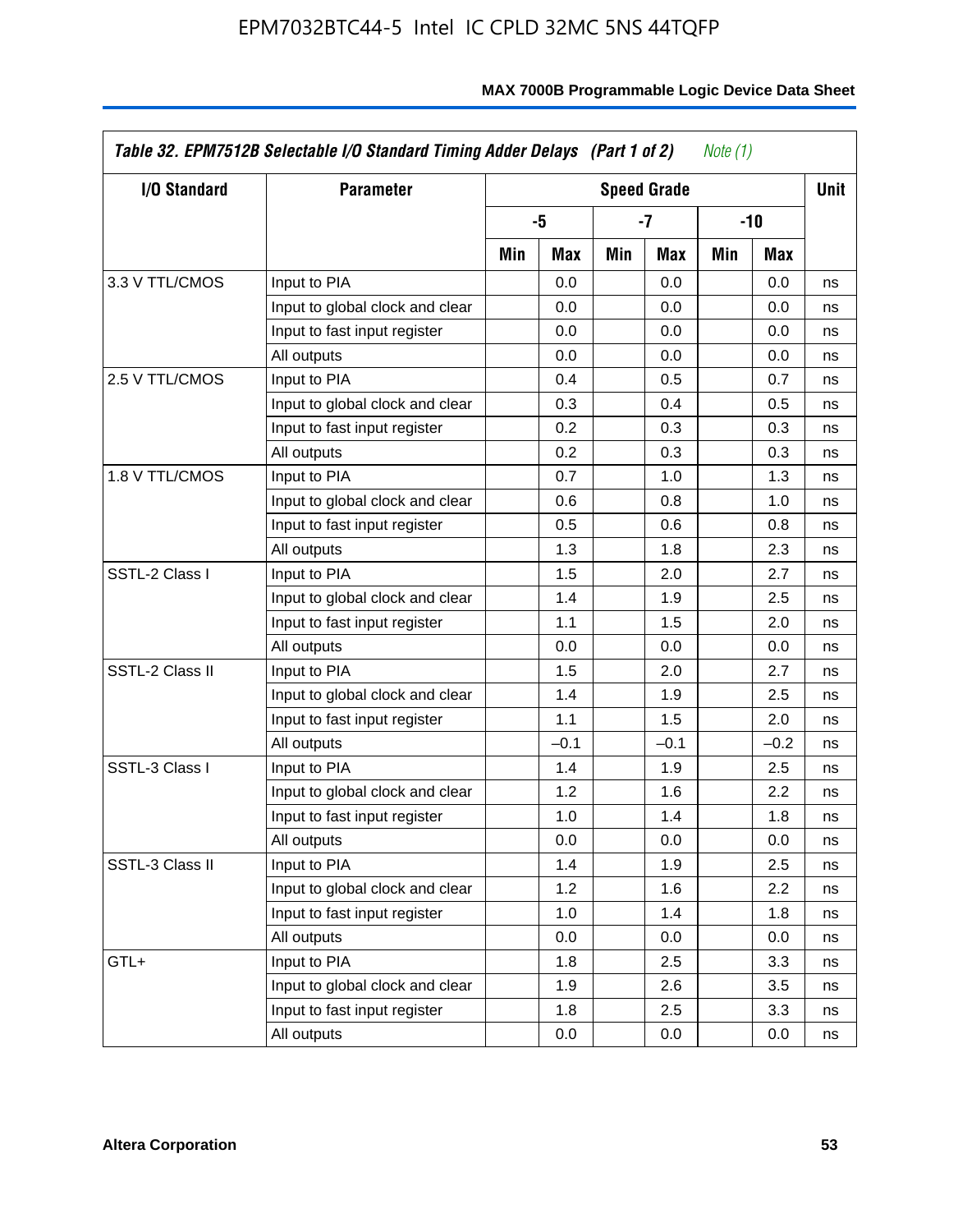#### **MAX 7000B Programmable Logic Device Data Sheet**

| Table 32. EPM7512B Selectable I/O Standard Timing Adder Delays (Part 2 of 2)<br>Note (1) |                                 |                                   |            |     |     |     |            |    |  |
|------------------------------------------------------------------------------------------|---------------------------------|-----------------------------------|------------|-----|-----|-----|------------|----|--|
| <b>I/O Standard</b>                                                                      | <b>Parameter</b>                | <b>Unit</b><br><b>Speed Grade</b> |            |     |     |     |            |    |  |
|                                                                                          |                                 |                                   | -5         |     | -7  | -10 |            |    |  |
|                                                                                          |                                 | Min                               | <b>Max</b> | Min | Max | Min | <b>Max</b> |    |  |
| <b>PCI</b>                                                                               | Input to PIA                    |                                   | 0.0        |     | 0.0 |     | 0.0        | ns |  |
|                                                                                          | Input to global clock and clear |                                   | 0.0        |     | 0.0 |     | 0.0        | ns |  |
|                                                                                          | Input to fast input register    |                                   | 0.0        |     | 0.0 |     | 0.0        | ns |  |
|                                                                                          | All outputs                     |                                   | 0.0        |     | 0.0 |     | 0.0        | ns |  |

*Notes to tables:*

(1) These values are specified under the Recommended Operating Conditions in Table 15 on page 29. See Figure 14 for more information on switching waveforms.

(2) These values are specified for a PIA fan-out of one LAB (16 macrocells). For each additional LAB fan-out in these devices, add an additional 0.12 ns to the PIA timing value.

(3) Measured with a 16-bit loadable, enabled, up/down counter programmed into each LAB.

(4) The  $t_{LPA}$  parameter must be added to the  $t_{LAD}$ ,  $t_{LAC}$ ,  $t_{IC}$ ,  $t_{ACL}$ ,  $t_{CPPW}$ ,  $t_{EN}$ , and  $t_{SEXP}$  parameters for macrocells running in low-power mode.

# **Power Consumption**

Supply power (P) versus frequency ( $f_{MAX}$ , in MHz) for MAX 7000B devices is calculated with the following equation:

 $P = P_{INT} + P_{IO} = I_{CCINT} \times V_{CC} + P_{IO}$ 

The  $P_{IO}$  value, which depends on the device output load characteristics and switching frequency, can be calculated using the guidelines given in *Application Note 74 (Evaluating Power for Altera Devices)*.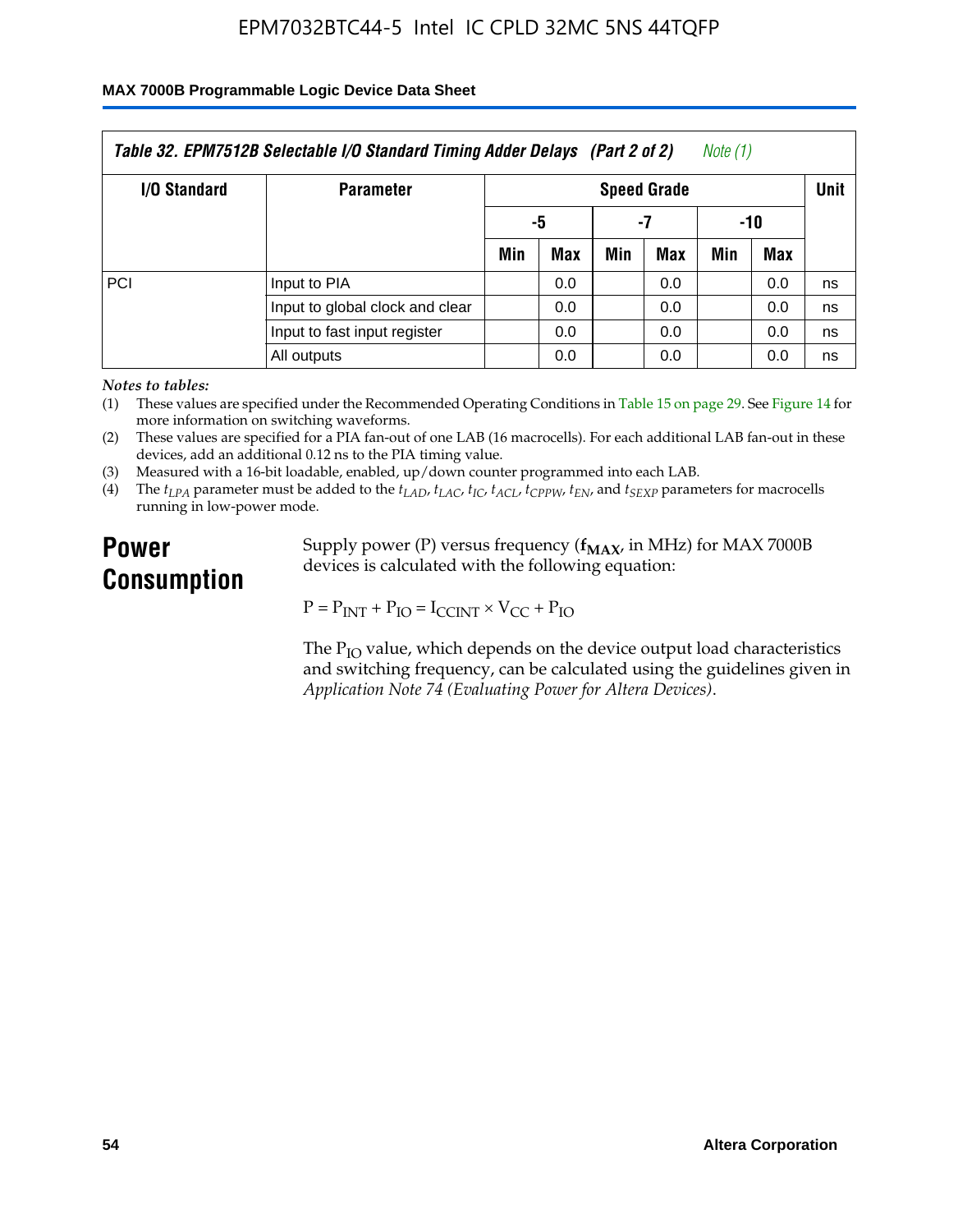The I<sub>CCINT</sub> value depends on the switching frequency and the application logic. The  $I_{\text{CCINT}}$  value is calculated with the following equation:

 $I_{\text{CCINT}} =$ 

 $(A \times MC_{TON}) + [B \times (MC_{DEV} - MC_{TON})] + (C \times MC_{USED} \times f_{MAX} \times to_{LC})$ 

The parameters in this equation are:

| MC <sub>TON</sub> | $=$ Number of macrocells with the Turbo Bit <sup>TM</sup> option turned |
|-------------------|-------------------------------------------------------------------------|
|                   | on, as reported in the MAX+PLUS II Report File (.rpt)                   |
| MC <sub>DFV</sub> | = Number of macrocells in the device                                    |
| $MC_{LISED}$      | = Total number of macrocells in the design, as reported in              |
|                   | the Report File                                                         |
| $f_{MAX}$         | = Highest clock frequency to the device                                 |
| $tog_{LC}$        | = Average percentage of logic cells toggling at each clock              |
|                   | (typically 12.5%)                                                       |
| A, B, C           | $=$ Constants, shown in Table 33                                        |

| Table 33. MAX 7000B I <sub>CC</sub> Equation Constants |      |      |       |  |  |  |  |  |  |
|--------------------------------------------------------|------|------|-------|--|--|--|--|--|--|
| <b>Device</b>                                          | A    | B    | C     |  |  |  |  |  |  |
| <b>EPM7032B</b>                                        | 0.91 | 0.54 | 0.010 |  |  |  |  |  |  |
| <b>EPM7064B</b>                                        | 0.91 | 0.54 | 0.012 |  |  |  |  |  |  |
| <b>EPM7128B</b>                                        | 0.91 | 0.54 | 0.016 |  |  |  |  |  |  |
| <b>EPM7256B</b>                                        | 0.91 | 0.54 | 0.017 |  |  |  |  |  |  |
| <b>EPM7512B</b>                                        | 0.91 | 0.54 | 0.019 |  |  |  |  |  |  |

This calculation provides an  $I_{CC}$  estimate based on typical conditions using a pattern of a 16-bit, loadable, enabled, up/down counter in each LAB with no output load. Actual  $I_{CC}$  should be verified during operation because this measurement is sensitive to the actual pattern in the device and the environmental operating conditions.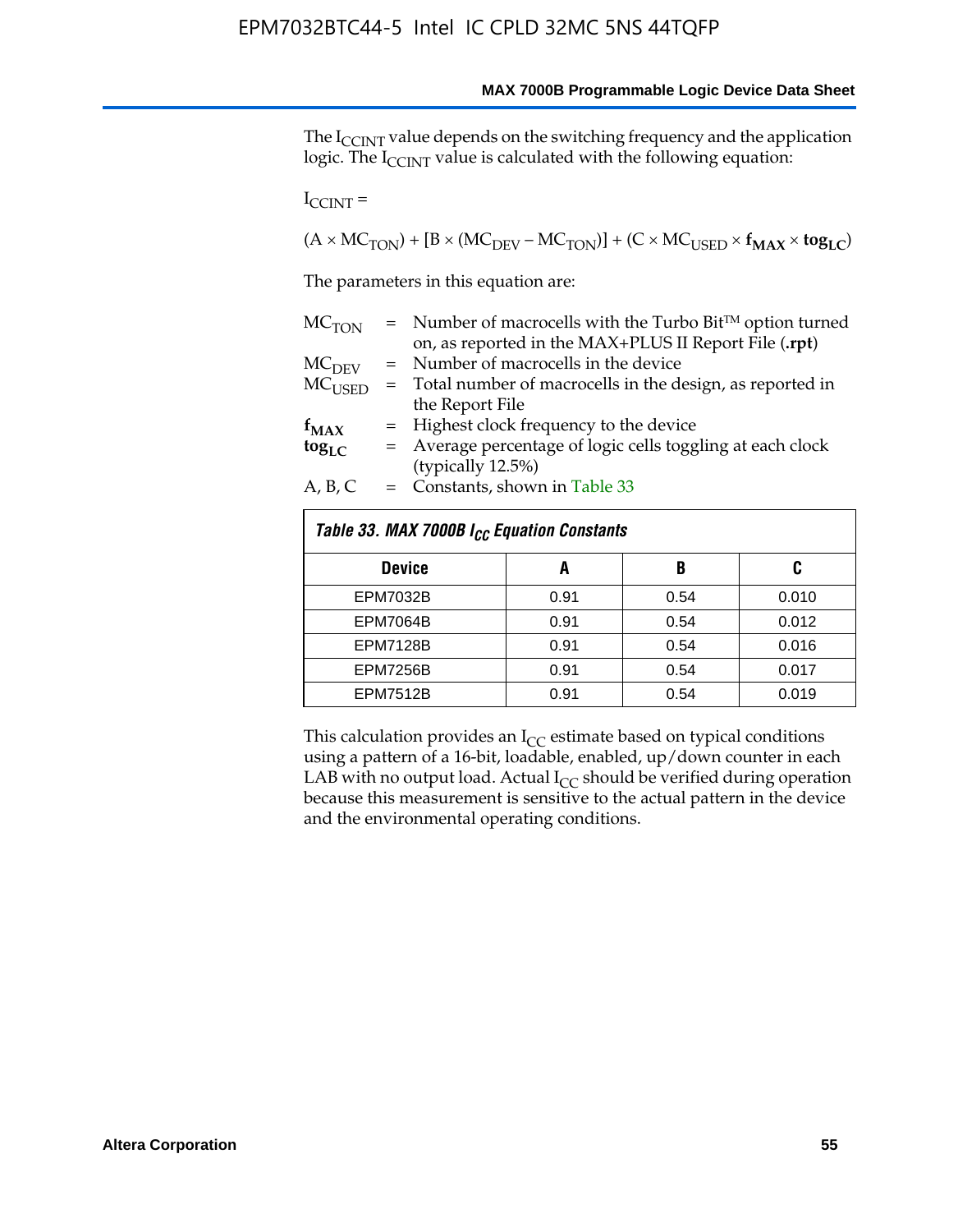

*Figure 15. ICC vs. Frequency for EPM7032B Devices*



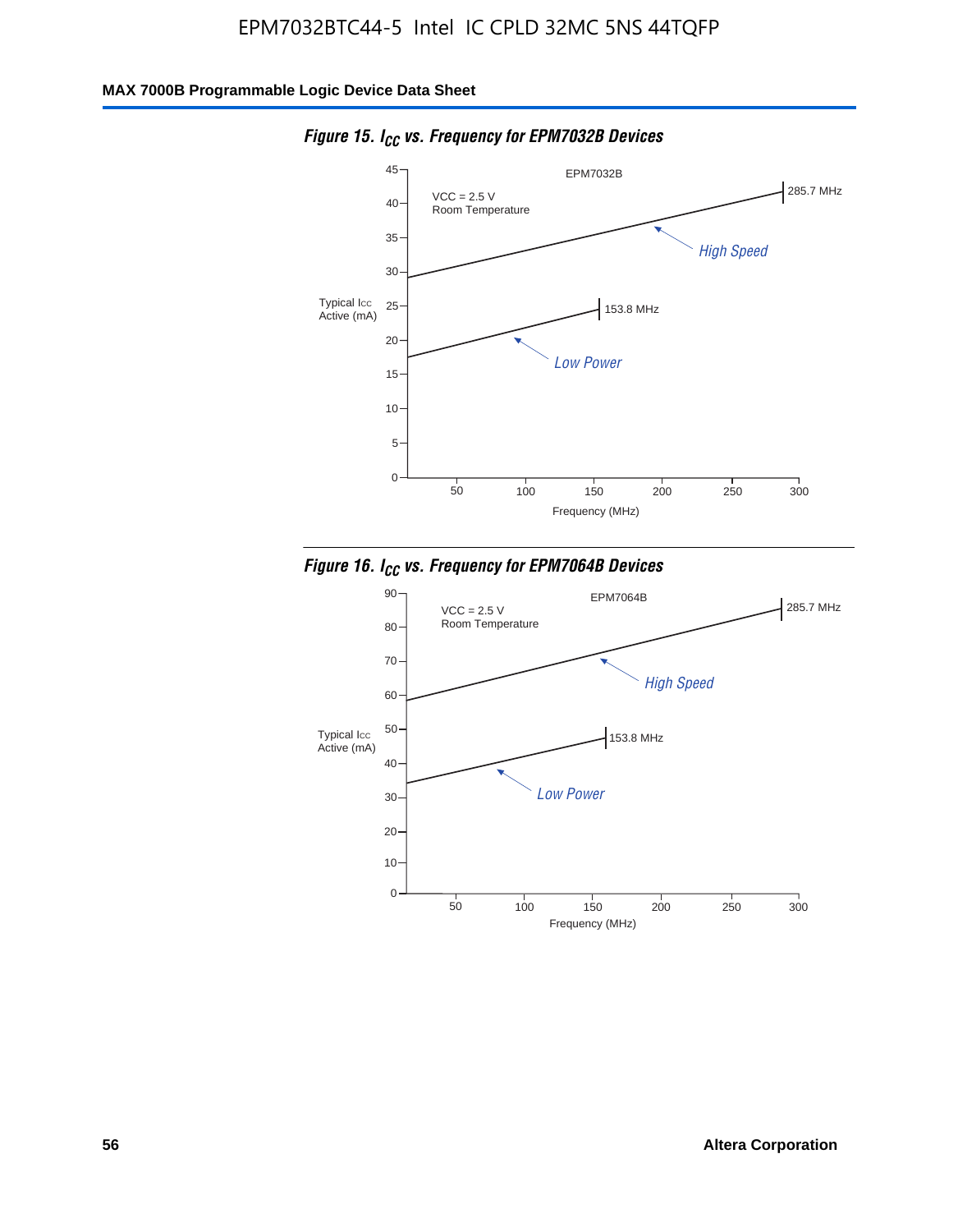**MAX 7000B Programmable Logic Device Data Sheet**



*Figure 17. ICC vs. Frequency for EPM7128B Devices*



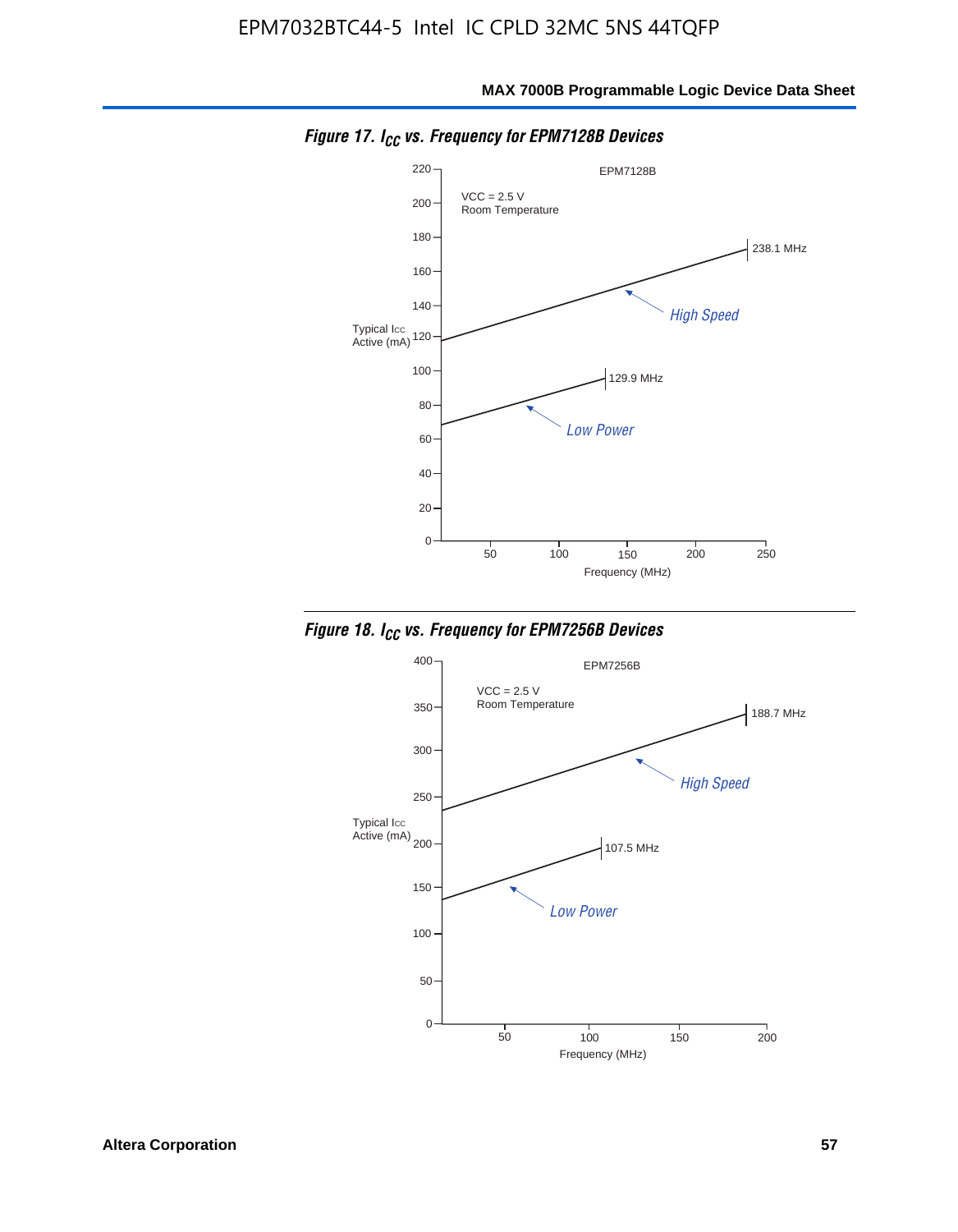

*Figure 19. I<sub>CC</sub> vs. Frequency for EPM7512B Devices*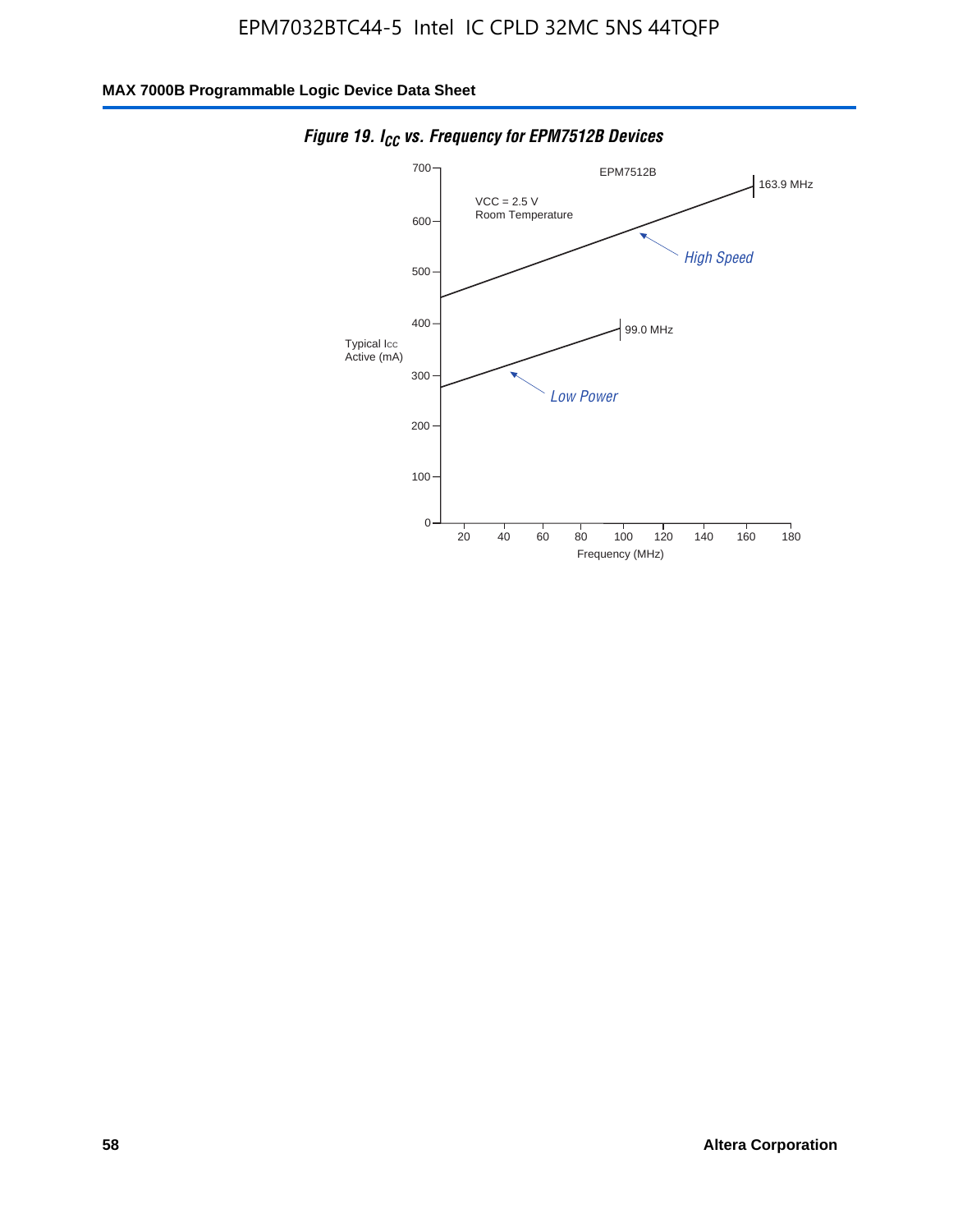**MAX 7000B Programmable Logic Device Data Sheet**

# **Device Pin-Outs**

See the Altera web site (**http://www.altera.com**) or the *Altera Digital Library* for pin-out information.

Figures 20 through 29 show the package pin-out diagrams for MAX 7000B devices.

#### *Figure 20. 44-Pin PLCC/TQFP Package Pin-Out Diagram*

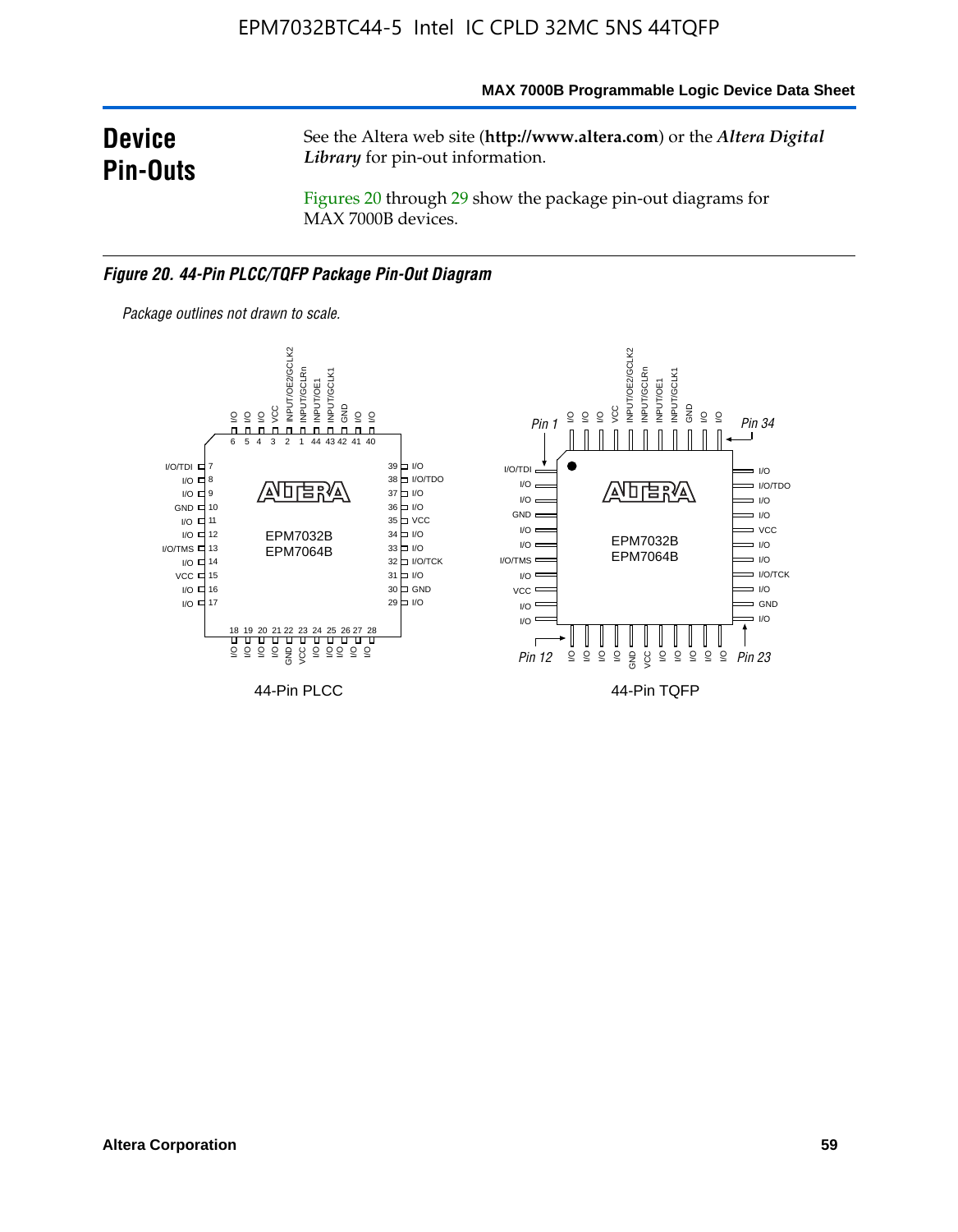#### *Figure 21. 48-Pin VTQFP Package Pin-Out Diagram*

*Package outlines not drawn to scale.*



*Figure 22. 49-Pin Ultra FineLine BGA Package Pin-Out Diagram*

*Package outline not drawn to scale.*

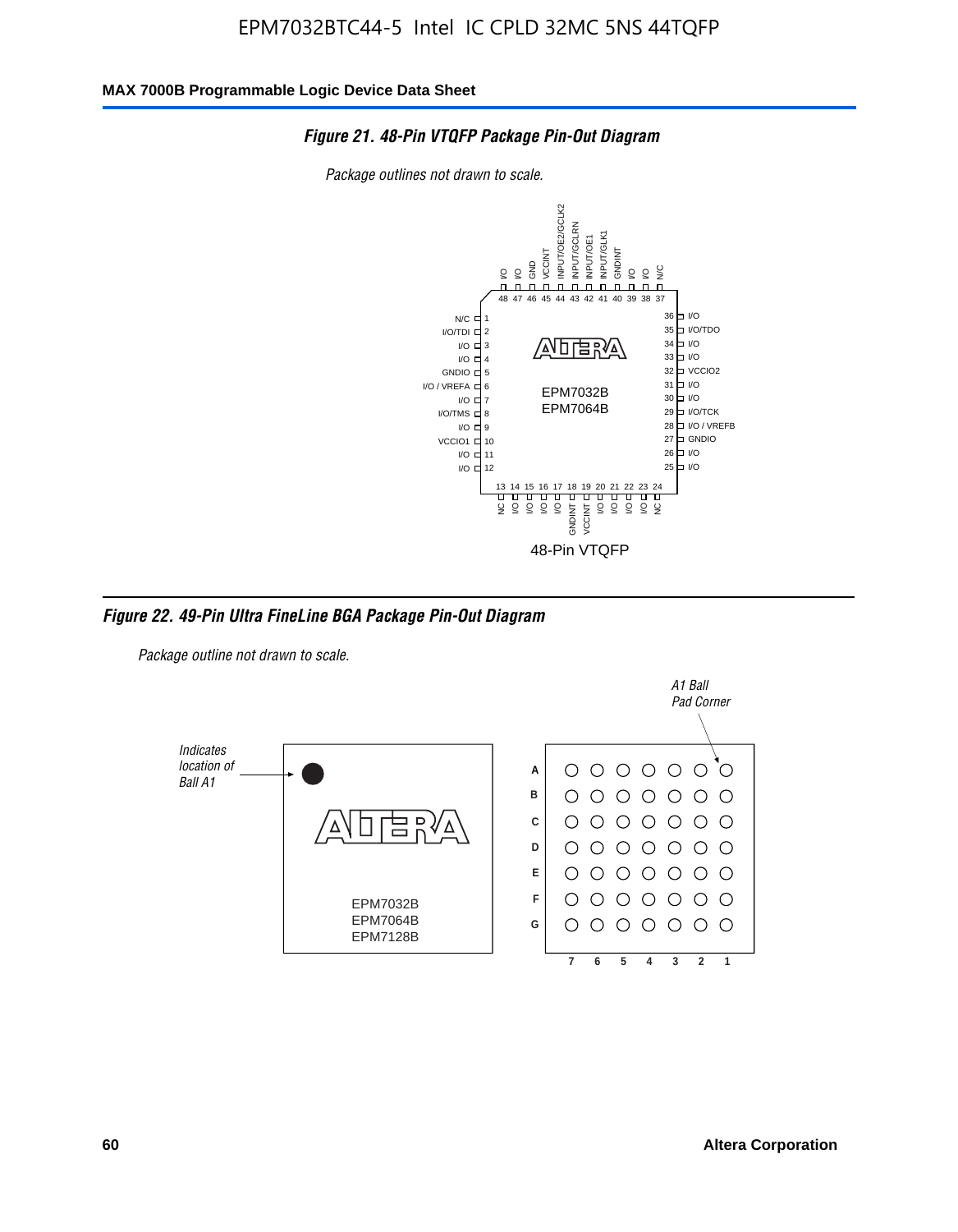

*Package outline not drawn to scale.*



*Figure 24. 100-Pin FineLine BGA Package Pin-Out Diagram*

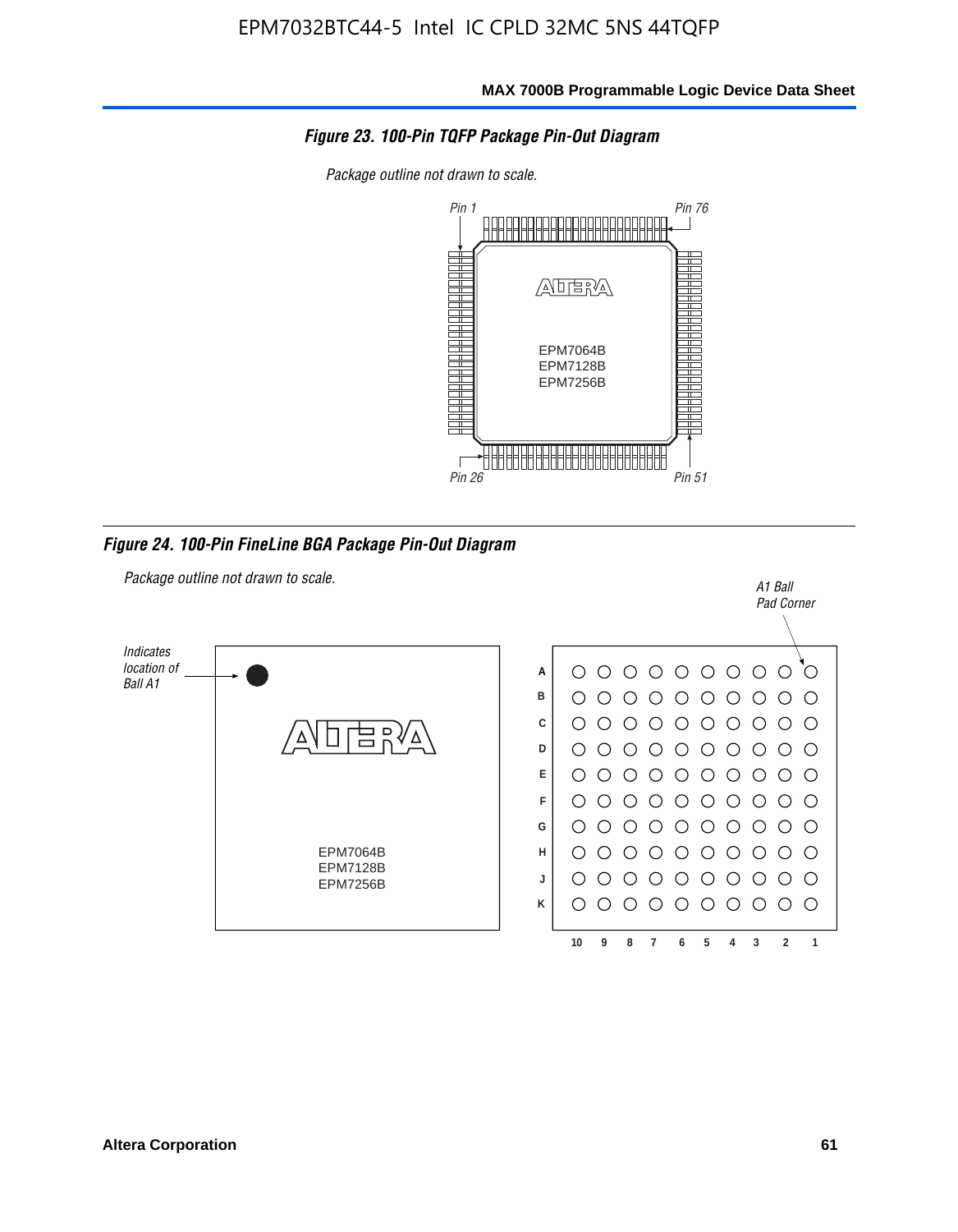

#### *Figure 25. 144-Pin TQFP Package Pin-Out Diagram*

*Package outline not drawn to scale*.

*Figure 26. 169-Pin Ultra FineLine BGA Pin-Out Diagram*

*Package outline not drawn to scale.*



A1 Ball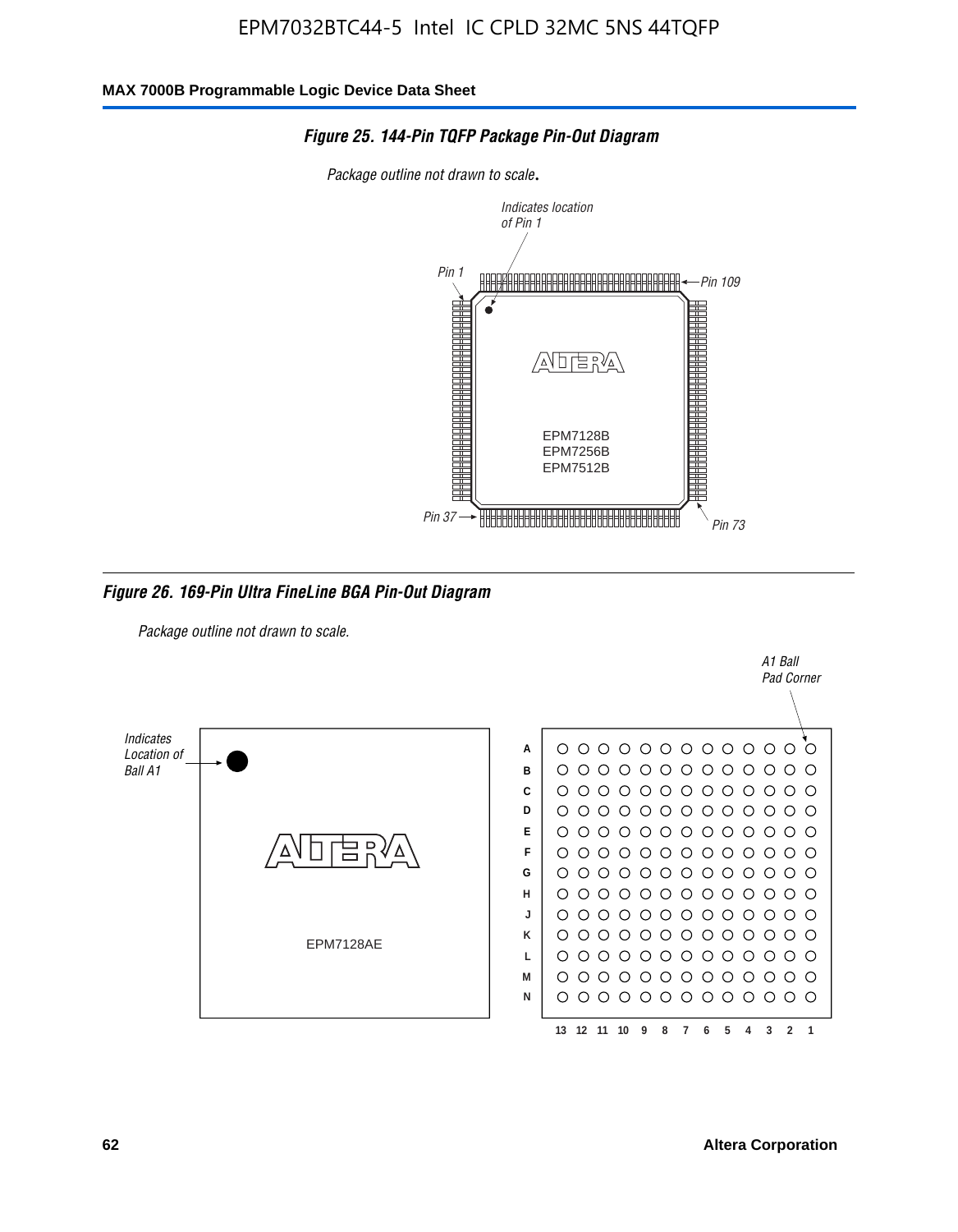#### *Figure 27. 208-Pin PQFP Package Pin-Out Diagram*

*Package outline not drawn to scale*.

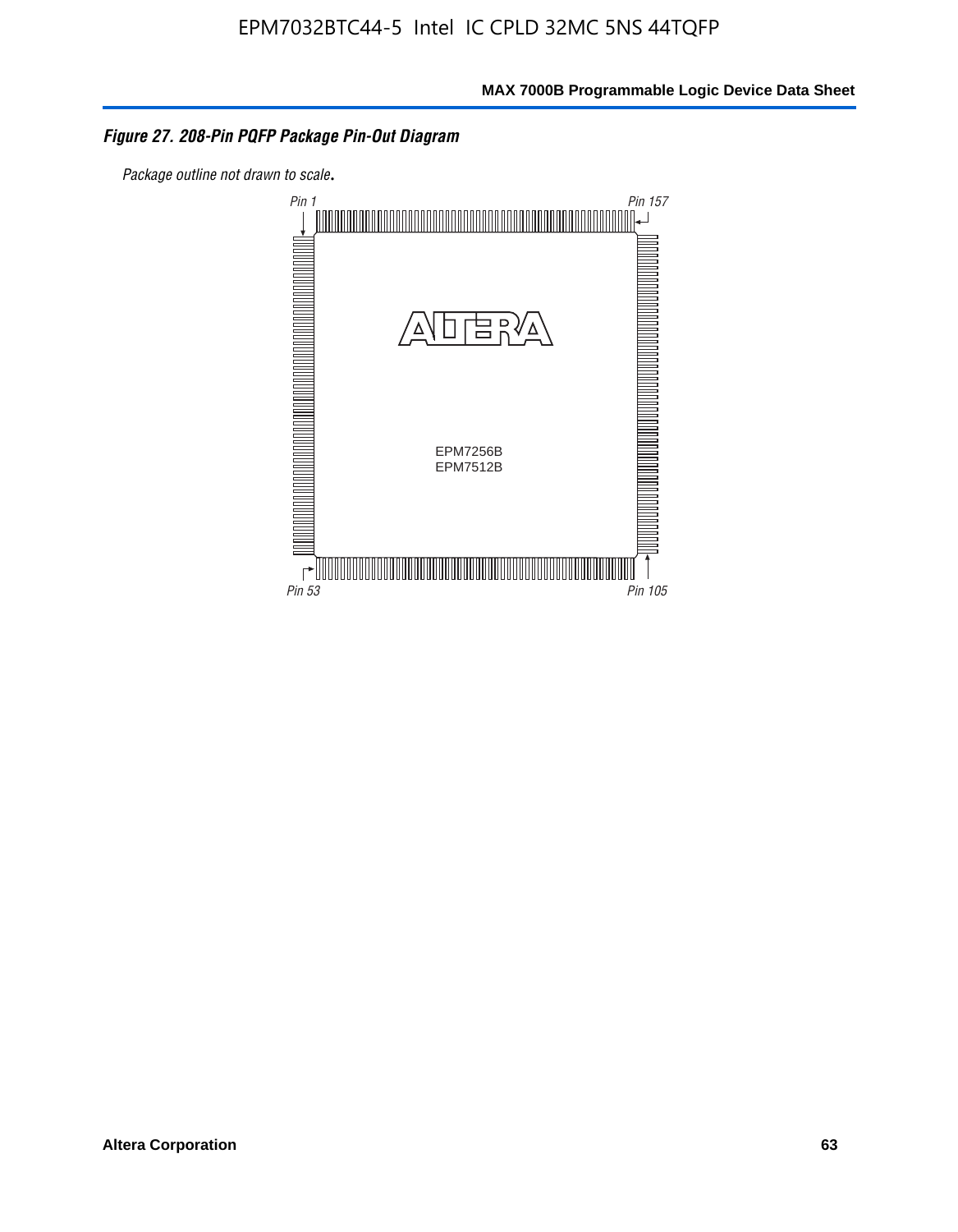#### *Figure 28. 256-Pin BGA Package Pin-Out Diagram*

*Package outline not drawn to scale.*

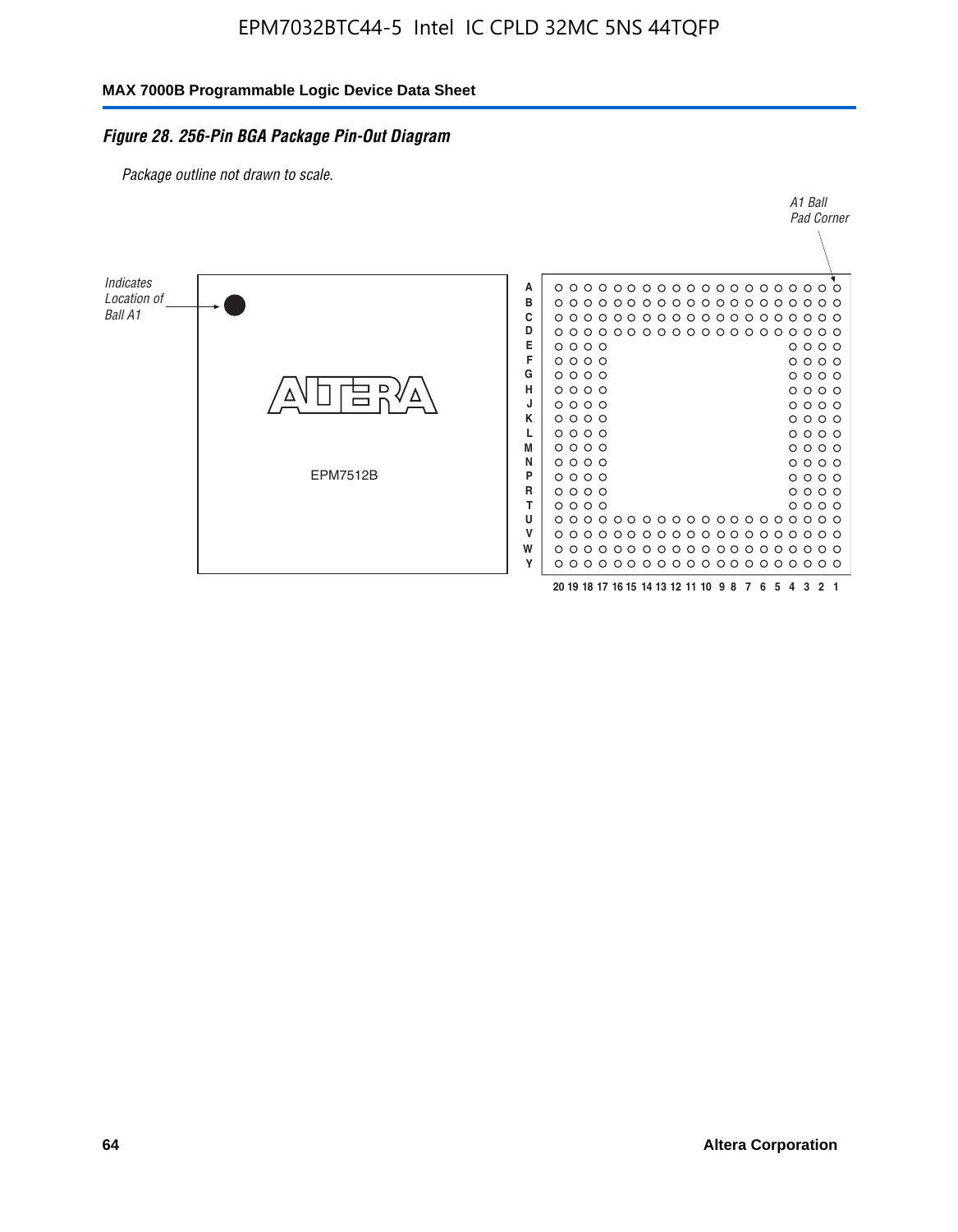**MAX 7000B Programmable Logic Device Data Sheet**

#### *Figure 29. 256-Pin FineLine BGA Package Pin-Out Diagram*

*Package outline not drawn to scale*.



# **Revision History**

The information contained in the *MAX 7000B Programmable Logic Device Family Data Sheet* version 3.5 supersedes information published in previous versions.

### **Version 3.5**

The following changes were made to the *MAX 7000B Programmable Logic Device Family Data Sheet* version 3.5:

Updated Figure 28.

### **Version 3.4**

The following changes were made to the *MAX 7000B Programmable Logic Device Family Data Sheet* version 3.4:

Updated text in the "Power Sequencing & Hot-Socketing" section.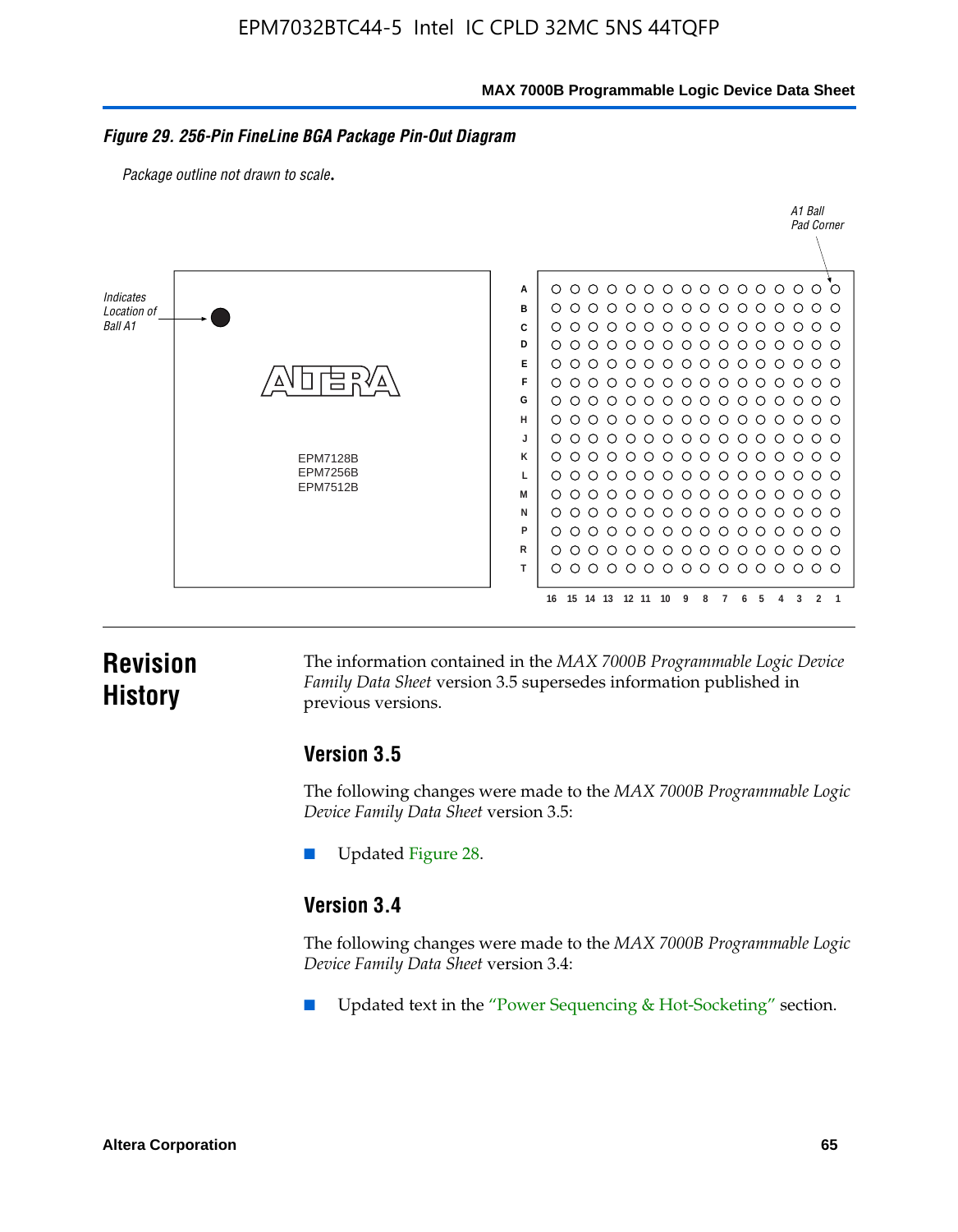#### **MAX 7000B Programmable Logic Device Data Sheet**

#### **Version 3.3**

The following changes were made to the *MAX 7000B Programmable Logic Device Family Data Sheet* version 3.3:

- Updated Table 3.
- Added Tables 4 through 6.

### **Version 3.2**

The following changes were made to the *MAX 7000B Programmable Logic Device Family Data Sheet* version 3.2:

Updated *Note* (10) and added ambient temperature  $(T_A)$  information to Table 15.

### **Version 3.1**

The following changes were made to the *MAX 7000B Programmable Logic Device Family Data Sheet* version 3.1:

- Updated  $V_{\text{IH}}$  and  $V_{\text{II}}$  specifications in Table 16.
- Updated leakage current conditions in Table 16.

### **Version 3.0**

The following changes were made to the *MAX 7000B Programmable Logic Device Family Data Sheet* version 3.0:

- Updated timing numbers in Table 1.
- Updated Table 16.
- Updated timing in Tables 18, 19, 21, 22, 24, 25, 27, 28, 30, and 31.



101 Innovation Drive San Jose, CA 95134 (408) 544-7000 http://www.altera.com Applications Hotline: (800) 800-EPLD Customer Marketing: (408) 544-7104 Literature Services: lit\_req@altera.com

Copyright © 2003 Altera Corporation. All rights reserved. Altera, The Programmable Solutions Company, the stylized Altera logo, specific device designations, and all other words and logos that are identified as trademarks and/or service marks are, unless noted otherwise, the trademarks and service marks of Altera Corporation in the U.S. and other countries. All other product or service names are the property of their respective holders. Altera products are protected under numerous U.S. and foreign patents and pending applications, maskwork rights, and copyrights. Altera warrants performance of its semiconductor products to current specifications in accordance with Altera's standard warranty, but reserves the right **TSAI** to make changes to any products and services at any time without notice. Altera assumes no responsibility or liability arising out of the application or use of any information, product, or service described herein except as expressly agreed to in writing by Altera Corporation.

Altera customers are advised to obtain the latest version of device specifications before relying on any published information and before placing orders for products or services.